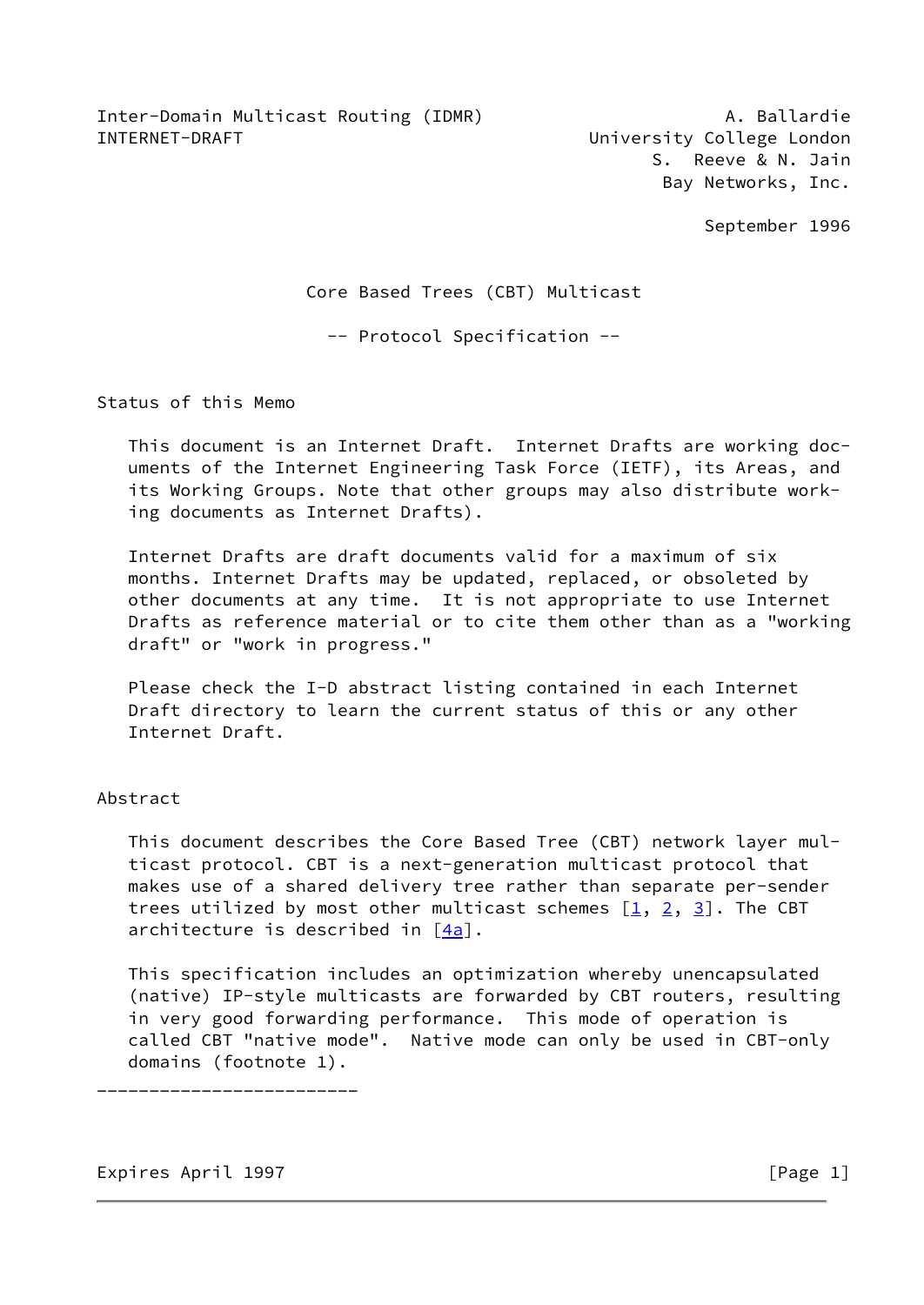This revision contains two appendices; Appendix A describes simple CBT add-on mechanisms for dynamically migrating a CBT tree to one whose core is directly attached to a source's subnetwork, thereby allowing CBT to emulate shortest-path trees. Appendix B describes a group state aggregation scheme.

 This document is progressing through the IDMR working group of the IETF. CBT related documents include  $[4, 5]$  $[4, 5]$  $[4, 5]$ . For all IDMR-related documents, see [http://www.cs.ucl.ac.uk/ietf/idmr.](http://www.cs.ucl.ac.uk/ietf/idmr)

 NOTE that core placement and management is not discussed in this doc ument.

<span id="page-1-0"></span>[1](#page-1-0). Changes since Previous Revision (05)

 This note summarizes the changes to this document since the previous revision (revision 05).

- +o inclusion of "first hop router" and "primary core" fields in the CBT mode data packet header.
- +o removal of the term "non-core" router, replaced by "on-tree" router.
- +o removal of the term "default DR (D-DR)", replaced simply by DR.
- +o inclusion of T and S bits in the CBT control and data packet headers (type of service, and security, respectively).
- +o CBT control messages are now carried directly over IP rather than UDP (for all implementations).
- +o inclusion of an Appendix (A) describing extensions to the CBT protocol to achieve dynamic source-migration of core routers for shortest-path tree emulation.
- +o inclusion of an Appendix (B) describing a group state aggrega tion scheme.

\_\_\_\_\_\_\_\_\_\_\_\_\_\_\_\_\_\_\_\_\_\_\_\_\_

 <sup>1</sup> The term "domain" should be considered synonymous with "routing domain" throughout, as are the terms "region" and "cloud".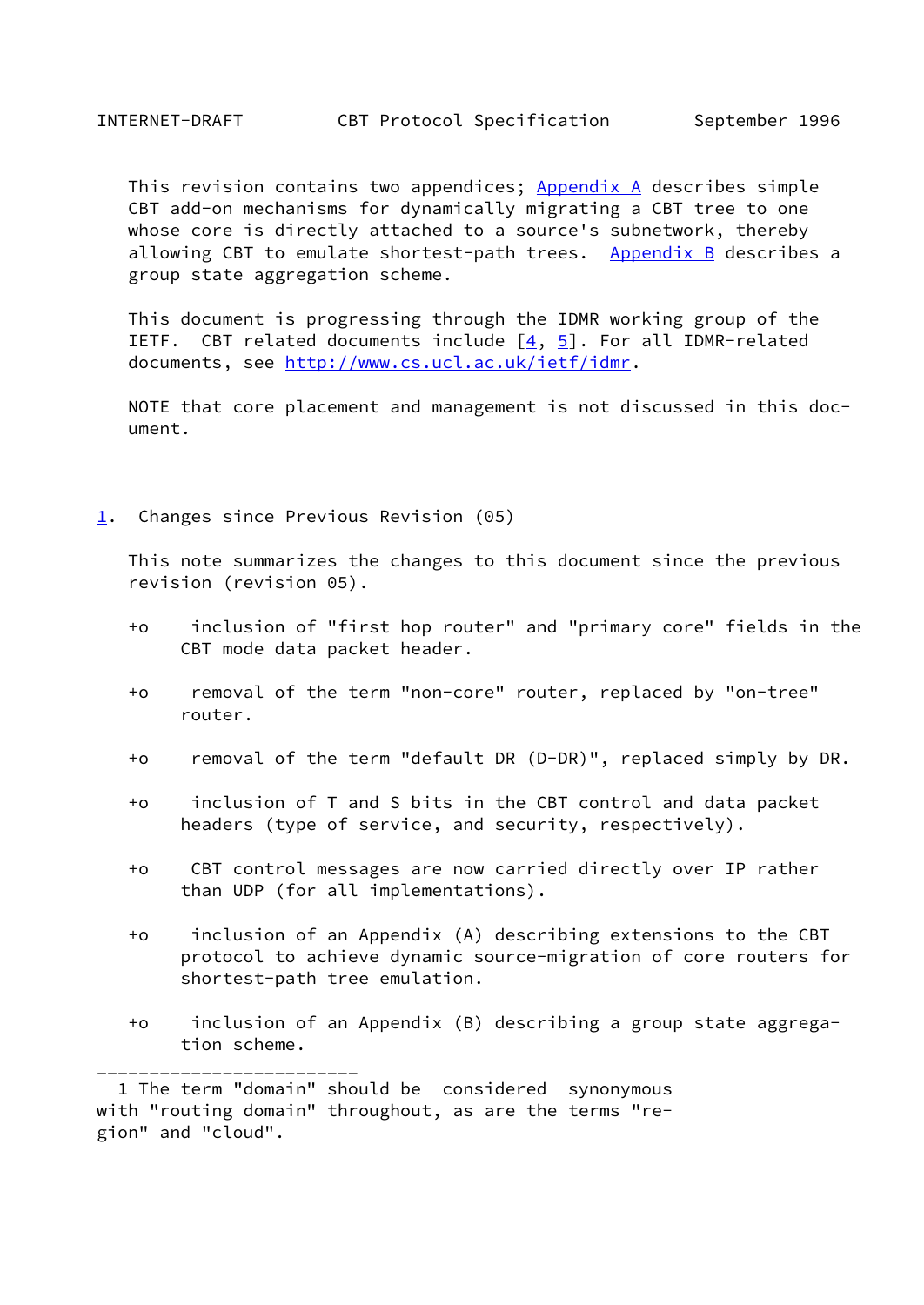- +o editorial changes and some re-organisation throughout for extra clarity.
- <span id="page-2-0"></span>[2](#page-2-0). Some Terminology

 In CBT, the core routers for a particular group are categorised into PRIMARY CORE, and NON-PRIMARY (secondary) CORES.

 The "core tree" is the part of a tree linking all core routers of a particular group together.

 On-tree routers are those with a forwarding database entry for the corresponding group.

- <span id="page-2-1"></span>[3](#page-2-1). Protocol Specification
- <span id="page-2-2"></span>[3.1](#page-2-2). Tree Joining Process -- Overview

 A CBT router is notified of a local host's desire to join a group via IGMP  $[6]$ . We refer to a CBT router with directly attached hosts as a "leaf CBT router", or just "leaf" router.

 The following CBT control messages come into play subequent to a sub net's CBT leaf router receiving an IGMP membership report (also termed "IGMP join"):

- +o JOIN\_REQUEST
- +o JOIN\_ACK

 If the CBT leaf router is the subnet's designated router (see next section), it generates a CBT join-request in response to receiving an IGMP group membership report from a directly connected host. The CBT join is sent to the next-hop on the unicast path to a target core, specified in the join packet; a router elects a "target core" based on a static configuration. If, on receipt of an IGMP-join, the locally-elected DR has already joined the corresponding tree, then it need do nothing more with respect to joining.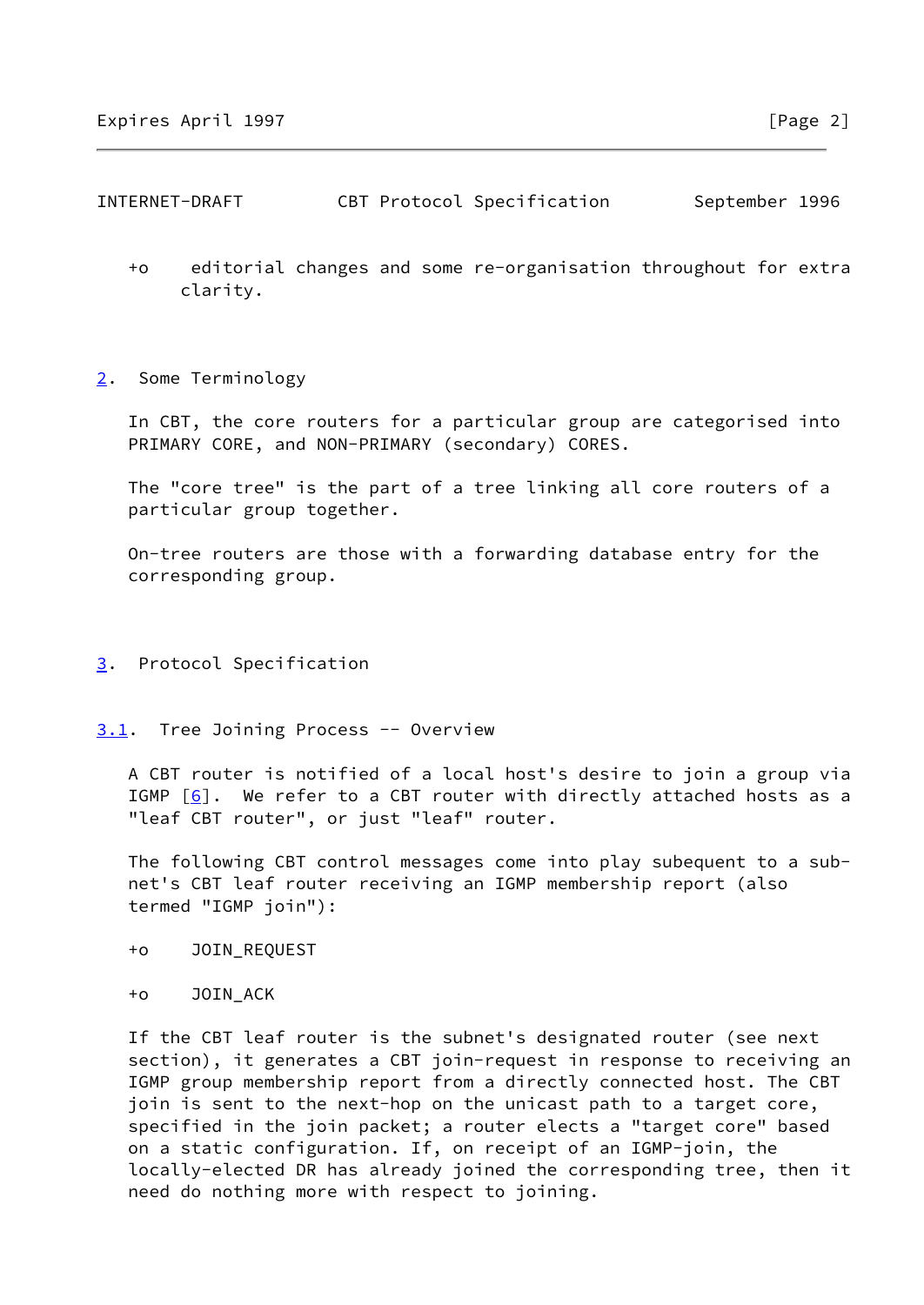The join is processed by each such hop on the path to the core, until

Expires April 1997 **Expires** April 1997

INTERNET-DRAFT CBT Protocol Specification September 1996

 either the join reaches the target core itself, or hits a router that is already part of the corresponding distribution tree (as identified by the group address). In both cases, the router concerned terminates the join, and responds with a join-ack (join acknowledgement), which traverses the reverse-path of the corresponding join. This is possi ble due to the transient path state created by a join traversing a CBT router. The ack fixes that state.

# <span id="page-3-0"></span>[3.2](#page-3-0). DR Election

 Multiple CBT routers may be connected to a multi-access subnetwork. In such cases it is necessary to elect a subnetwork designated router (DR) that is responsible for generating and sending CBT joins upstream, on behalf of hosts on the subnetwork.

CBT DR election happens "on the back" of IGMP  $[6]$  $[6]$ ; on a subnet with multiple multicast routers, an IGMP "querier" is elected as part of IGMP. At start-up, a multicast router assumes no other multicast routers are present on its subnetwork, and so begins by believing it is the subnet's IGMP querier. It sends a small number IGMP-HOST- MEMBERSHIP-QUERYs in short succession in order to quickly learn about any group memberships on the subnet. If other multicast routers are present on the same subnet, they will receive these IGMP queries; a multicast router yields querier duty as soon as it hears an IGMP query from a lower-addressed router on the same subnetwork.

 The CBT DR is always the subnet's IGMP querier (footnote 2). As a result, there is no protocol overhead whatsoever associated with electing a CBT D-DR.

## <span id="page-3-1"></span>[3.3](#page-3-1). Tree Joining Process -- Details

 The receipt of an IGMP group membership report by a CBT DR for a CBT group not previously heard from triggers the tree joining process; the DR unicasts a JOIN-REQUEST to the first hop on the (unicast) path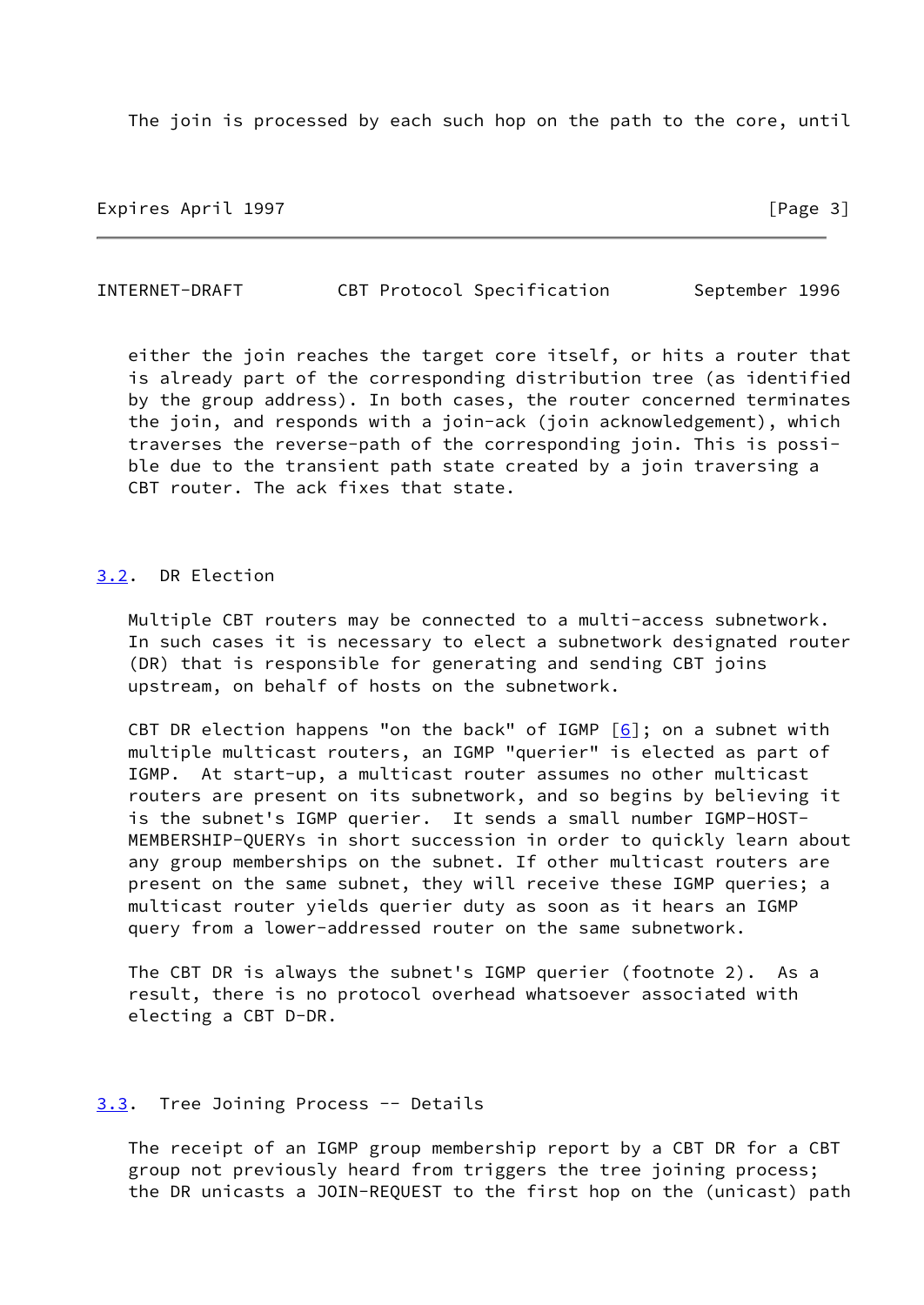to the target core specified in the CBT join packet.

 2 Or lowest addressed CBT router if the subnet's IGMP querier is non-CBT capable.

Expires April 1997 **Expires** April 1997

\_\_\_\_\_\_\_\_\_\_\_\_\_\_\_\_\_\_\_\_\_\_\_\_\_

INTERNET-DRAFT CBT Protocol Specification September 1996

 Each CBT-capable router traversed on the path between the sending DR and the core processes the join. However, if a join hits a CBT router that is already on-tree, the join is not propogated further, but acknowledged downstream from that point.

 JOIN-REQUESTs carry the identity of all the cores associated with the group. Assuming there are no on-tree routers in between, once the join (subcode ACTIVE\_JOIN) reaches the target core, if the target core is not the primary core (as indicated in a separate field of the join packet) it first acknowledges the received join by means of a JOIN-ACK, then sends a JOIN-REQUEST, subcode REJOIN-ACTIVE, to the primary core router.

 If the rejoin-active reaches the primary core, it responds by sending a JOIN-ACK, subcode PRIMARY-REJOIN-ACK, which traverses the reverse path of the join (rejoin). The primary-rejoin-ack serves to confirm no loop is present, and so explicit loop detection is not necessary.

 If some other on-tree router is encountered before the rejoin-active reaches the primary, that router responds with a JOIN-ACK, subcode NORMAL. On receipt of the ack, subcode normal, the router sends a join, subcode REJOIN-NACTIVE, which acts as a loop detection packet (see section  $8.3$ ). Note that loop detection is not necessary subsequent to receiving a join-ack with subcode PRIMARY-REJOIN-ACK.

 To facilitate detailed protocol description, we use a sample topol ogy, illustrated in Figure 1 (shown over). Member hosts are shown as individual capital letters, routers are prefixed with R, and subnets are prefixed with S.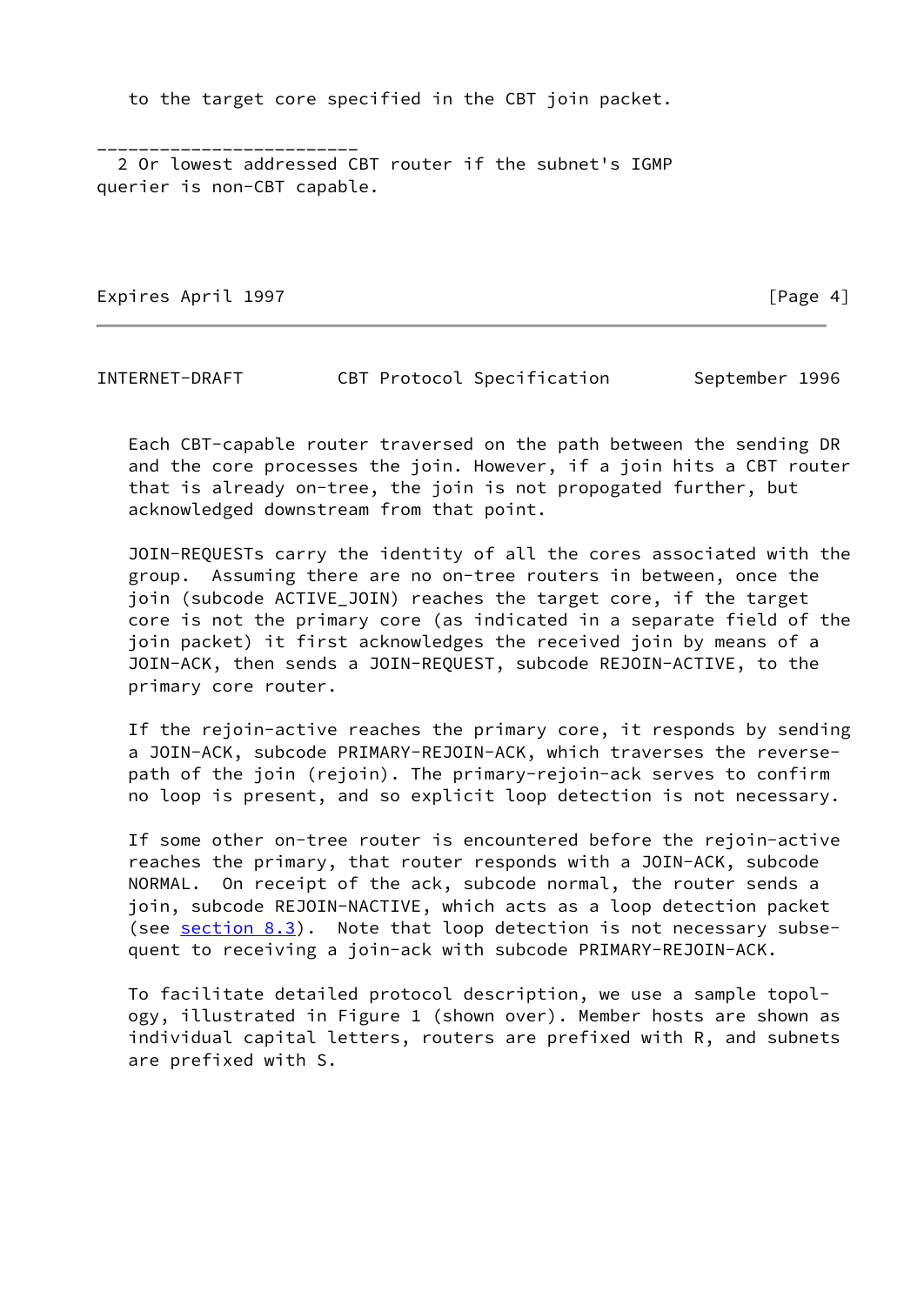

[Page 5]

INTERNET-DRAFT CBT Protocol Specification September 1996

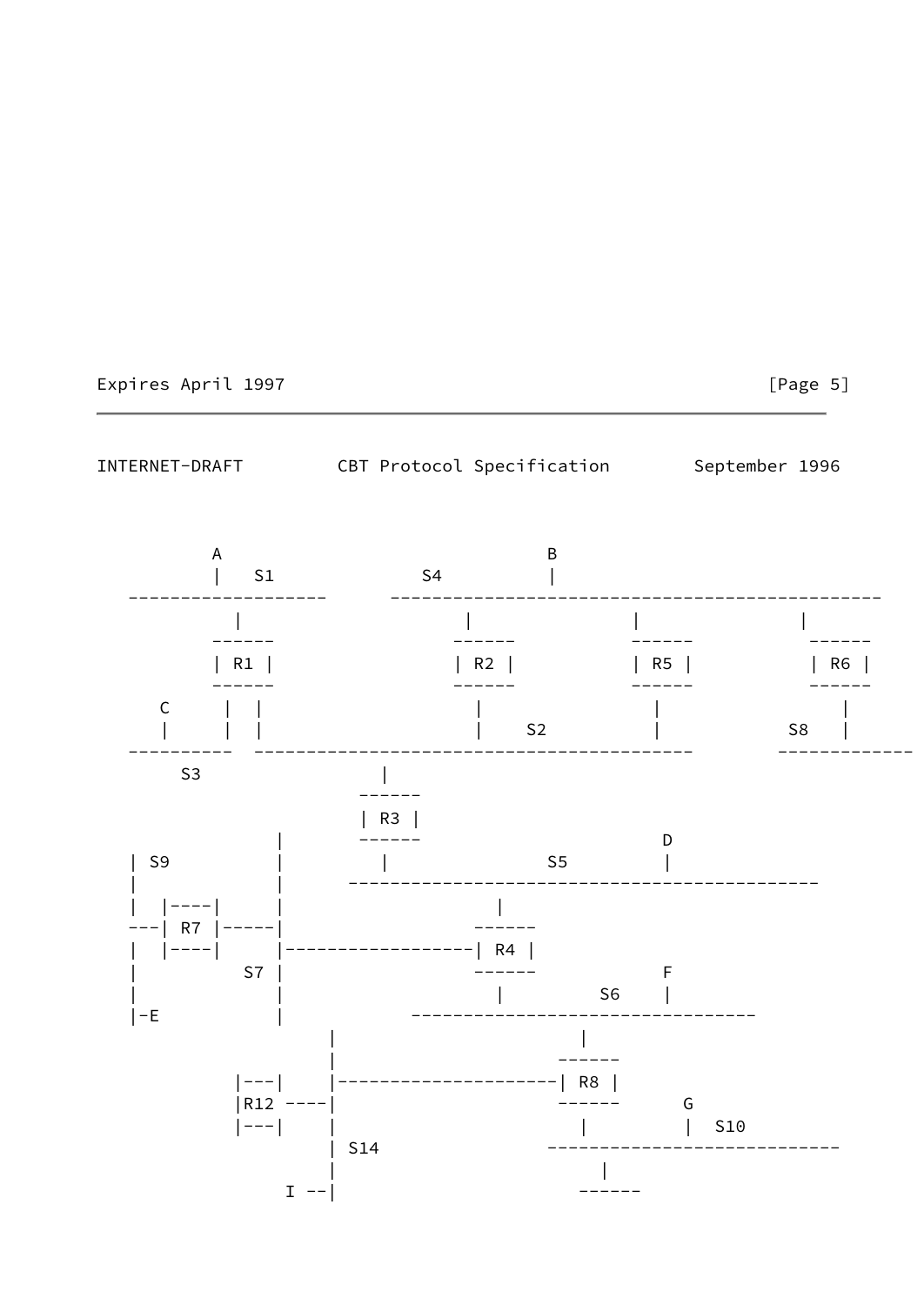

Figure 1. Example Network Topology

Expires April 1997 **Expires** April 1997

INTERNET-DRAFT CBT Protocol Specification September 1996

 Taking the example topology in figure 1, host A wishes to join group G. All subnets' routers have been configured to use core routers R4 (primary core) and R9 (secondary core) for a range of group addresses, including G.

 Router R1 receives an IGMP host membership report, and proceeds to unicast a JOIN-REQUEST, subcode ACTIVE-JOIN to the next-hop on the path to R4 (R3), the target core. R3 receives the join, caches the necessary group information (transient state), and forwards it to R4 -- the target of the join.

 R4, being the target of the join, sends a JOIN\_ACK (subcode NORMAL) back out of the receiving interface to the previous-hop sender of the join, R3. A JOIN-ACK, like a JOIN-REQUEST, is processed hop-by-hop by each router on the reverse-path of the corresponding join. The receipt of a join-ack establishes the receiving router on the corre sponding CBT tree, i.e. the router becomes part of a branch on the delivery tree. Finally, R3 sends a join-ack to R1. A new CBT branch has been created, attaching subnet S1 to the CBT delivery tree for the corresponding group.

 For the period between any CBT-capable router forwarding (or origi nating) a JOIN\_REQUEST and receiving a JOIN\_ACK the corresponding router is not permitted to acknowledge any subsequent joins received for the same group; rather, the router caches such joins till such time as it has itself received a JOIN\_ACK for the original join. Only then can it acknowledge any cached joins. A router is said to be in a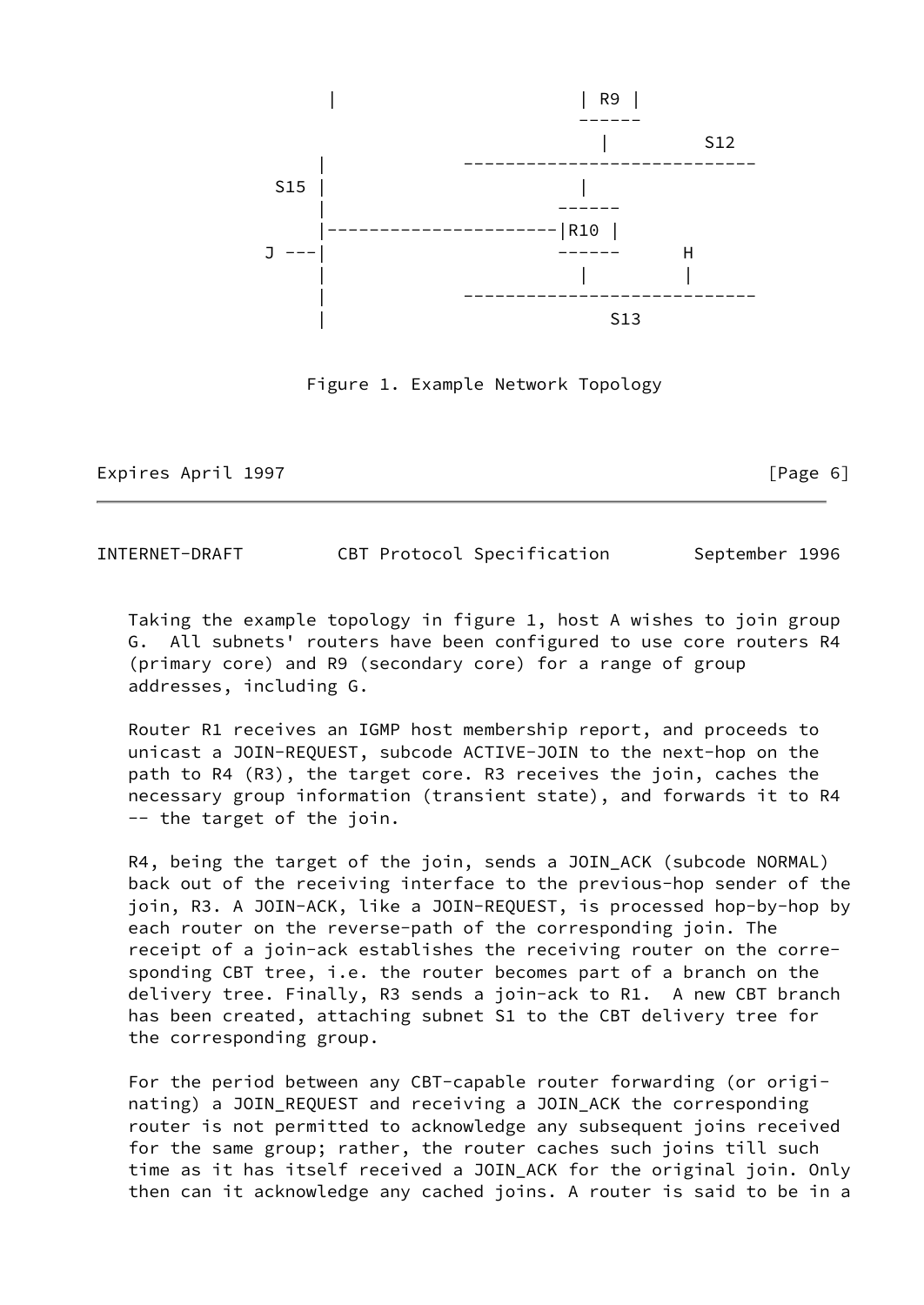"pending-join" state if it is awaiting a JOIN\_ACK itself.

 Note that the presence of asymmetric routes in the underlying unicast routing does not affect the tree-building process; CBT tree branches are symmetric by the nature in which they are built. Joins set up transient state (incoming and outgoing interface state) in all routers along a path to a particular core. The corresponding join-ack traverses the reverse-path of the join as dictated by the transient state, and not necessarily the path that underlying routing would dictate. Whilst permanent asymmetric routes could pose a problem for CBT, transient asymmetricity is detected by the CBT protocol.

# <span id="page-7-0"></span>[3.4](#page-7-0). Forwarding Joins on Multi-Access Subnets

 The DR election mechanism does not guarantee that the DR will be the router that actually forwards a join off a multi-access network; the

Expires April 1997 **Expires** April 1997

INTERNET-DRAFT CBT Protocol Specification September 1996

 first hop on the path to a particular core might be via another router on the same subnetwork, which actually forwards off-subnet.

 Although very much the same, let's see another example using our example topology of figure 1 of a host joining a CBT tree for the case where more than one CBT router exists on the host subnetwork.

 B's subnet, S4, has 3 CBT routers attached. Assume also that R6 has been elected IGMP-querier and CBT DR.

 R6 (S4's DR) receives an IGMP group membership report. R6's config ured information suggests R4 as the target core for this group. R6 thus generates a join-request for target core R4, subcode ACTIVE\_JOIN. R6's routing table says the next-hop on the path to R4 is R2, which is on the same subnet as R6. This is irrelevant to R6, which unicasts it to R2. R2 unicasts it to R3, which happens to be already on-tree for the specified group (from R1's join). R3 there fore can acknowledge the arrived join and unicast the ack back to R2. R2 forwards it to R6, the origin of the join-request.

 If an IGMP membership report is received by a DR with a join for the same group already pending, or if the DR is already on-tree for the group, it takes no action.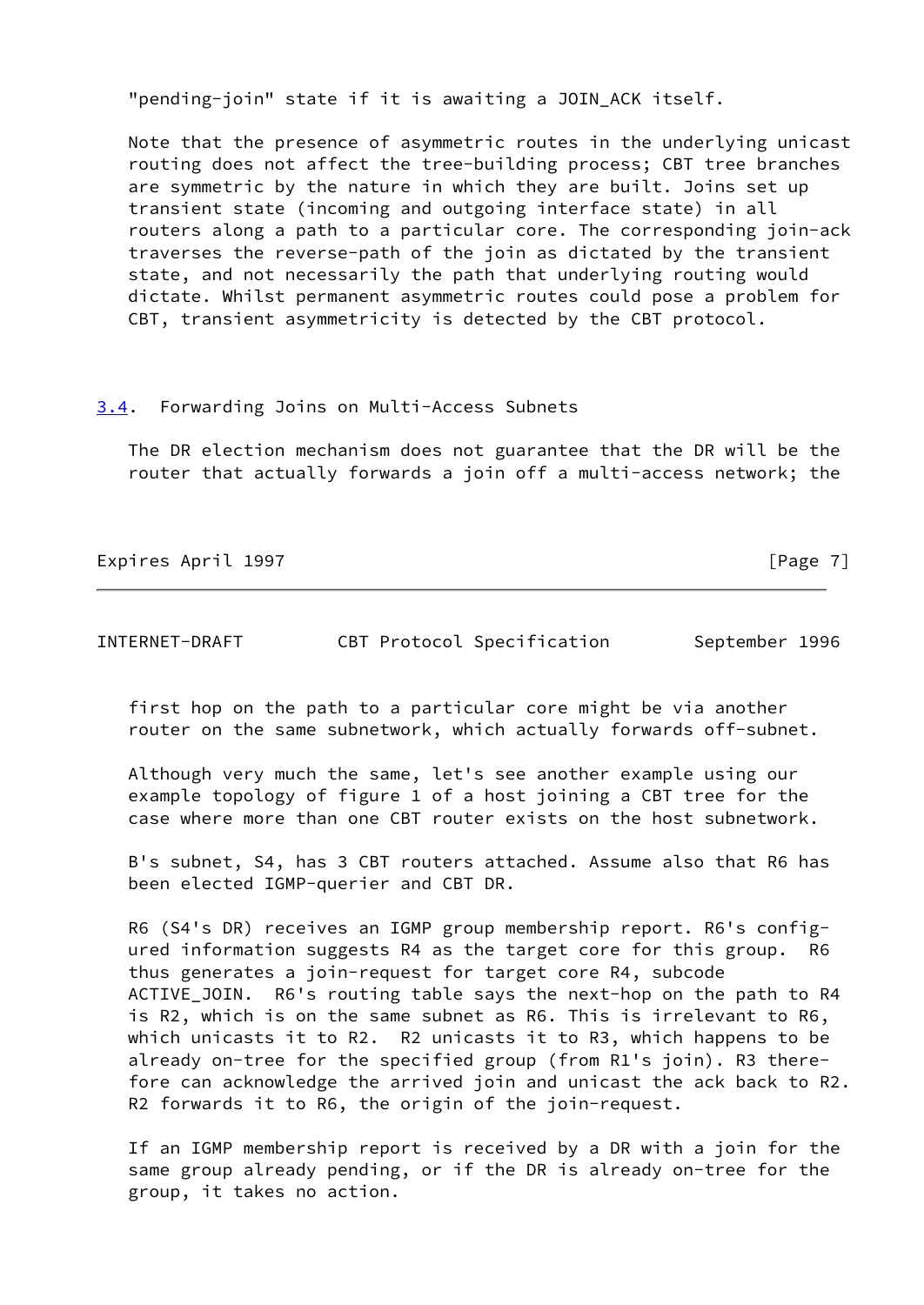## <span id="page-8-0"></span>[3.5](#page-8-0). On-Demand "Core Tree" Building

 The "core tree" - the part of a CBT tree linking all of its cores together, is built on-demand. That is, the core tree is only built subsequent to a non-primary (secondary) core receiving a join request. This triggers the secondary core to join the primary core; the primary need never join anything.

 Join-requests carry an list of core routers (and the identity of the primary core in its own separate field), making it possible for the secondary cores to know where to join when they themselves receive a join. Hence, the primary core must be uniquely identified as such across the whole group. A secondary joins the primary subsequent to sending an ack for the first join it receives.

# Expires April 1997 **Expires** April 1997

# INTERNET-DRAFT CBT Protocol Specification September 1996

## <span id="page-8-1"></span>[3.6](#page-8-1). Tree Teardown

There are two scenarios whereby a tree branch may be torn down:

- +o During a re-configuration. If a router's best next-hop to the specified core is one of its existing children, then before sending the join it must tear down that particular downstream branch. It does so by sending a FLUSH\_TREE message which is pro cessed hop-by-hop down the branch. All routers receiving this message must process it and forward it to all their children. Routers that have received a flush message will re-establish themselves on the delivery tree if they have directly connected subnets with group presence.
- +o If a CBT router has no children it periodically checks all its directly connected subnets for group member presence. If no mem ber presence is ascertained on any of its subnets it sends a QUIT REQUEST upstream to remove itself from the tree.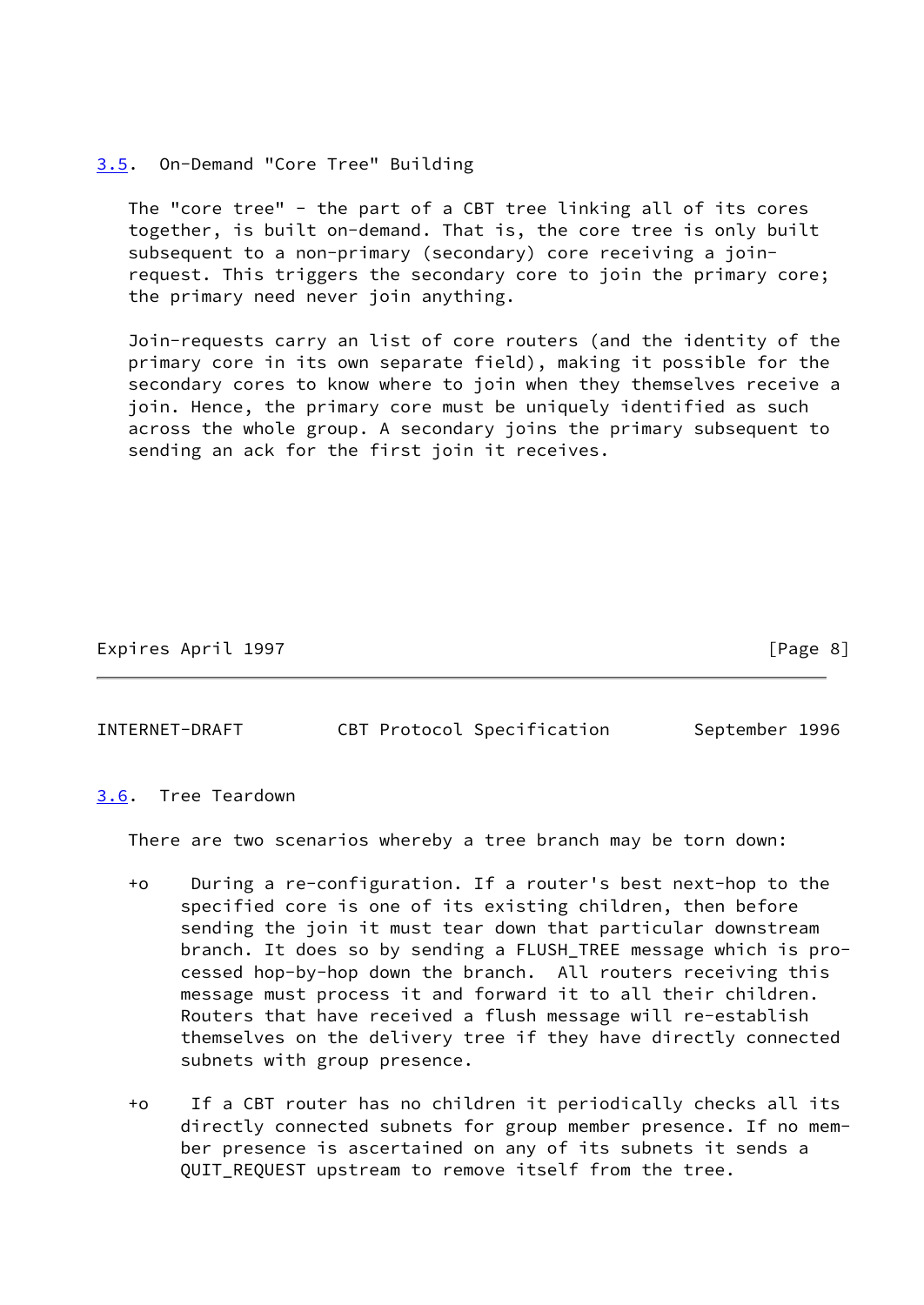The receipt of a quit-request triggers the receiving parent router to immediately query its forwarding database to establish whether there remains any directly connected group membership, or any children, for the said group. If not, the router itself sends a quit-request upstream.

 The following example, using the example topology of figure 1, shows how a tree branch is gracefully torn down using a QUIT\_REQUEST.

 Assume group member B leaves group G on subnet S4. B issues an IGMP HOST-MEMBERSHIP-LEAVE (relevant only to IGMPv2 and later versions) message which is multicast to the "all-routers" group (224.0.0.2). R6, the subnet's DR and IGMP-querier, responds with a group-specific- QUERY. No hosts respond within the required response interval, so DR assumes group G traffic is no longer wanted on subnet S4.

 Since R6 has no CBT children, and no other directly attached subnets with group G presence, it immediately follows on by sending a QUIT REQUEST to R2, its parent on the tree for group G. R2 responds with a QUIT-ACK, unicast to R6; R2 removes the corresponding child information. R2 in turn sends a QUIT upstream to R3 (since it has no other children or subnet(s) with group presence).

 NOTE: immediately subsequent to sending a QUIT-REQUEST, the sender removes the corresponding parent information, i.e. it does not wait for the receipt of a QUIT-ACK.

| Expires April 1997 | [Page 9] |
|--------------------|----------|
|                    |          |

INTERNET-DRAFT CBT Protocol Specification September 1996

 R3 responds to the QUIT by unicasting a QUIT-ACK to R2. R3 subse quently checks whether it in turn can send a quit by checking group G presence on its directly attached subnets, and any group G children. It has the latter (R1 is its child on the group G tree), and so R3 cannot itself send a quit. However, the branch R3-R2-R6 has been removed from the tree.

# <span id="page-9-0"></span>[4](#page-9-0). Tree Maintenance

 Once a tree branch has been created, i.e. a CBT router has received a JOIN\_ACK for a JOIN\_REQUEST previously sent (or forwarded), a child router is required to monitor the status of its parent/parent link at fixed intervals by means of a "keepalive" mechanism operating between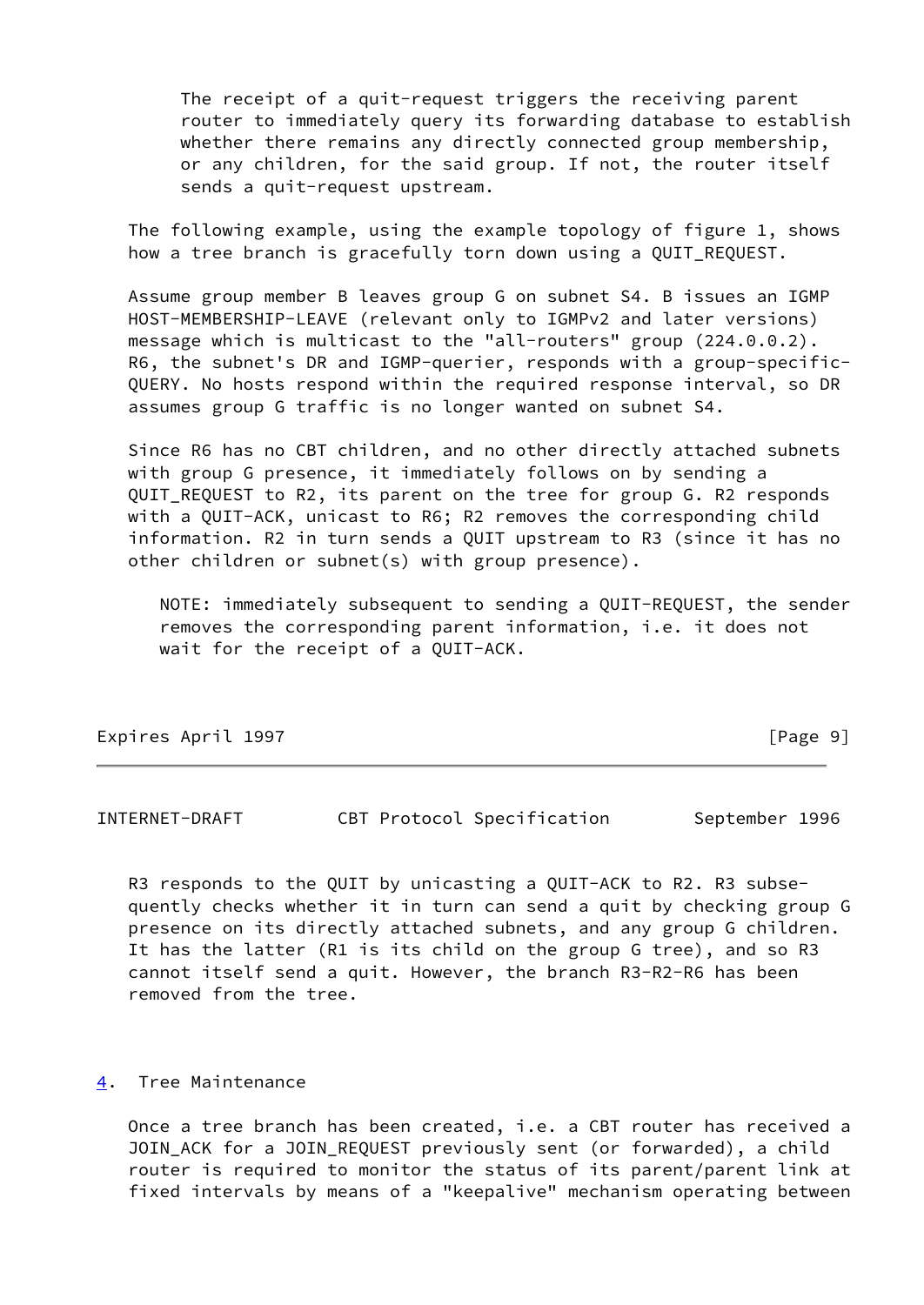them. The "keepalive" protocol is simple, and implemented by means of two CBT control messages: CBT\_ECHO\_REQUEST and CBT\_ECHO\_REPLY; a child unicasts a CBT-ECHO-REQUEST to its parent, which unicasts a CBT-ECHO-REPLY in response.

 Adjacent CBT routers only need to send one keepalive representing all children having the same parent, reachable over a particular link, regardless of group. This aggregation strategy is expected to con serve considerable bandwidth on "busy" links, such as transit net work, or backbone network, links.

 For any CBT router, if its parent router, or path to the parent, fails, the child is initially responsible for re-attaching itself, and therefore all routers subordinate to it on the same branch, to the tree.

# <span id="page-10-0"></span>[4.1](#page-10-0). Router Failure

An on-tree router can detect a failure from the following two cases:

 +o if the child responsible for sending keepalives across a partic ular link stops receiving CBT\_ECHO\_REPLY messages. In this case the child realises that its parent has become unreachable and must therefore try and re-connect to the tree for all groups represented on the parent/child link. For all groups sharing a common core set (corelist), provided those groups can be speci fied as a CIDR-like aggregate, an aggregated join can be sent representing the range of groups. Aggregated joins are made

Expires April 1997 **Expires** April 1997

INTERNET-DRAFT CBT Protocol Specification September 1996

 possible by the presence of a "group mask" field in the CBT con trol packet header (footnote 3).

 If a range of groups cannot be represented by a mask, then each group must be re-joined individually.

 CBT's re-join strategy is as follows: the rejoining router which is immediately subordinate to the failure sends a JOIN\_REQUEST (subcode ACTIVE\_JOIN if it has no children attached, and subcode ACTIVE REJOIN if at least one child is attached) to the best next-hop router on the path to the elected core. If no JOIN-ACK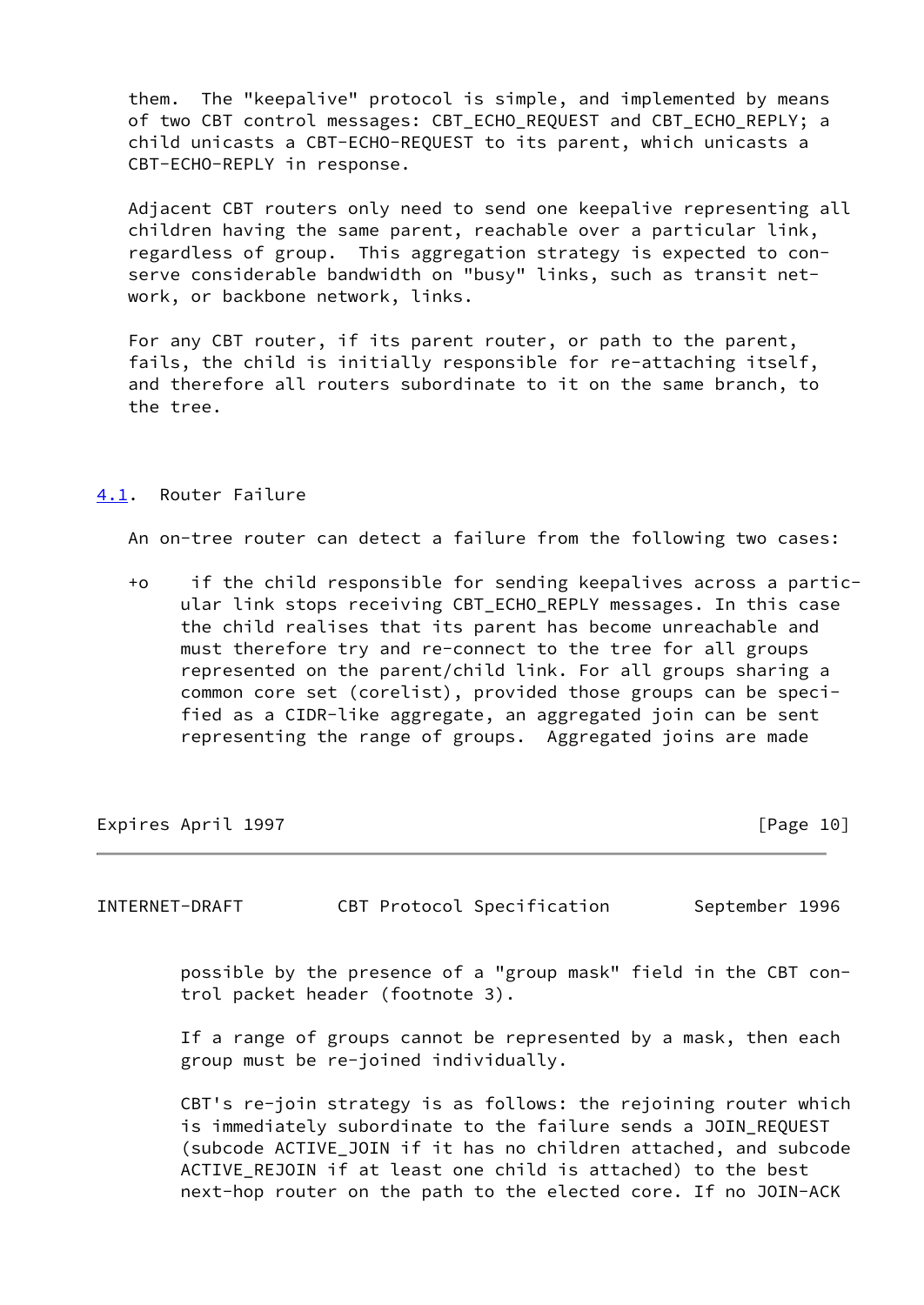is received after three retransmissions, each transmission being at PEND-JOIN-INTERVAL (5 secs) intervals, the next-highest pri ority core is elected from the core list, and the process repeated. If all cores have been tried unsuccessfully, the DR has no option but to give up.

 +o if a parent stops receiving CBT\_ECHO\_REQUESTs from a child. In this case, if the parent has not received an expected keepalive after CHILD\_ASSERT\_EXPIRE\_TIME, all children reachable across that link are removed from the parent's forwarding database.

# <span id="page-11-0"></span>[4.2](#page-11-0). Router Re-Starts

\_\_\_\_\_\_\_\_\_\_\_\_\_\_\_\_\_\_\_\_\_\_\_\_\_

There are two cases to consider here:

 +o Core re-start. All JOIN-REQUESTs (all types) carry the identi ties (i.e. IP addresses) of each of the cores for a group. If a router is a core for a group, but has only recently re-started, it will not be aware that it is a core for any group(s). In such circumstances, a core only becomes aware that it is such by receiving a JOIN-REQUEST. Subsequent to a core learning its status in this way, if it is not the primary core it acknowl edges the received join, then sends a JOIN\_REQUEST (subcode ACTIVE\_REJOIN) to the primary core. If the re-started router is the primary core, it need take no action, i.e. in all

 3 There are situations where it is advantageous to send a single join-request that represents potentially many groups. One such example is provided in  $[11]$  $[11]$ , whereby a designated border router is required to join all groups inside a CBT domain.

Expires April 1997 **Expires** April 1997

INTERNET-DRAFT CBT Protocol Specification September 1996

 circumstances, the primary core simply waits to be joined by other routers.

 +o Non-core re-start. In this case, the router can only join the tree again if a downstream router sends a JOIN\_REQUEST through it, or it is elected DR for one of its directly attached sub nets, and subsequently receives an IGMP membership report.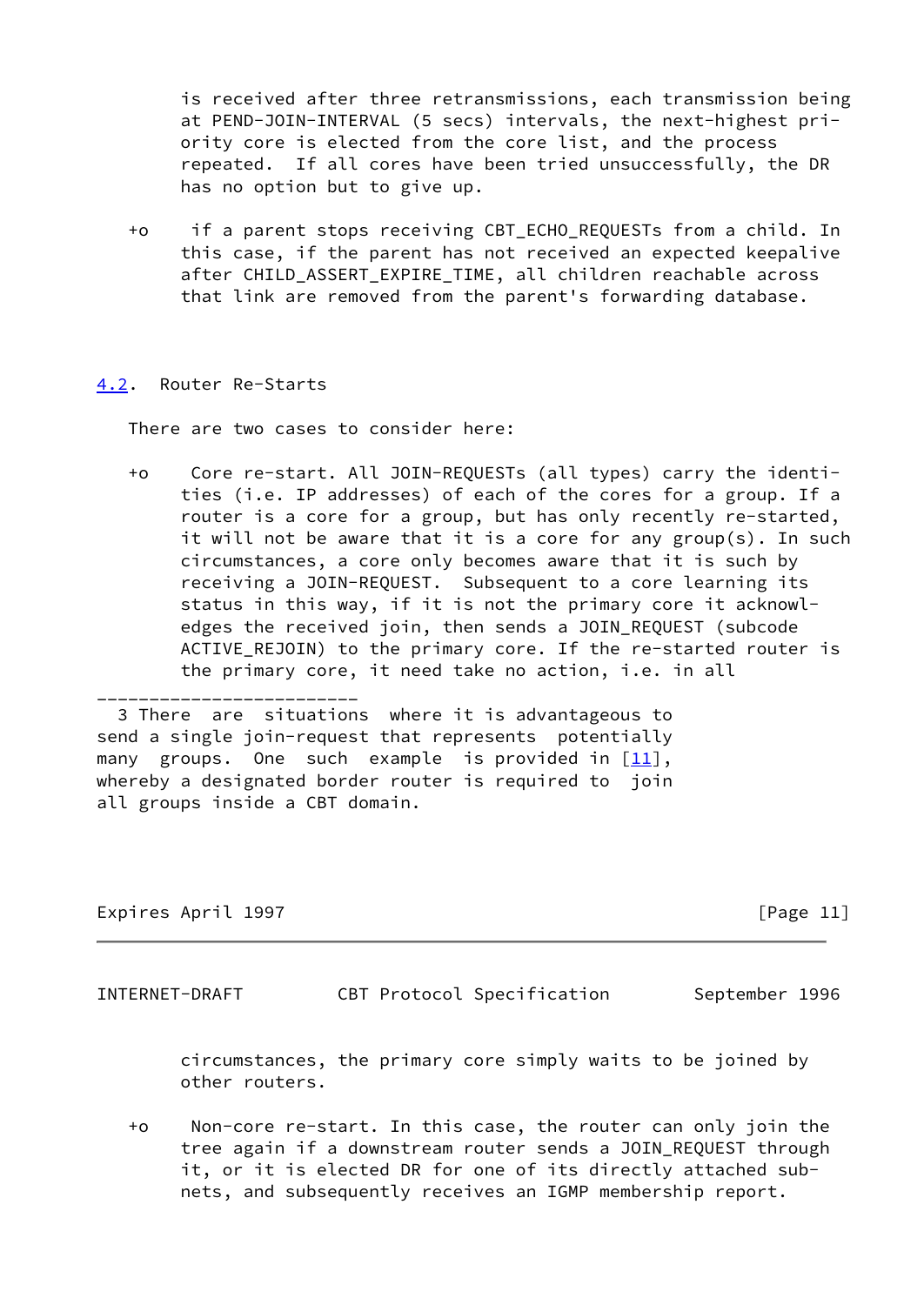## <span id="page-12-0"></span>[4.3](#page-12-0). Route Loops

 Routing loops are only a concern when a router with at least one child is attempting to re-join a CBT tree. In this case the re joining router sends a JOIN\_REQUEST (subcode ACTIVE REJOIN) to the best next-hop on the path to an elected core. This join is forwarded as normal until it reaches either the specified core, another core, or a on-tree router that is already part of the tree. If the rejoin reaches the primary core, loop detection is not necessary because the primary never has a parent. The primary core acks an active-rejoin by means of a JOIN-ACK, subcode PRIMARY-REJOIN-ACK. This ack must be processed by each router on the reverse-path of the active-rejoin; this ack creates tree state, just like a normal join-ack.

 If an active-rejoin is terminated by any router on the tree other than the primary core, loop detection must take place, as we now describe.

 If, in response to an active-rejoin, a JOIN-ACK is returned, subcode NORMAL (as opposed to an ack with subcode PRIMARY-REJOIN-ACK), the router receiving the ack subsequently generates a JOIN-REQUEST, sub code NACTIVE-REJOIN (non-active rejoin). This packet serves only to detect loops; it does not create any transient state in the routers it traverses, other than the originating router (in case retransmis sions are necessary). Any on-tree router receiving a non-active rejoin is required to forward it over its parent interface for the specified group. In this way, it will either reach the primary core, which unicasts, directly to the sender, a join ack with subcode PRI- MARY-NACTIVE-ACK (so the sender knows no loop is present), or the sender receives the non-active rejoin it sent, via one of its child interfaces, in which case the rejoin obviously formed a loop.

 If a loop is present, the non-active join originator immediately sends a QUIT\_REQUEST to its newly-established parent and the loop is broken.

Expires April 1997 **Expires** April 1997

INTERNET-DRAFT CBT Protocol Specification September 1996

 Using figure 2 (over) to demonstrate this, if R3 is attempting to re join the tree (R1 is the core in figure 2) and R3 believes its best next-hop to R1 is R6, and R6 believes R5 is its best next-hop to R1,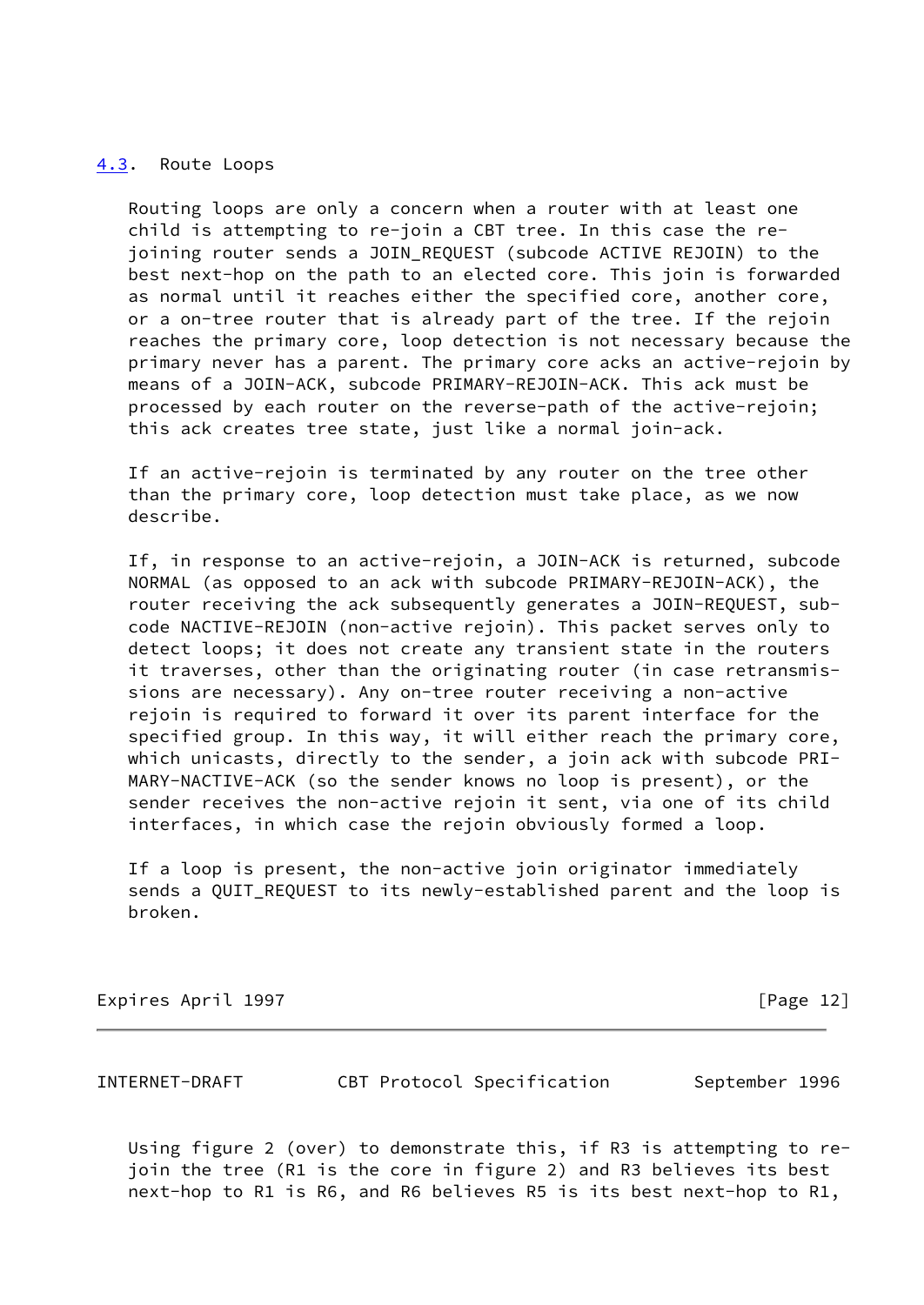which sees R4 as its best next-hop to R1  $-$  a loop is formed. R3 begins by sending a JOIN\_REQUEST (subcode ACTIVE\_REJOIN, since R4 is its child) to R6. R6 forwards the join to R5. R5 is on-tree for the group, so responds to the active-rejoin with a JOIN-ACK, subcode NOR- MAL (the ack traverses R6 on its way to R3).

 R3 now generates a JOIN-REQUEST, subcode NACTIVE-REJOIN, and forwards this to its parent, R6. R6 forwards the non-active rejoin to R5, its parent. R5 does similarly, as does R4. Now, the non-active rejoin has reached R3, which originated it, so R3 concludes a loop is present on the parent interface for the specified group. It immediately sends a QUIT\_REQUEST to R6, which in turn sends a quit if it has not received an ACK from R5 already AND has itself a child or subnets with member presence. If so it does not send a quit -- the loop has been broken by R3 sending the first quit.

 QUIT\_REQUESTs are typically acknowledged by means of a QUIT\_ACK. A child removes its parent information immediately subsequent to send ing its first QUIT-REQUEST. The ack here serves to notify the (old) child that it (the parent) has in fact removed its child information. However, there might be cases where, due to failure, the parent can not respond. The child sends a QUIT-REQUEST a maximum of three times, at PEND-QUIT-INTERVAL (5 sec) intervals.

Expires April 1997 **Expires** April 1997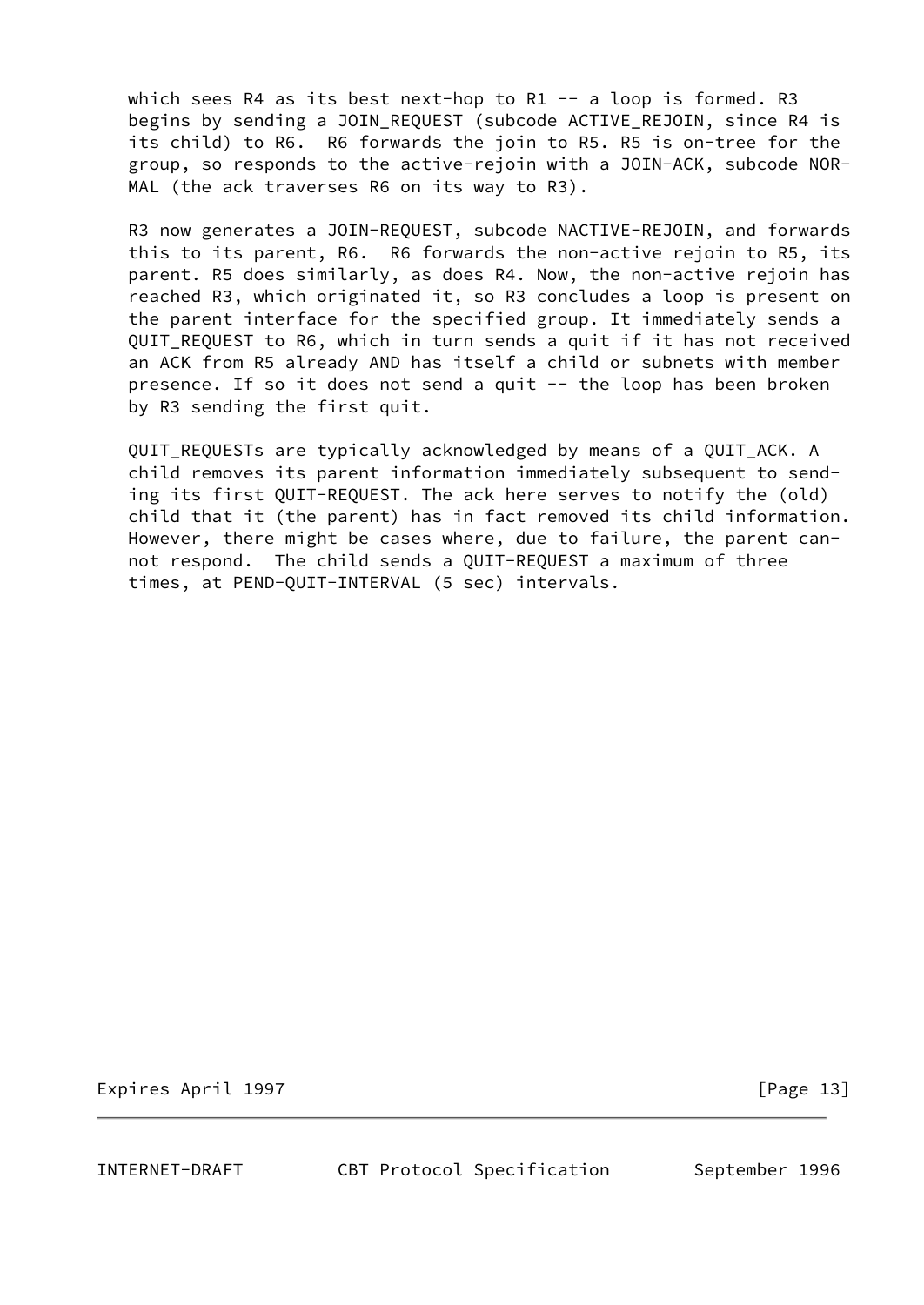

Figure 2: Example Loop Topology

 In another scenario the rejoin travels over a loop-free path, and the first on-tree router encountered is the primary core, R1. In figure 2, R3 sends a join, subcode REJOIN\_ACTIVE to R2, the next-hop on the path to core R1. R2 forwards the re-join to R1, the primary core, which returns a JOIN-ACK, subcode PRIMARY-REJOIN-ACK, over the reverse-path of the rejoin-active. Whenever a router receives a PRI- MARY-REJOIN-ACK no loop detection is necessary.

 If we assume R2 is on tree for the corresponding group, R3 sends a join, subcode REJOIN\_ACTIVE to R2, which replies with a join ack,

Expires April 1997 **Expires** April 1997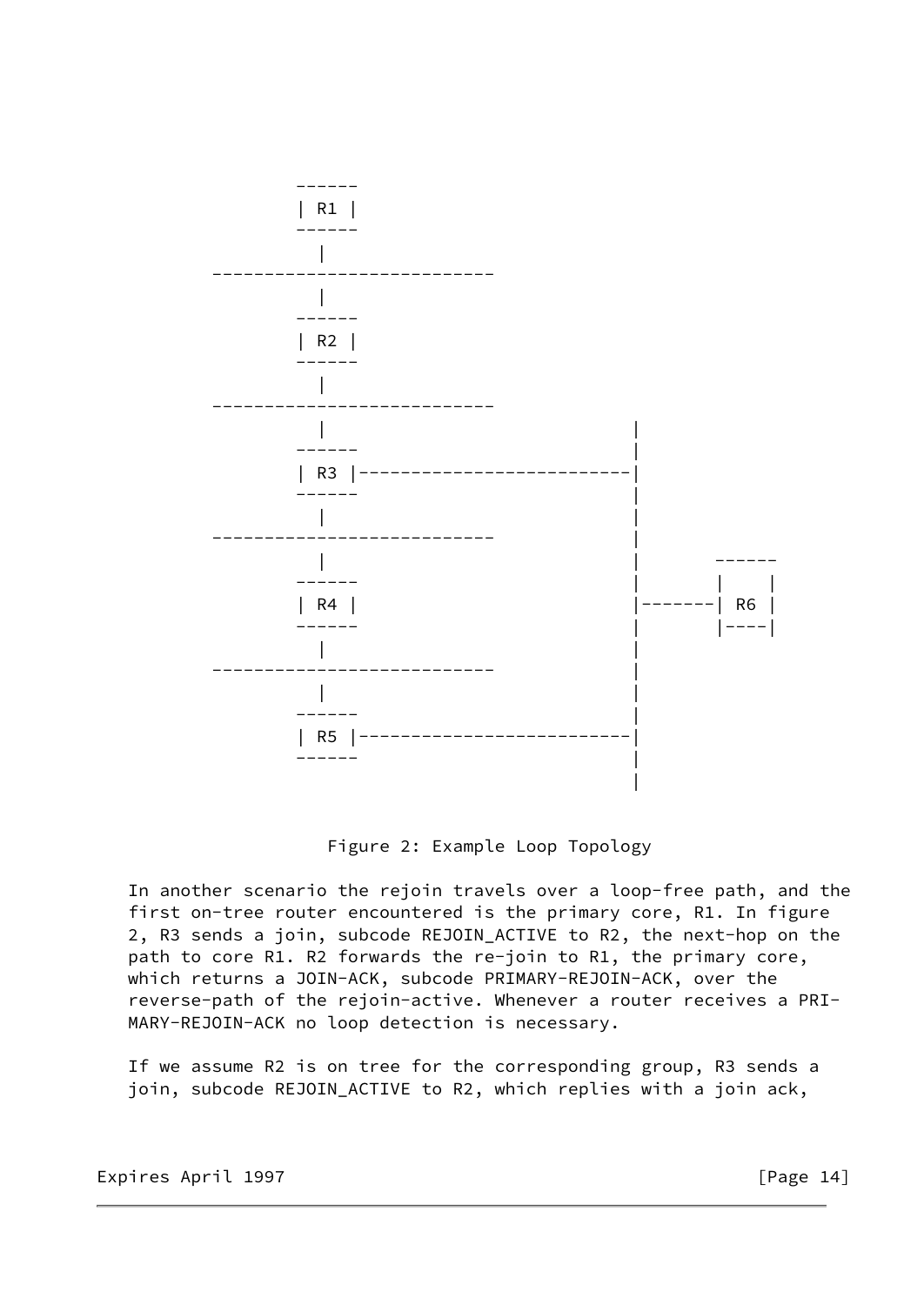subcode NORMAL. R3 must then generate a loop detection packet (join request, subcode REJOIN-NACTIVE) which is forwarded to its parent, R2, which does similarly. On receipt of the rejoin-Nactive, the pri mary core unicasts a join ack back directly to R3, with subcode PRI- MARY-NACTIVE-ACK. This confirms to R3 that its rejoin does not form a loop.

## <span id="page-15-0"></span>[5](#page-15-0). Data Packet Loops

\_\_\_\_\_\_\_\_\_\_\_\_\_\_\_\_\_\_\_\_\_\_\_\_\_

 The CBT protocol builds a loop-free distribution tree. If all routers that comprise a particular tree function correctly, data packets should never traverse a tree branch more than once (footnote 4).

 CBT mode data packets from a non-member sender must arrive on a tree via an "off-tree" interface. The CBT mode data packet's header includes an "on-tree" field, which contains the value 0x00 until the data packet reaches an on-tree router. The first on-tree router must convert this value to 0xff. This value remains unchanged, and from here on the packet should traverse only on-tree interfaces. If an encapsulated packet happens to "wander" off-tree and back on again, an on-tree router will receive the CBT encapsulated packet via an off-tree interface. However, this router will recognise that the "on tree" field of the encapsulating CBT header is set to 0xff, and so immediately discards the packet.

 <sup>4</sup> The exception to this is when CBT mode is operating between CBT routers connected to a multi-access link; a data packet may traverse the link in native mode (if group members are present on the link), as well as CBT mode for sending the data between CBT routers on the tree.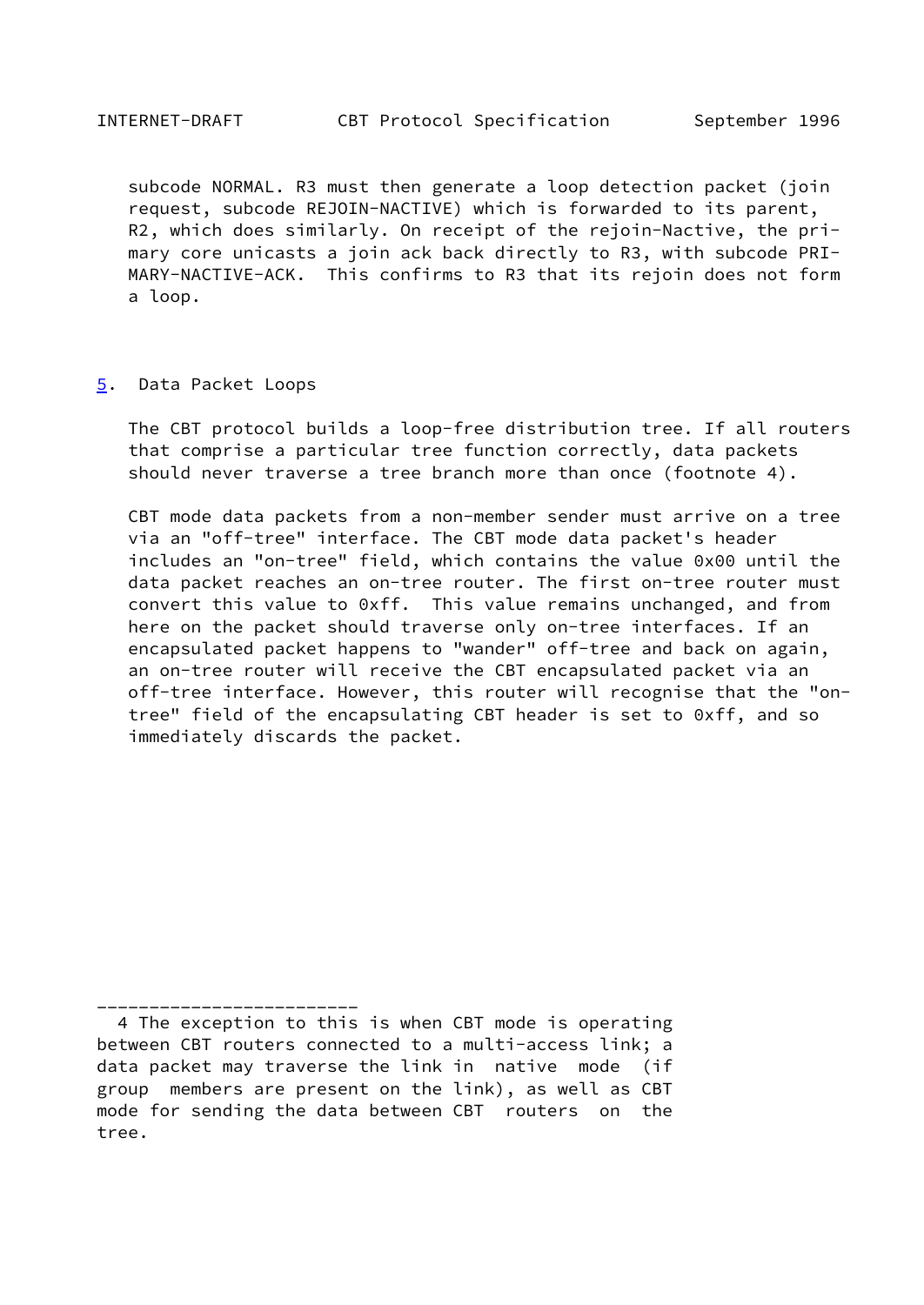# INTERNET-DRAFT CBT Protocol Specification September 1996

<span id="page-16-0"></span>[6](#page-16-0). Data Packet Forwarding Rules

## <span id="page-16-1"></span>[6.1](#page-16-1). Native Mode

 In native mode, when a CBT router receives a data packet, the packet may only be forwarded over outgoing tree interfaces (member subnets and interfaces leading to outgoing on-tree neighbours) iff it has been received via a valid on-tree interface (or the packet has arrived encapsulated from a non-member, i.e. off-tree, sender). Oth erwise, the packet is discarded.

 Before a packet is forwarded by a subnet's DR, provided the packet's TTL is greater than 1, the packet's TTL is decremented.

# <span id="page-16-2"></span>[6.2](#page-16-2). CBT Mode

 In CBT mode, routers ignore all non-locally originated native mode multicast data packets. Locally-originated multicast data is only processed by a subnet's DR; in this case, the DR forwards the native multicast data packet, TTL 1, over any outgoing member subnets for which that router is DR. Additionally, the DR encapsulates the locally-originated multicast and forwards it, CBT mode, over all tree interfaces, as dictated by the CBT forwarding database.

When a router, operating in CBT mode, receives a CBT-mode encapsu lated data packet, it decapsulates one copy to send, native mode and TTL 1, over any directly attached member subnets for which it is DR. Additionally, an encapsulated copy is forwarded over all outgoing tree interfaces, as dictated by its CBT forwarding database.

 Like the outer encapsulating IP header, the TTL value of the encapsu lating CBT header is decremented each time it is processed by a CBT router.

 An example of CBT mode forwarding is provided towards the end of the next section.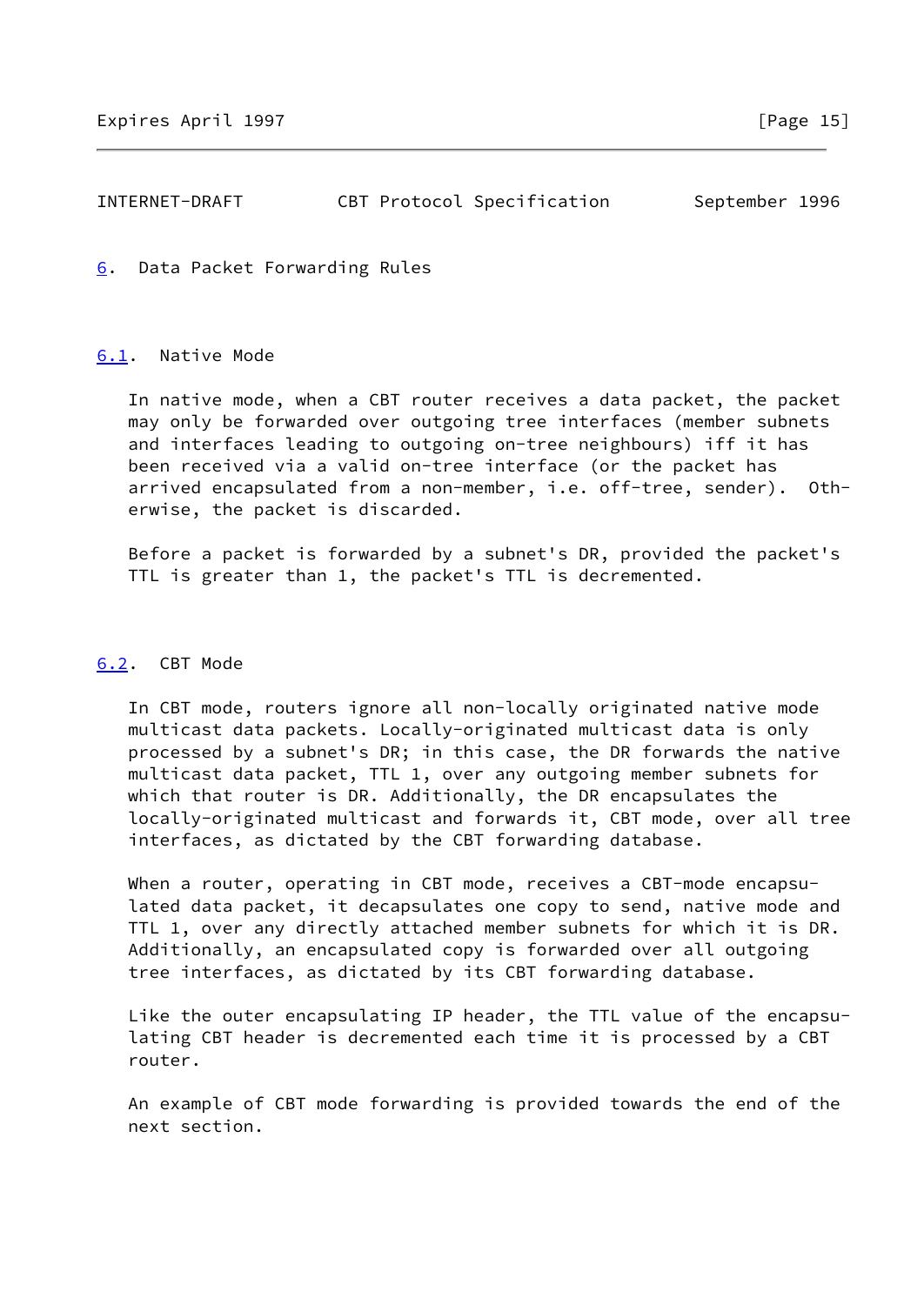| INTERNET-DRAFT | CBT Protocol Specification | September 1996 |  |
|----------------|----------------------------|----------------|--|
|                |                            |                |  |

<span id="page-17-0"></span>[7](#page-17-0). CBT Mode -- Encapsulation Details

 In a multi-protocol environment, whose infrastructure may include non-multicast-capable routers, it is necessary to tunnel data packets between CBT-capable routers. This is called "CBT mode". Data packets are de-capsulated by CBT routers (such that they become native mode data packets) before being forwarded over subnets with member hosts. When multicasting (native mode) to member hosts, the TTL value of the original IP header is set to one. CBT mode encapsulation is as fol lows:

> ++++++++++++++++++++++++++++++++++++++++++++++++++++++++ | encaps IP hdr | CBT hdr | original IP hdr | data ....| ++++++++++++++++++++++++++++++++++++++++++++++++++++++++

> > Figure 3. Encapsulation for CBT mode

 The TTL value of the CBT header is set by the encapsulating CBT router directly attached to the origin of a data packet. This value is decremented each time it is processed by a CBT router. An encap sulated data packet is discarded when the CBT header TTL value reaches zero.

 The purpose of the (outer) encapsulating IP header is to "tunnel" data packets between CBT-capable routers (or "islands"). The outer IP header's TTL value is set to the "length" of the corresponding tun nel, or MAX\_TTL (255)if this is not known, or subject to change.

 It is worth pointing out here the distinction between subnetworks and tree branches (especially apparent in CBT mode), although they can be one and the same. For example, a multi-access subnetwork containing routers and end-systems could potentially be both a CBT tree branch and a subnetwork with group member presence. A tree branch which is not simultaneously a subnetwork is either a "tunnel" or a point-to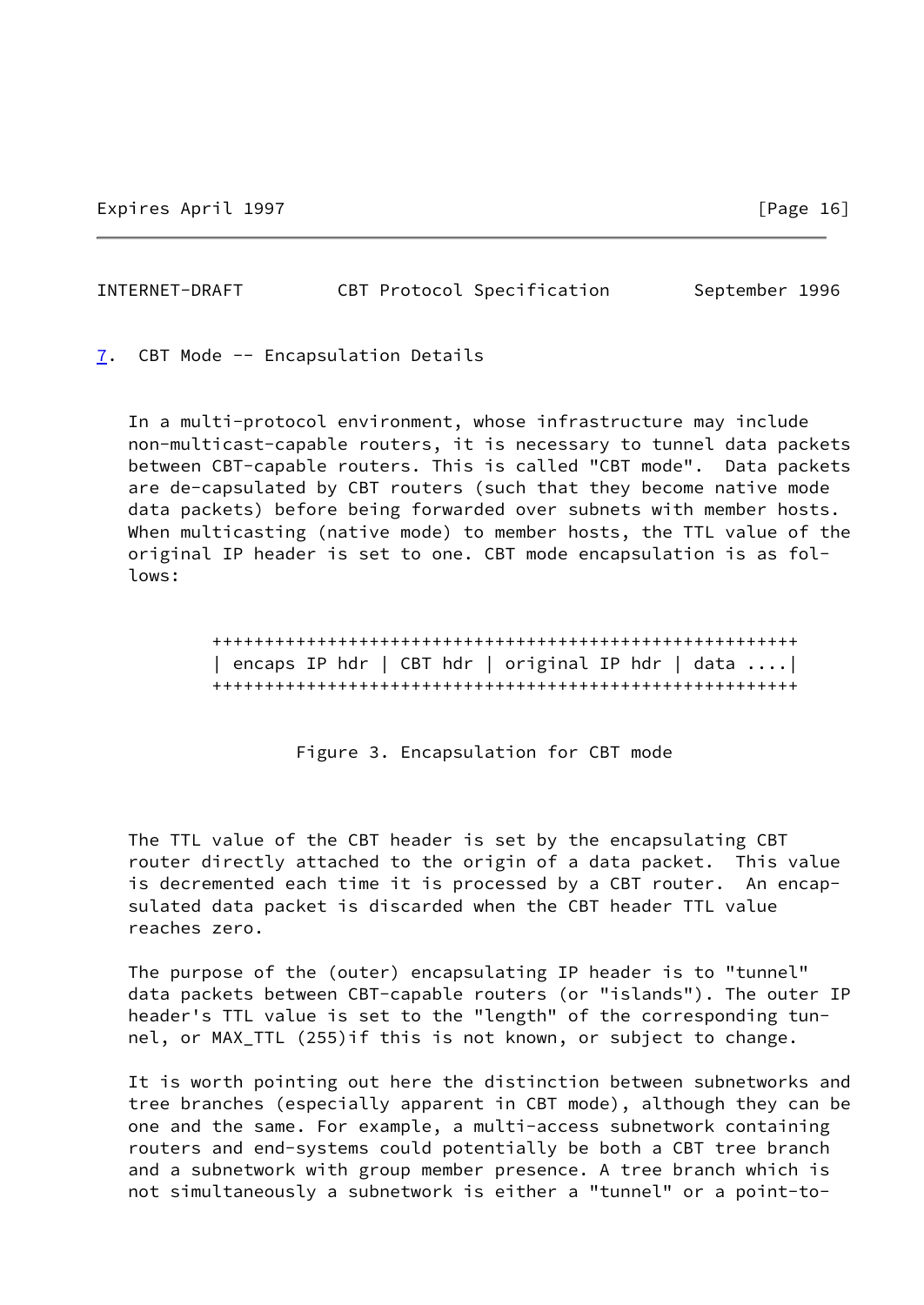point link.

In CBT mode there are three forwarding methods used by CBT routers:

 +o IP multicasting. This method sends an unaltered (unencapsulated) data packet across a directly-connected subnetwork with group

Expires April 1997 **Expires** April 1997

INTERNET-DRAFT CBT Protocol Specification September 1996

 member presence. Any host originating multicast data, does so in this form.

- +o CBT unicasting. This method is used for sending data packets encapsulated (as illustrated above) across a tunnel or point-to point link; the IP destination address of the encapsulating IP header is a unicast address. En/de-capsulation takes place in CBT routers.
- +o CBT multicasting. A CBT router on a multi-access link can take advantage of multicast in the case where multiple on-tree neigh bours are reachable across a single physical link; the outer encapsulating IP header contains a multicast address as its des tination address. The IP module of end-systems on the same link subscribed to the same group will discard these multicasts since the CBT payload type (protocol id) of the outer IP header is not recognizable by hosts.

 CBT routers create forwarding database (db) entries whenever they send or receive a JOIN\_ACK. The forwarding database describes the parent-child relationships on a per-group basis. A forwarding database entry dictates over which tree interfaces, and how (unicast or multicast) a data packet is to be sent.

 Note that a CBT forwarding db is required for both CBT-mode and native-mode multicasting.

 Using our example topology in figure 1, let's assume the CBT routers are operating in CBT mode.

 Member G originates an IP multicast (native mode) packet. R8 is the DR for subnet S10. R8 therefore sends a (native mode, TTL 1) copy over any member subnets for which it is DR - S14 and S10 (the copy over S10 is not sent, since the packet was originally received from S10). The multicast packet is CBT mode encapsulated by R8, and uni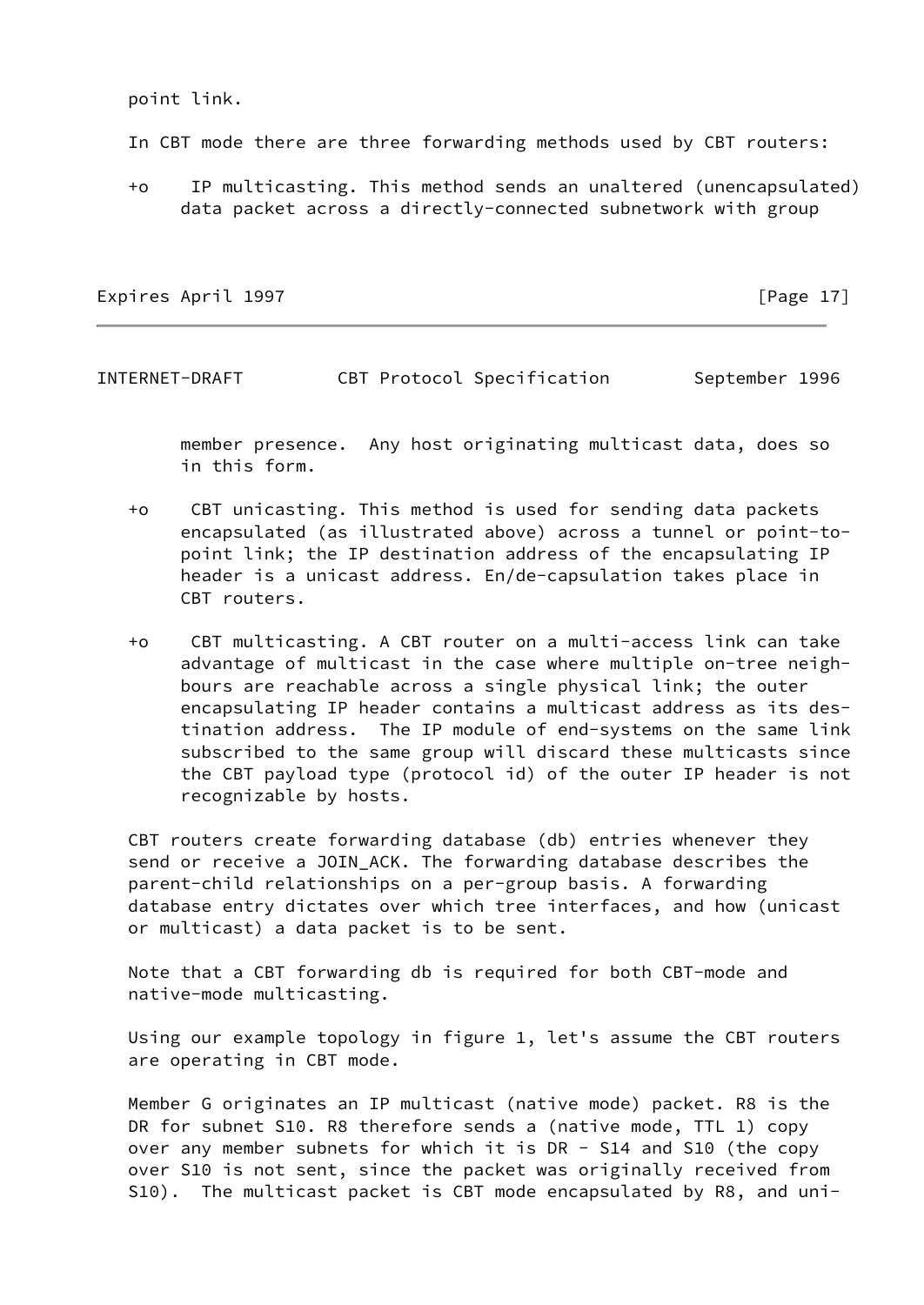cast to each of its children, R9 and R12; these children are not reachable over the same interface, otherwise R8 could have sent a CBT mode multicast. R9, the DR for S12, need not IP multicast (native mode) onto S12 since there are no members present there. R9 unicasts the packet in CBT mode to R10, which is the DR for S13 and S15. R10 decapsulates the CBT mode packet and IP multicasts (native mode, TTL 1) to each of S13 and S15.

 Going upstream from R8, R8 CBT mode unicasts to R4. It is DR for all directly connected subnets and therefore IP multicasts (native mode)

## Expires April 1997 **Expires** April 1997

| INTERNET-DRAFT | CBT Protocol Specification |  | September 1996 |  |
|----------------|----------------------------|--|----------------|--|
|----------------|----------------------------|--|----------------|--|

 the data packet onto S5, S6 and S7, all of which have member pres ence. R4 unicasts, CBT mode, the packet to all outgoing children, R3 and R7 (NOTE: R4 does not have a parent since it is the primary core router for the group). R7 IP multicasts (native mode) onto S9. R3 CBT mode unicasts to R1 and R2, its children. Finally, R1 IP multicasts (native mode) onto S1 and S3, and R2 IP multicasts (native mode) onto S4.

## <span id="page-19-0"></span>[8](#page-19-0). Non-Member Sending

 For a multicast data packet to span beyond the scope of the originat ing subnetwork at least one CBT-capable router must be present on that subnetwork. The DR for the group on the subnetwork must encap sulate the (native) IP-style packet and unicast it to a core for the group (footnote 5). The encapsulation required is shown in figure 3; CBT mode encapsulation is necessary so the receiving CBT router can demultiplex the packet accordingly.

 If the encapsulated packet hits the tree at an on-tree router, the packet is forwarded according to the forwarding rules of [section 6.1](#page-16-1) or 6.2, depending on whether the receiving router is operating in native- or CBT mode. Note that it is possible for the different interfaces of a router to operate in different (and independent) modes.

 If the first on-tree router encountered is the target core, various scenarios define what happens next:

+o if the target core is not the primary, and the target core has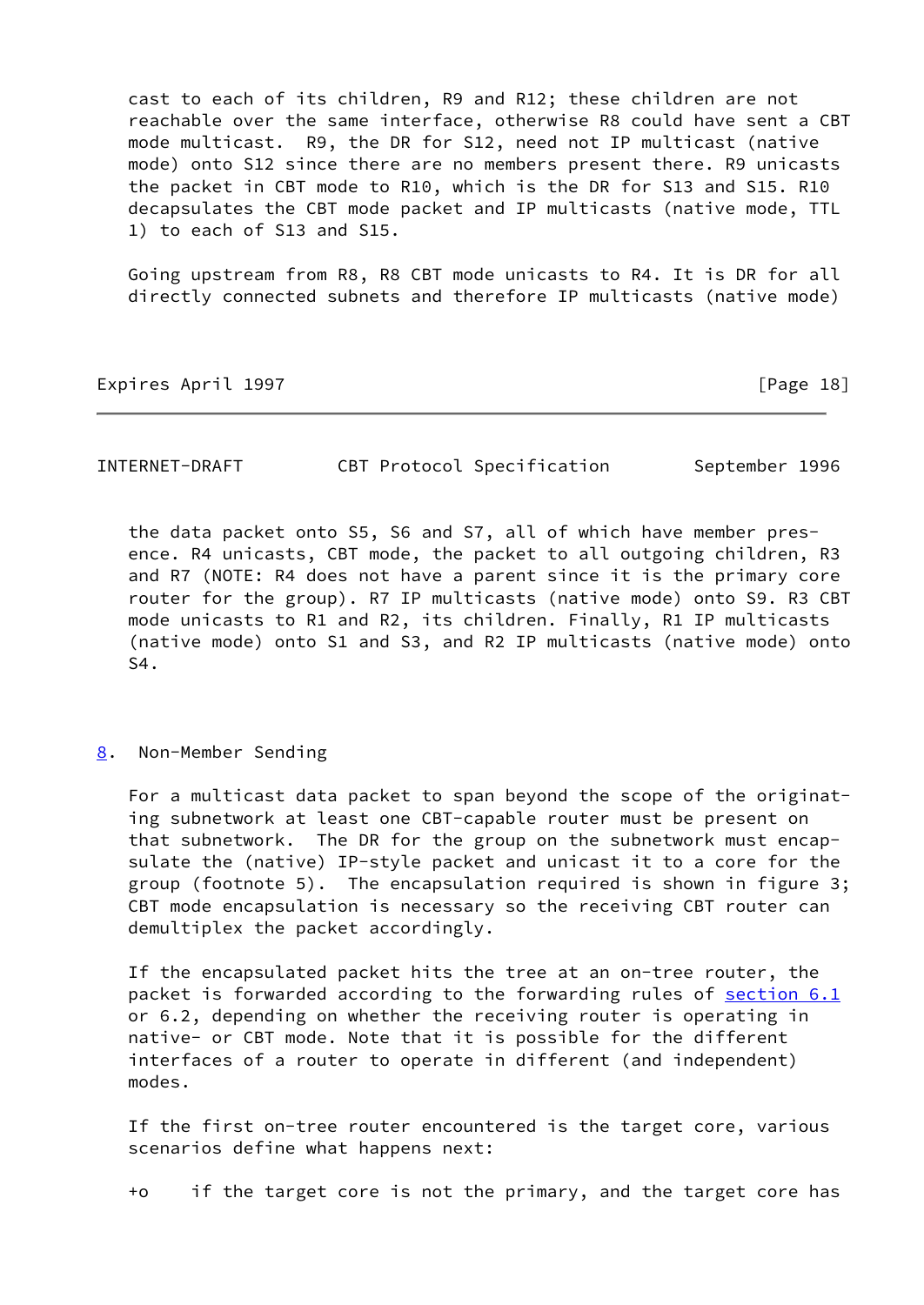not yet joined the tree (because it has not yet itself received any join-requests), the target core simply forwards the encapsu lated packet to the primary core; the primary core IP address is included in the encapsulating CBT data packet header.

 if the target core is not the primary, but has children, the target core forwards the data according to the rules of [section](#page-16-0) [6](#page-16-0).

\_\_\_\_\_\_\_\_\_\_\_\_\_\_\_\_\_\_\_\_\_\_\_\_\_ 5 It is assumed that CBT-capable routers discover <core, group> mappings by means of some discovery protocol. Such a protocol is outside the scope of this document.

Expires April 1997 **Expires** April 1997

INTERNET-DRAFT CBT Protocol Specification September 1996

 +o if the target core is the primary, the primary forwards the data according to the rules of [section 6.2](#page-16-2).

<span id="page-20-0"></span>[9](#page-20-0). Eliminating the Topology-Discovery Protocol in the Presence of Tunnels

 Traditionally, multicast protocols operating within a virtual topol ogy, i.e. an overlay of the physical topology, have required the assistance of a multicast topology discovery protocol, such as that present in DVMRP  $\lceil \frac{1}{2} \rceil$ . However, it is possible to have a multicast protocol operate within a virtual topology without the need for a multicast topology discovery protocol. One way to achieve this is by having a router configure all its tunnels to its virtual neighbours in advance. A tunnel is identified by a local interface address and a remote interface address. Routing is replaced by "ranking" each such tunnel interface associated with a particular core address; if the highest-ranked route is unavailable (tunnel end-points are required to run an Hello-like protocol between themselves) then the next highest ranked available route is selected, and so on. The exact specification of the Hello protocol is outside the scope of this doc ument.

 CBT trees are built using the same join/join-ack mechanisms as before, only now some branches of a delivery tree run in native mode, whilst others (tunnels) run in CBT mode. Underlying unicast routing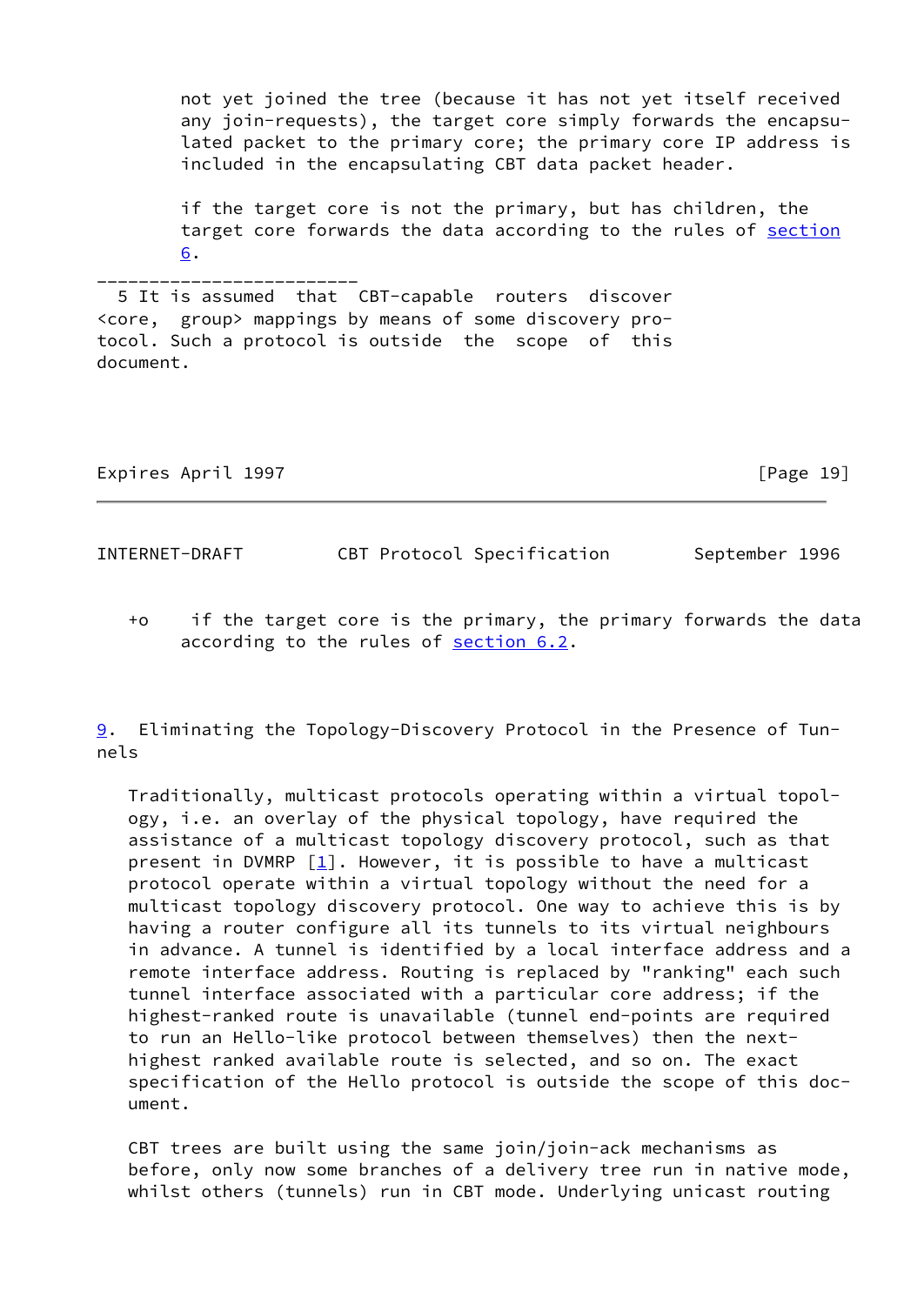dictates which interface a packet should be forwarded over. Each interface is configured as either native mode or CBT mode, so a packet can be encapsulated (decapsulated) accordingly.

As an example, router R's configuration would be as follows:

Expires April 1997 **Expires** April 1997

| INTERNET-DRAFT    |          | CBT Protocol Specification   | September 1996 |
|-------------------|----------|------------------------------|----------------|
| intf<br>type      | mode     | remote addr                  |                |
| #1<br>phys        | native - |                              |                |
| #2                |          | tunnel cbt 128.16.8.117      |                |
| phys native<br>#3 |          | $\qquad \qquad \blacksquare$ |                |
| tunnel cbt<br>#4  |          | 128.16.6.8                   |                |
| #5<br>tunnel cbt  |          | 128.96.41.1                  |                |
|                   |          |                              |                |
| .                 |          |                              |                |

 core backup-intfs -------------------- A #5, #2 B #3, #5 C  $#2, #4$ 

 The CBT forwarding database needs to be slightly modified to accommo date an extra field, "backup-intfs" (backup interfaces). The entry in this field specifies a backup interface whenever a tunnel interface specified in the forwarding db is down. Additional backups (should the first-listed backup be down) are specified for each core in the core backup table. For example, if interface (tunnel) #2 were down, and the target core of a CBT control packet were core A, the core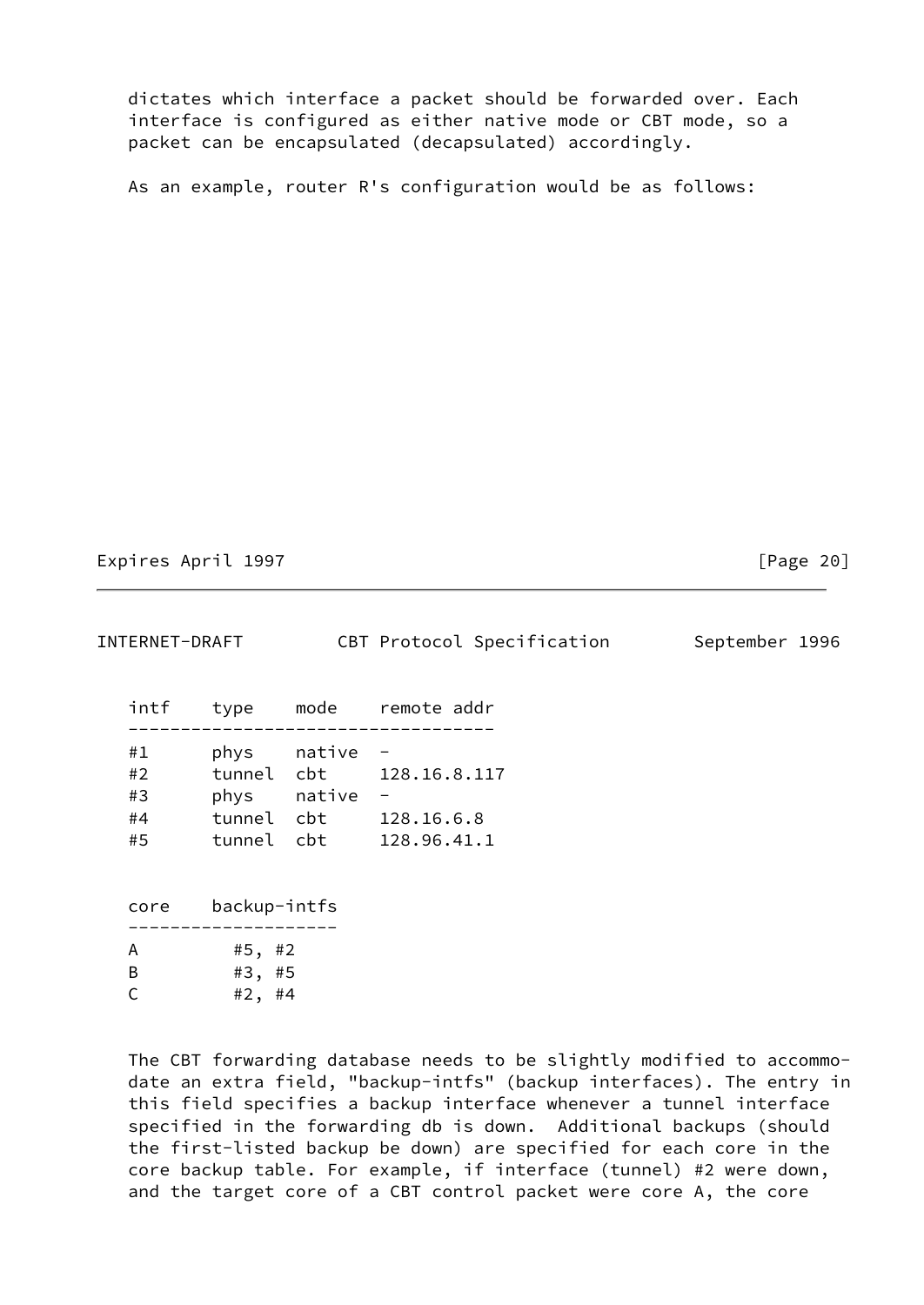backup table suggests using interface #5 as a replacement. If inter face #5 happened to be down also, then the same table recommends interface #2 as a backup for core A.

## <span id="page-22-0"></span>[10.](#page-22-0) CBT Packet Formats and Message Types

We distinguish between two types of CBT packet: CBT mode data pack ets, and CBT control packets. CBT control packets carry a CBT control packet header.

CBT control packets are encapsulated in IP, as illustrated below:

 +++++++++++++++++++++++++++++++ | IP header | CBT control pkt | +++++++++++++++++++++++++++++++

 In CBT mode, the original data packet is encapsulated in a CBT header and an IP header, as illustrated below:

Expires April 1997 **Expires** April 1997

INTERNET-DRAFT CBT Protocol Specification September 1996

 ++++++++++++++++++++++++++++++++++++++++++++++++++++++++ | IP header | CBT header | original IP hdr | data .... | ++++++++++++++++++++++++++++++++++++++++++++++++++++++++

 The IP protocol field of the inner (original) IP header is used to demultiplex a packet correctly; CBT has been assigned IP protocol number 7. The CBT module then demultiplexes based on the encapsulat ing CBT header's "type" field, thereby distinguishing between CBT control packets and CBT mode data packets.

The CBT data packet header is illustrated below.

<span id="page-22-1"></span>[10.1](#page-22-1). CBT Header Format (for CBT Mode data)

0 1 2 3 4 5 6 7 8 9 0 1 2 3 4 5 6 7 8 9 0 1 2 3 4 5 6 7 8 9 0 1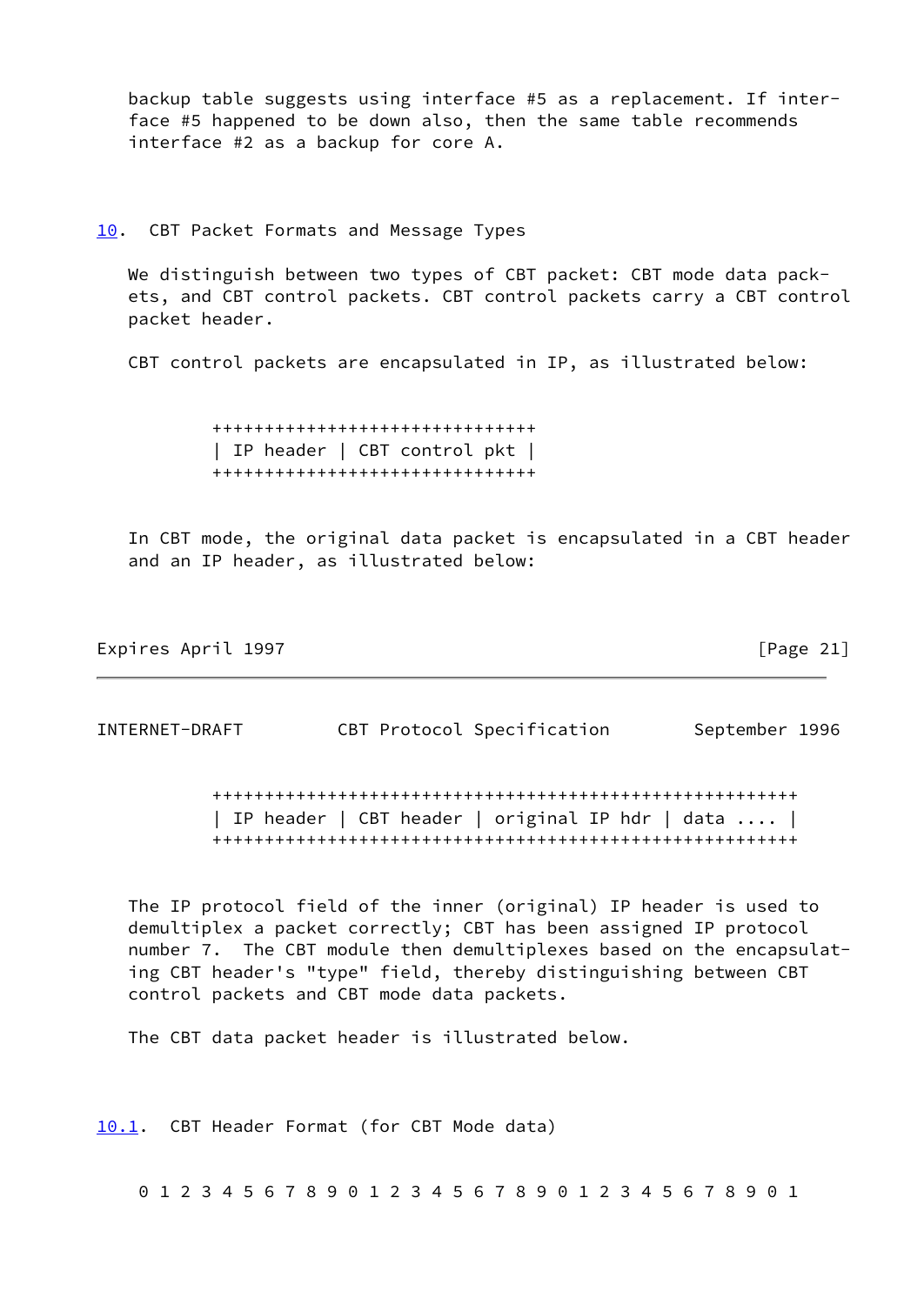+-+-+-+-+-+-+-+-+-+-+-+-+-+-+-+-+-+-+-+-+-+-+-+-+-+-+-+-+-+-+-+-+ | vers |unused | type | hdr length | on-tree|unused| +-+-+-+-+-+-+-+-+-+-+-+-+-+-+-+-+-+-+-+-+-+-+-+-+-+-+-+-+-+-+-+-+ | checksum | IP TTL | unused | +-+-+-+-+-+-+-+-+-+-+-+-+-+-+-+-+-+-+-+-+-+-+-+-+-+-+-+-+-+-+-+-+ group identifier +-+-+-+-+-+-+-+-+-+-+-+-+-+-+-+-+-+-+-+-+-+-+-+-+-+-+-+-+-+-+-+-+ first-hop router +-+-+-+-+-+-+-+-+-+-+-+-+-+-+-+-+-+-+-+-+-+-+-+-+-+-+-+-+-+-+-+-+ primary core +-+-+-+-+-+-+-+-+-+-+-+-+-+-+-+-+-+-+-+-+-+-+-+-+-+-+-+-+-+-+-+-+ | reserved | reserved | T|S| Type | Length | +-+-+-+-+-+-+-+-+-+-+-+-+-+-+-+-+-+-+-+-+-+-+-+-+-+-+-+-+-+-+-+-+ .....Flow-id value..... +-+-+-+-+-+-+-+-+-+-+-+-+-+-+-+-+-+-+-+-+-+-+-+-+-+-+-+-+-+-+-+-+ | unused | unused | Type | Length | +-+-+-+-+-+-+-+-+-+-+-+-+-+-+-+-+-+-+-+-+-+-+-+-+-+-+-+-+-+-+-+-+ .....Security data...... +-+-+-+-+-+-+-+-+-+-+-+-+-+-+-+-+-+-+-+-+-+-+-+-+-+-+-+-+-+-+-+-+

Figure 4. CBT Header

Each of the fields is described below:

Expires April 1997 **Expires** April 1997

INTERNET-DRAFT CBT Protocol Specification September 1996

- +o Vers: Version number -- this release specifies version 1.
- +o type: indicates CBT payload; values are defined for control (0x00), and data (0xff). For the value 0x00 (control), a CBT control header is assumed present rather than a CBT header.
- +o hdr length: length of the header, for purpose of checksum calculation.
- +o on-tree: indicates whether the packet is on-tree (0xff) or off-tree (0x00).
- +o checksum: the 16-bit one's complement of the one's complement of the CBT header, calculated across all fields.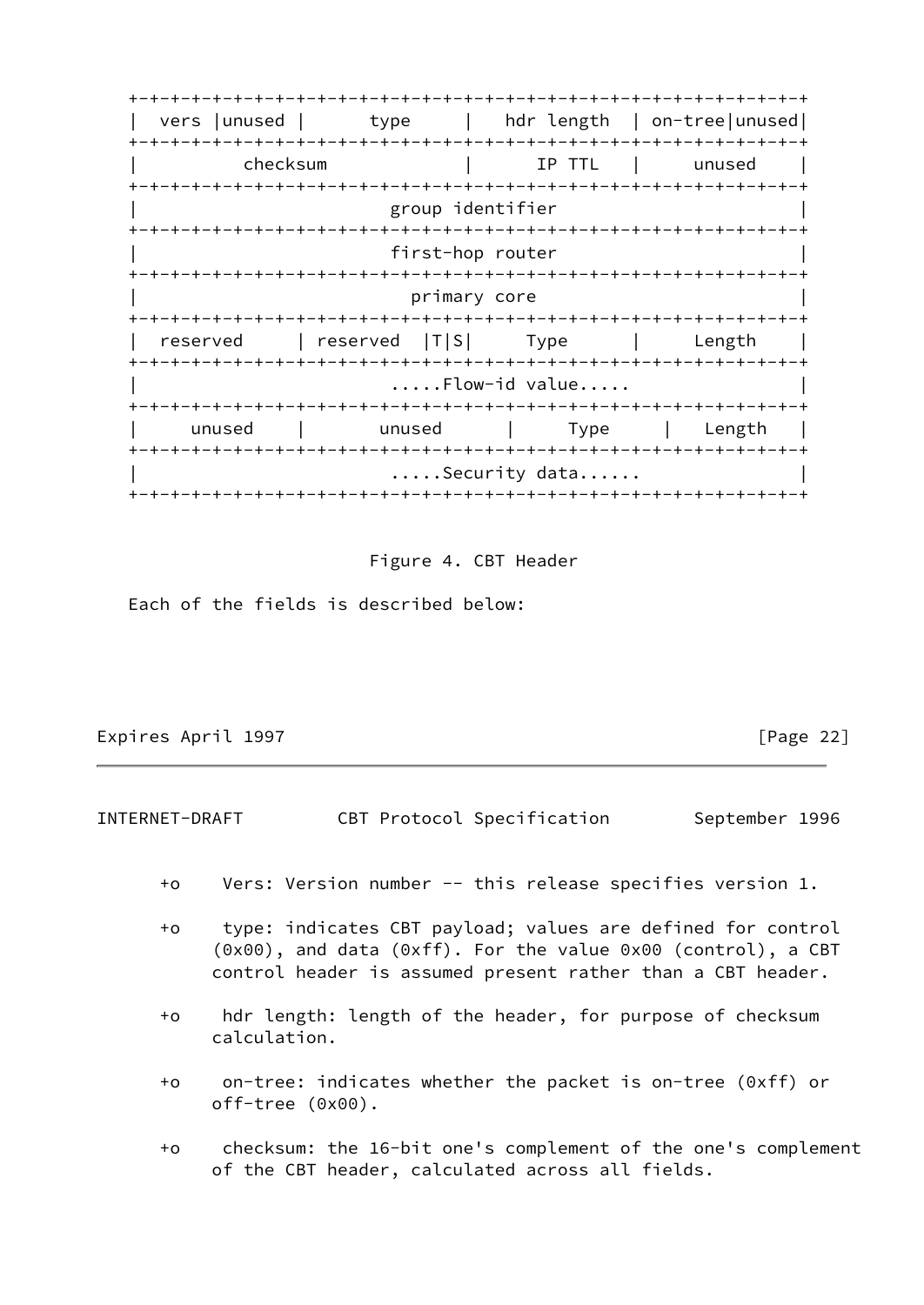- +o IP TTL: TTL value corresponding to the value of the IP TTL value of the original multicast packet, and set in the CBT header by the DR directly attached to the origin host (decre mented by CBT routers visited).
- +o group identifier: multicast group address.
- +o first-hop router: identifies the encapsulating router directly attached to the origin of a multicast packet. This field is relevant to source-migration of a core to the source (see Appendix A). It is set to NULL when core migration is disabled.
- +o primary core: the primary core for the group, as identified by "group-id". This field is necessary for the case where non-member senders happen to send to a secondary core, which may not yet be joined to the primary core. This field allows the secondary to know which is the primary for the group, so that the secondary can forward the (encapsulated) data onwards to the primary.
- +o T bit: indicates the presence (1) or absence (0) of Type of Service/flow-id value ("type", "length", "type of ser vice/flow-id") .
- +o S bit: indicates the presence (1) or absence (0) of a secu rity value ("type", "length", "security data").

Expires April 1997 **Expires April 1997** 

INTERNET-DRAFT CBT Protocol Specification September 1996

<span id="page-24-0"></span>[10.2](#page-24-0). Control Packet Header Format

The individual fields are described below.

 0 1 2 3 4 5 6 7 8 9 0 1 2 3 4 5 6 7 8 9 0 1 2 3 4 5 6 7 8 9 0 1 +-+-+-+-+-+-+-+-+-+-+-+-+-+-+-+-+-+-+-+-+-+-+-+-+-+-+-+-+-+-+-+-+ vers |unused | type | code | # cores +-+-+-+-+-+-+-+-+-+-+-+-+-+-+-+-+-+-+-+-+-+-+-+-+-+-+-+-+-+-+-+-+ | hdr length | checksum | +-+-+-+-+-+-+-+-+-+-+-+-+-+-+-+-+-+-+-+-+-+-+-+-+-+-+-+-+-+-+-+-+ | group identifier |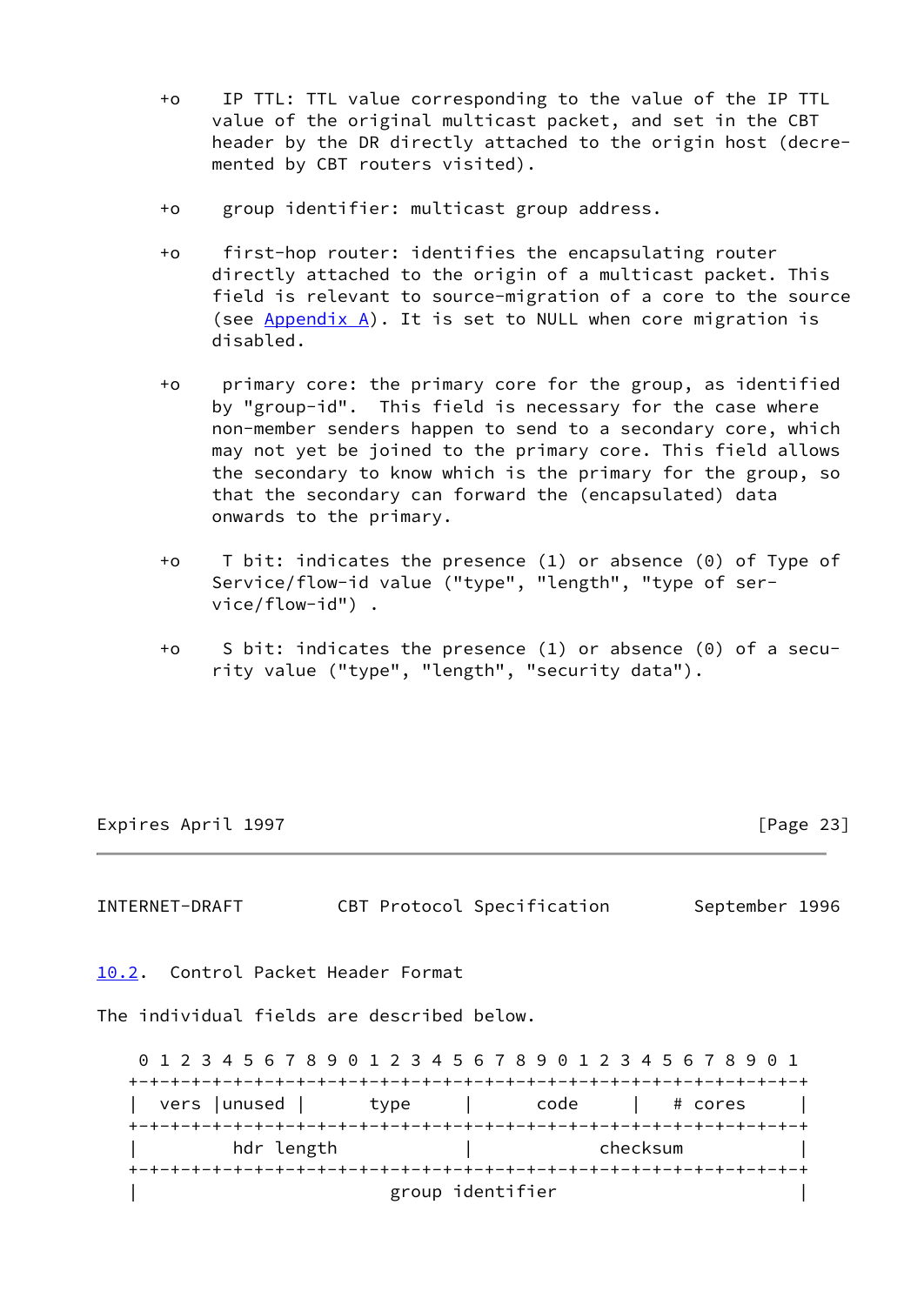+-+-+-+-+-+-+-+-+-+-+-+-+-+-+-+-+-+-+-+-+-+-+-+-+-+-+-+-+-+-+-+-+ | group mask | +-+-+-+-+-+-+-+-+-+-+-+-+-+-+-+-+-+-+-+-+-+-+-+-+-+-+-+-+-+-+-+-+ packet origin +-+-+-+-+-+-+-+-+-+-+-+-+-+-+-+-+-+-+-+-+-+-+-+-+-+-+-+-+-+-+-+-+ primary core address +-+-+-+-+-+-+-+-+-+-+-+-+-+-+-+-+-+-+-+-+-+-+-+-+-+-+-+-+-+-+-+-+ target core address (core #1) +-+-+-+-+-+-+-+-+-+-+-+-+-+-+-+-+-+-+-+-+-+-+-+-+-+-+-+-+-+-+-+-+ | Core #2 | Core = 0 | Core = 0 | Core = 0 | Core = 0 | Core = 0 | Core = 0 | Core = 0 | Core = 0 | Core = 0 | Core = 0 | Core = 0 | Core = 0 | Core = 0 | Core = 0 | Core = 0 | Core = 0 | Core = 0 | Core = 0 | Core = 0 | C +-+-+-+-+-+-+-+-+-+-+-+-+-+-+-+-+-+-+-+-+-+-+-+-+-+-+-+-+-+-+-+-+ | Core #3 | Core = 0.000 | Core = 0.000 | Core = 0.000 | Core = 0.000 | Core = 0.000 | Core = 0.000 | Core = 0.000 | Core = 0.000 | Core = 0.000 | Core = 0.000 | Core = 0.000 | Core = 0.000 | Core = 0.000 | Core = 0.000 | | .... | ... | ... | ... | ... | ... | ... | ... | ... | ... | ... | ... | ... | ... | ... | ... | ... | ... | +-+-+-+-+-+-+-+-+-+-+-+-+-+-+-+-+-+-+-+-+-+-+-+-+-+-+-+-+-+-+-+-+ reserved | reserved  $|T|S|$  Type | Length +-+-+-+-+-+-+-+-+-+-+-+-+-+-+-+-+-+-+-+-+-+-+-+-+-+-+-+-+-+-+-+-+ type of service/flow-id +-+-+-+-+-+-+-+-+-+-+-+-+-+-+-+-+-+-+-+-+-+-+-+-+-+-+-+-+-+-+-+-+ | unused | unused | Type | Length | +-+-+-+-+-+-+-+-+-+-+-+-+-+-+-+-+-+-+-+-+-+-+-+-+-+-+-+-+-+-+-+-+ .....Security data..... +-+-+-+-+-+-+-+-+-+-+-+-+-+-+-+-+-+-+-+-+-+-+-+-+-+-+-+-+-+-+-+-+

Figure 5. CBT Control Packet Header

- +o Vers: Version number -- this release specifies version 1.
- +o type: indicates control message type (see sections  $10.3$ ).
- +o code: indicates subcode of control message type.
- +o # cores: number of core addresses carried by this control packet.

Expires April 1997 **Expires** April 1997

INTERNET-DRAFT CBT Protocol Specification September 1996

- +o header length: length of the header, for purpose of checksum calculation.
- +o checksum: the 16-bit one's complement of the one's complement of the CBT control header, calculated across all fields.

+o group identifier: multicast group address.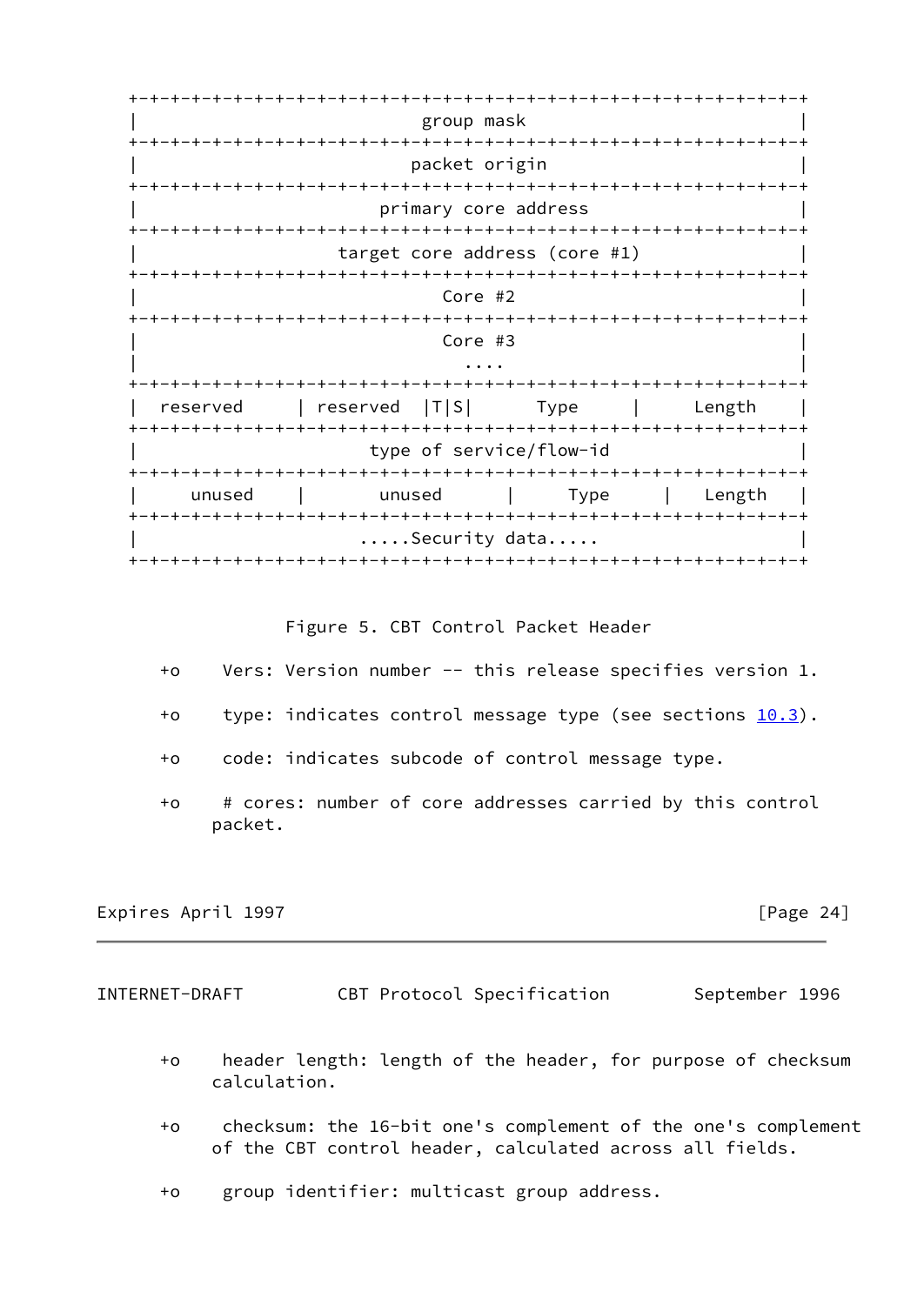- +o group mask: mask value for aggregated CBT joins/join-acks. Zero for non-aggregated joins/join-acks.
- +o packet origin: address of the CBT router that originated the control packet.
- +o primary core address: the address of the primary core for the group.
- +o target core address: desired core affiliation of control mes sage.
- +o Core #N: IP address for each of a group's cores.
- +o T bit: indicates the presence (1) or absence (0) of Type of Service/flow-id value ("type", "length", "type of ser vice/flow-id") .
- +o S bit: indicates the presence (1) or absence (0) of a secu rity value ("type", "length", "security data").
- <span id="page-26-0"></span>[10.3](#page-26-0). CBT Control Message Types

 There are ten types of CBT message. All are encoded in the CBT con trol header, shown in figure 5.

- +o JOIN-REQUEST (type 1): generated by a router and unicast to the specified core address. It is processed hop-by-hop on its way to the specified core. Its purpose is to establish the originating CBT router, and all intermediate CBT routers, as part of the corresponding delivery tree. Note that all cores for the corresponding group are carried in join-requests.
- +o JOIN-ACK (type 2): an acknowledgement to the above. The full

Expires April 1997 **Expires** April 1997

INTERNET-DRAFT CBT Protocol Specification September 1996

 list of core addresses is carried in a JOIN-ACK, together with the actual core affiliation (the join may have been ter minated by an on-tree router on its journey to the specified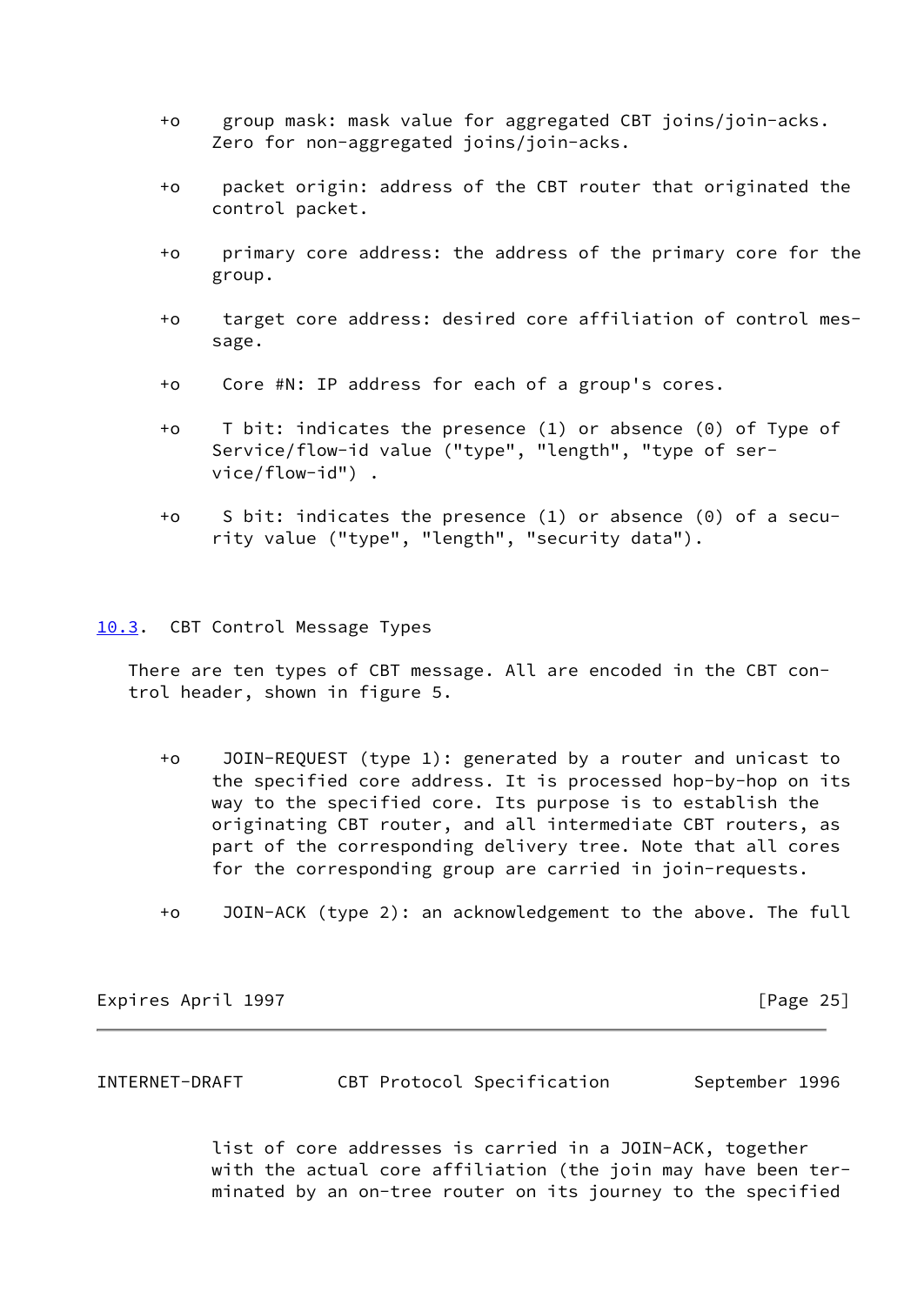core, and the terminating router may or may not be affiliated to the core specified in the original join). A JOIN-ACK tra verses the reverse path as the corresponding JOIN-REQUEST, with each CBT router on the path processing the ack. It is the receipt of a JOIN-ACK that actually "fixes" tree state.

- +o JOIN-NACK (type 3): a negative acknowledgement, indicating that the tree join process has not been successful.
- +o QUIT-REQUEST (type 4): a request, sent from a child to a par ent, to be removed as a child of that parent.
- +o QUIT-ACK (type 5): acknowledgement to the above. If the par ent, or the path to it is down, no acknowledgement will be received within the timeout period. This results in the child nevertheless removing its parent information.
- +o FLUSH-TREE (type 6): a message sent from parent to all chil dren, which traverses a complete branch. This message results in all tree interface information being removed from each router on the branch, possibly because of a re-configuration scenario.
- +o CBT-ECHO-REQUEST (type 7): once a tree branch is established, this messsage acts as a "keepalive", and is unicast from child to parent (can be aggregated from one per group to one per link. See [section 4\)](#page-9-0).
- +o CBT-ECHO-REPLY (type 8): positive reply to the above.
- +o CBT-BR-KEEPALIVE (type 9): applicable to border routers only. See [\[11\]](#page-46-2) for more information.
- +o CBT-BR-KEEPALIVE-ACK (type 10): acknowledgement to the above.

# Expires April 1997 **Expires** April 1997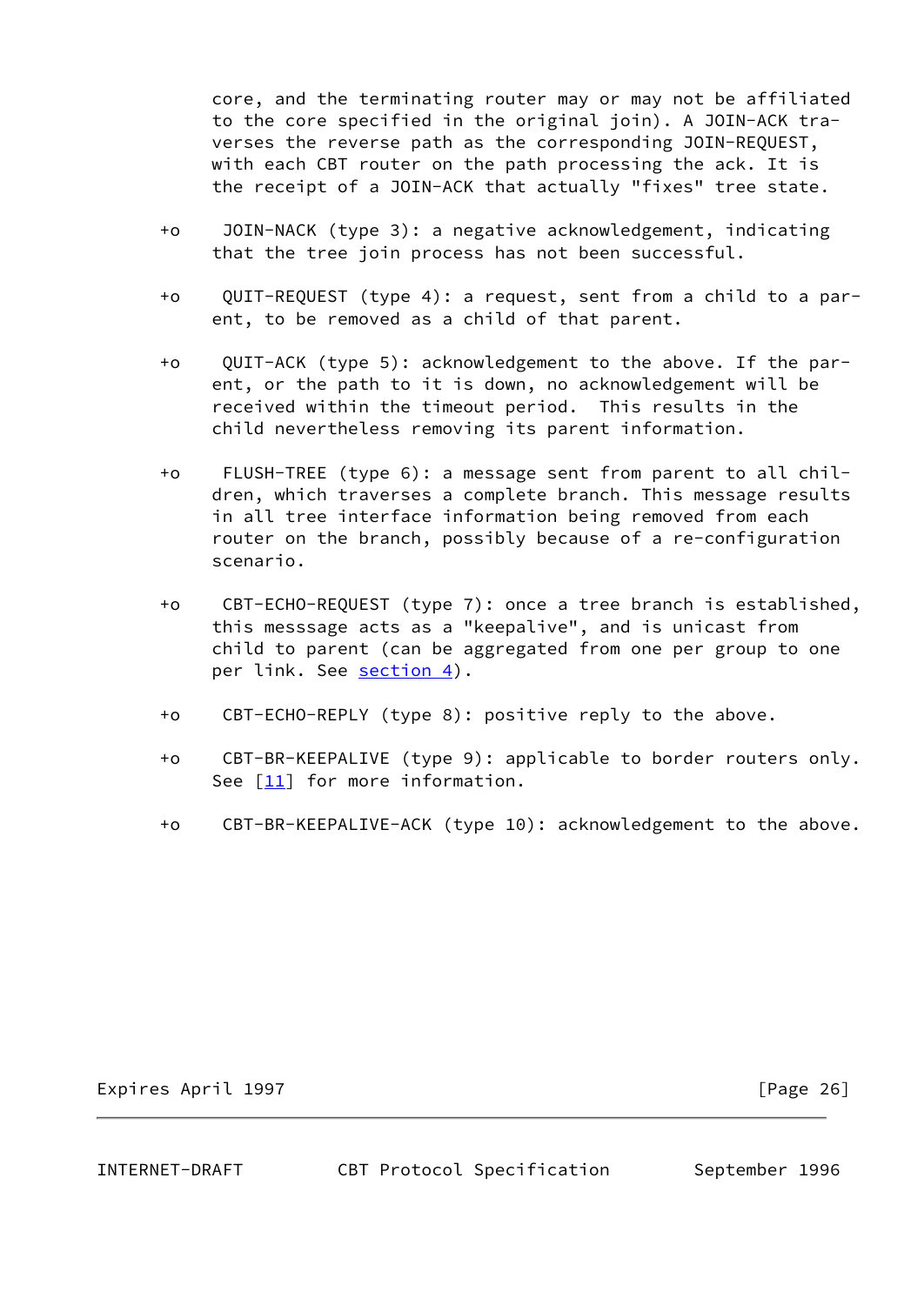## <span id="page-28-0"></span>[10.3.1](#page-28-0). CBT Control Message Subcodes

The JOIN-REQUEST has three valid subcodes:

- +o ACTIVE-JOIN (code 0) sent from a CBT router that has no children for the specified group.
- +o REJOIN-ACTIVE (code 1) sent from a CBT router that has at least one child for the specified group.
- +o REJOIN-NACTIVE (code 2) generated by a router subsequent to receiving a join ack, subcode NORMAL, in response to a active-rejoin.
- A JOIN-ACK has three valid subcodes:
	- +o NORMAL (code 0) sent by a core router, or on-tree router, acknowledging joins with subcodes ACTIVE-JOIN and REJOIN- ACTIVE.
	- +o PRIMARY-REJOIN-ACK (code 1) sent by a primary core to acknowledge the receipt of a join-request received with sub code REJOIN-ACTIVE. This message traverses the reverse-path of the corresponding re-join, and is processed by each router on that path.
	- +o PRIMARY-NACTIVE-ACK (code 2) sent by a primary core to acknowledge the receipt of a join-request received with sub code REJOIN-NACTIVE. This ack is unicast directly to the router that generated the rejoin-Nactive, i.e. the ack it is not processed hop-by-hop.

# <span id="page-28-1"></span>[11.](#page-28-1) CBT Protocol Number

 CBT has been assigned IP protocol number 7. CBT control messages are carried directly over IP.

## <span id="page-28-2"></span>[12.](#page-28-2) Default Timer Values

 There are several CBT control messages which are transmitted at fixed intervals. These values, retransmission times, and timeout values,

Expires April 1997 **Expires** April 1997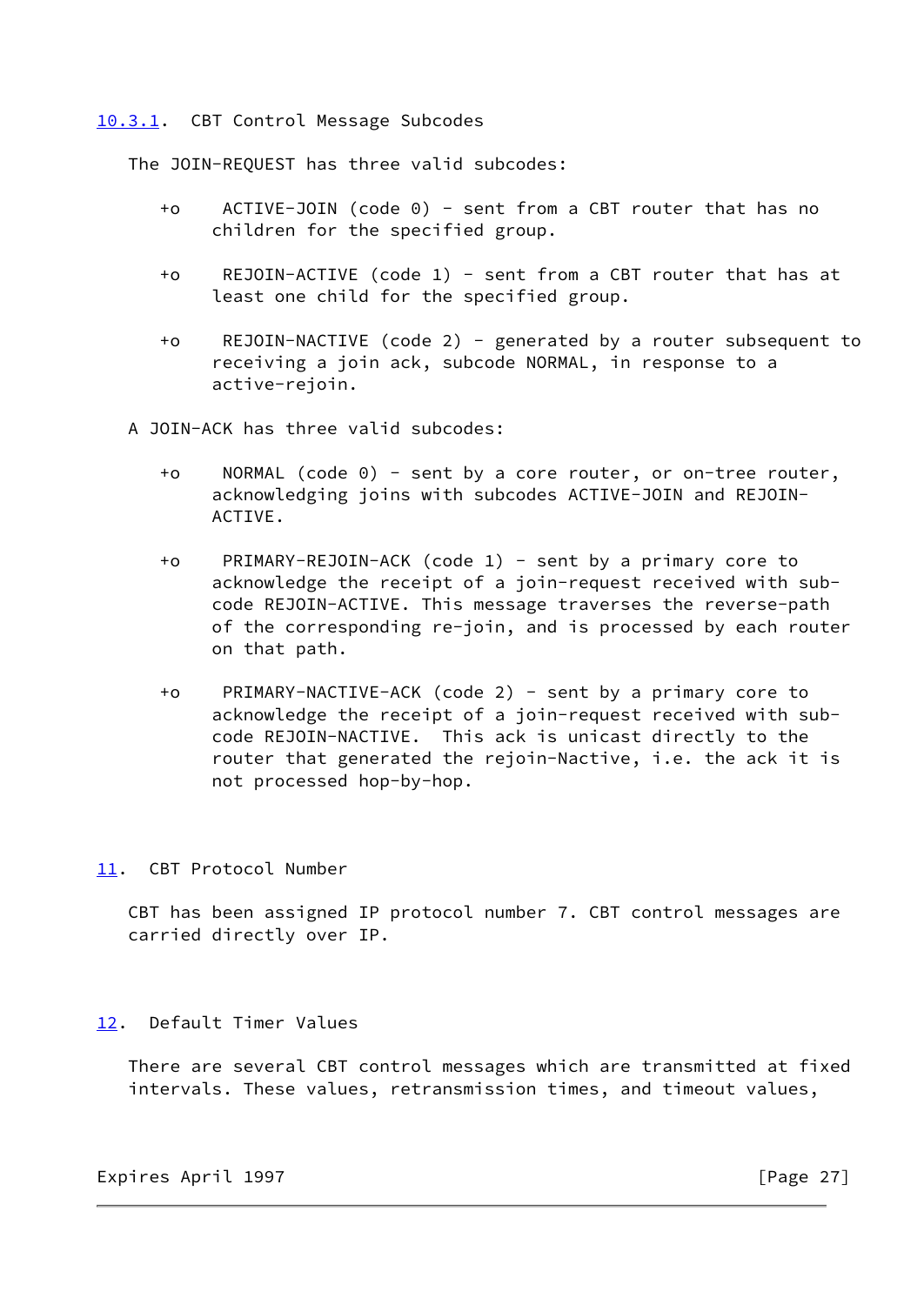are given below. Note these are recommended default values only, and are configurable with each implementation (all times are in seconds):

- +o CBT-ECHO-INTERVAL 30 (time between sending successive CBT-ECHO- REQUESTs to parent).
- +o PEND-JOIN-INTERVAL 5 (retransmission time for join-request if no ack rec'd)
- +o PEND-JOIN-TIMEOUT 30 (time to try joining a different core, or give up)
- +o EXPIRE-PENDING-JOIN 90 (remove transient state for join that has not been ack'd)
- +o PEND\_QUIT\_INTERVAL 5 (retransmission time for quit-request if no ack rec'd)
- +o CBT-ECHO-TIMEOUT 90 (time to consider parent unreachable)
- +o CHILD-ASSERT-INTERVAL 90 (increment child timeout if no ECHO rec'd from a child)
- +o CHILD-ASSERT-EXPIRE-TIME 180 (time to consider child gone)
- +o IFF-SCAN-INTERVAL 300 (scan all interfaces for group presence. If none, send QUIT)
- +o BR-KEEPALIVE-INTERVAL 200 (backup designated BR to designated BR keepalive interval)
- +o BR-KEEPALIVE-RETRY-INTERVAL 30 (keepalive interval if BR fails to respond)
- <span id="page-29-0"></span>[13.](#page-29-0) Interoperability Issues

 Interoperability between CBT and DVMRP has recently been defined in  $[11]$ .

 Interoperability with other multicast protocols will be fully speci fied as the need arises.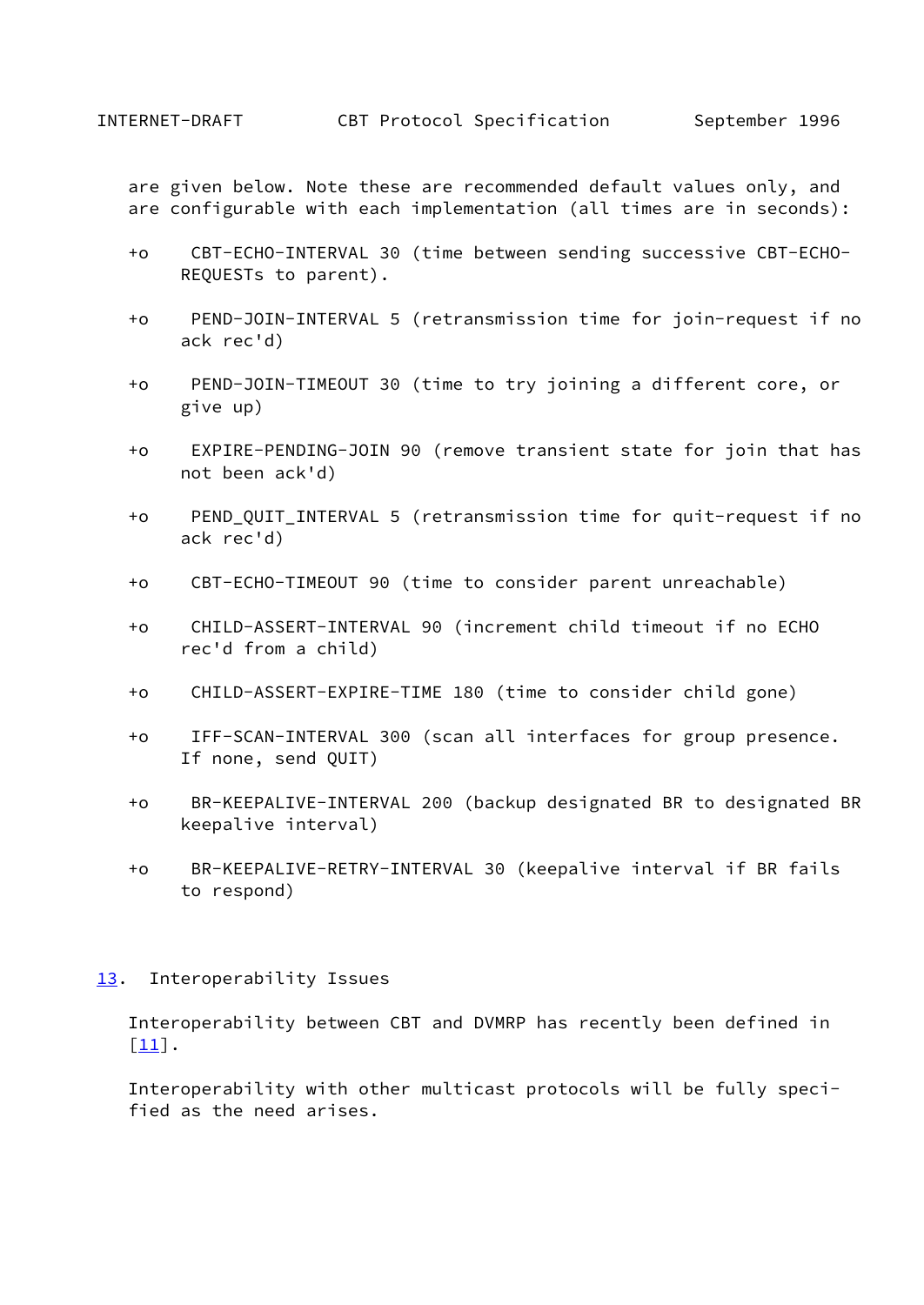| INTERNET-DRAFT | CBT Protocol Specification | September 1996 |  |
|----------------|----------------------------|----------------|--|
|                |                            |                |  |

<span id="page-30-0"></span>[14.](#page-30-0) CBT Security Architecture

see  $\lceil \frac{4}{3} \rceil$ .

Acknowledgements

 Special thanks goes to Paul Francis, NTT Japan, for the original brainstorming sessions that brought about this work.

 Thanks too to Sue Thompson (Bellcore). Her detailed reviews led to the identification of some subtle protocol flaws, and she suggested several simplifications.

 Thanks also to the networking team at Bay Networks for their comments and suggestions, in particular Steve Ostrowski for his suggestion of using "native mode" as a router optimization, and Eric Crawley.

 Thanks also to Ken Carlberg (SAIC) for reviewing the text, and gener ally providing constructive comments throughout.

 I would also like to thank the participants of the IETF IDMR working group meetings for their general constructive comments and sugges tions since the inception of CBT.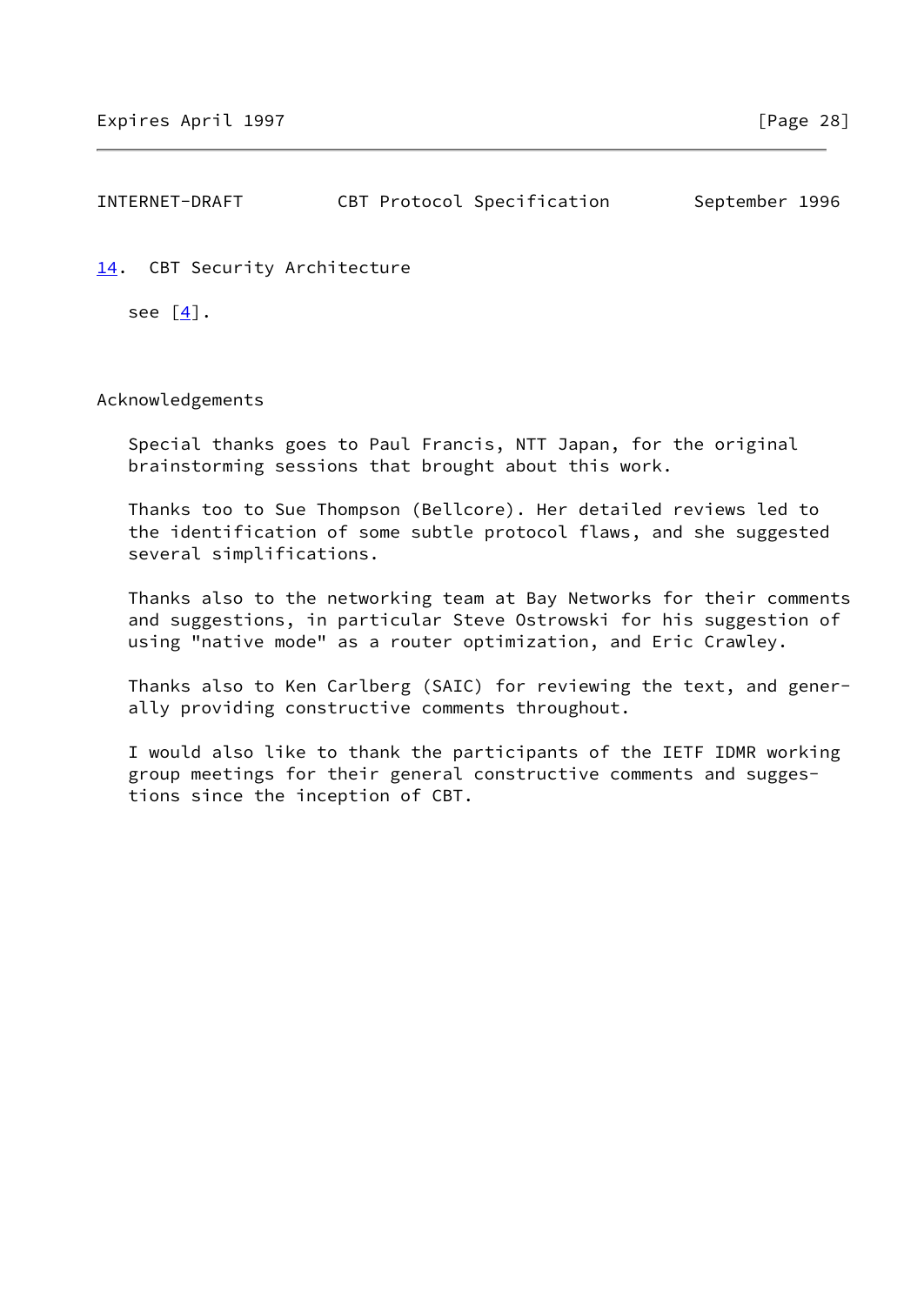| INTERNET-DRAFT | CBT Protocol Specification | September 1996 |  |
|----------------|----------------------------|----------------|--|
|                |                            |                |  |

## APPENDICES

DISCLAIMER: As of writing, the mechanisms described in Appendices A and B have not been tested, simulated, or demonstrated.

# APPENDIX A

Dynamic Source-Migration of Cores

## <span id="page-31-0"></span>[A.0](#page-31-0) Abstract

 This appendix describes CBT protocol mechanisms that allow a CBT mul ticast tree, initially constructed around a randomly-placed set of core router, to dynamically reconfigure itself in response to an active source, such that the CBT tree becomes rooted at the source's local CBT router. Henceforth, CBT emulates a shortest-path tree.

 For clarity, the mechanisms are described in the context of "flat" multicasting, but are transferrable to a hierarchical model with only minor changes.

# <span id="page-31-1"></span>[A.1](#page-31-1) Motivation

 One of the criticisms levelled against shared tree multicast schemes is that they potentially result in sub-optimal routes between receivers. Another criticism is that shared trees incur a high traf fic concentration effect on the core routers. Given that any shared tree is likely to have two, three, or more cores which can be strate gically placed in the network, as well as the fact that any on-tree router can act as a "branch point" (or "exploder point"), shared tree traffic concentration can be significantly reduced. This note never theless addresses both of these criticisms by describing new mecha nisms that

 +o allow a CBT to dynamically transition from a random configura tion to one where any CBT router can become a core - more pre cisely, that which is local to a source, and...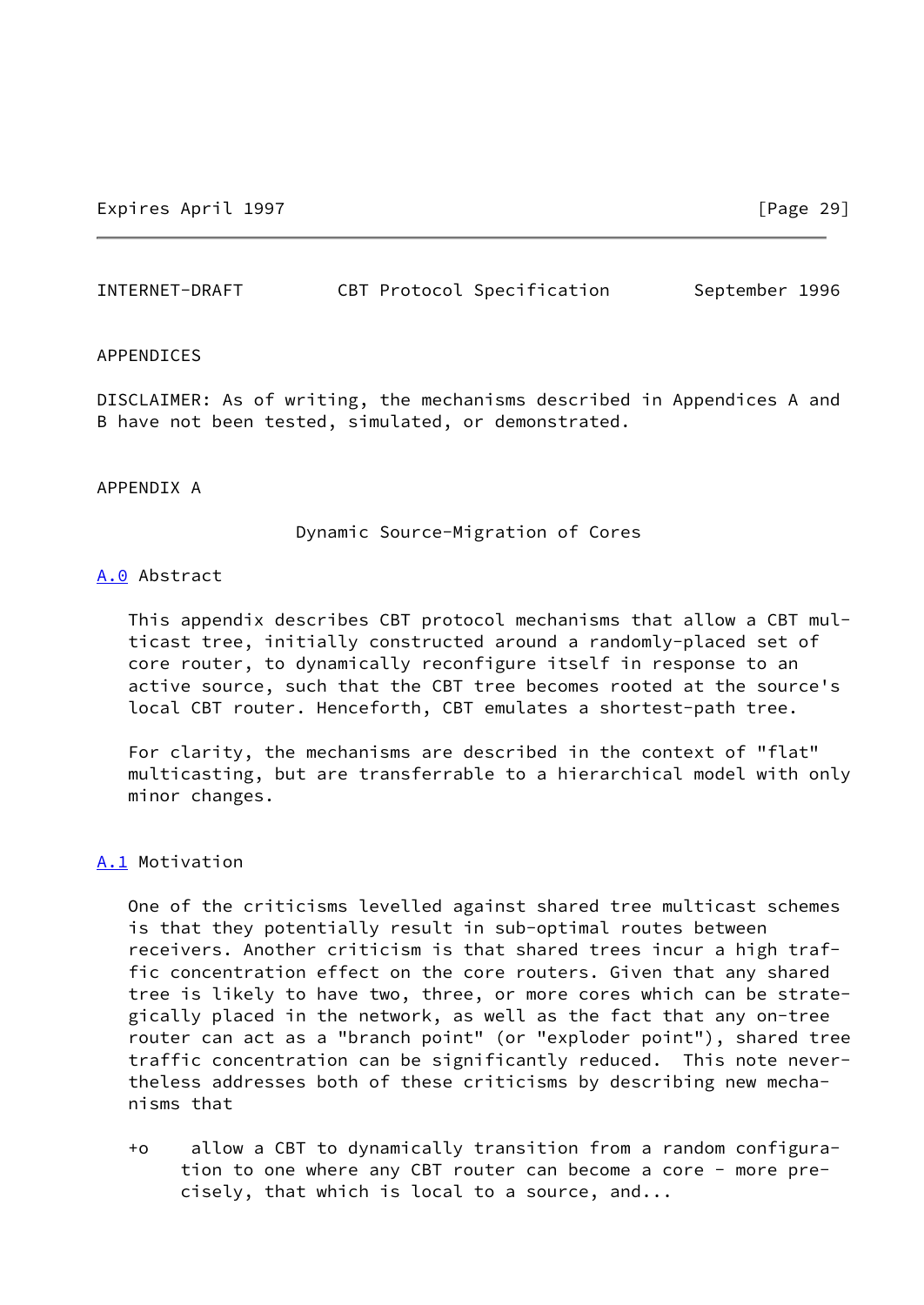+o remove the traffic concentration issue completely, as a result of the above; traffic concentration is not an issue with source rooted trees.

The mechanisms described here are relevant to non-concurrent sources;

Expires April 1997 **Expires** April 1997

INTERNET-DRAFT CBT Protocol Specification September 1996

 the concurrent-sender case is not addressed here, although experience with MBONE applications for the past several years suggests that most multicast applications are of the single, infrequently-changing sender type. Also, it is not necessarily implied that the initial CBT tree must be transitioned. Any transition is an "all-or-nothing" transition, meaning that either all the tree transitions, or none of it does (footnote 6).

<span id="page-32-0"></span>[A.2](#page-32-0) Goals & Requirements

 By means of the mechanisms described, this Appendix sets out to achieve the follwoing:

- +o provide mechanisms that allow the dynamic transition from an initial CBT, constructed around a pre-configured set of cores, to a CBT that is rooted at a core attached to a sender's local subnetwork. This is source-rooted tree emulation.
- +o ensure that these mechanisms do not impact CBT's simplicity or scalability.
- +o eliminate completely the traffic concentration issue from CBT.
- +o to eliminate the core placement/core advertisement problems.
- +o ensure that the scheme is robust, such that if a source's local router (or link to it) should fail, the CBT self-organises itself and returns to its original configuration.
- +o the mechanisms should provide the same even to non-member senders.

 The above incurs a few additional requirements on existing baseline CBT mechanisms described in this specification: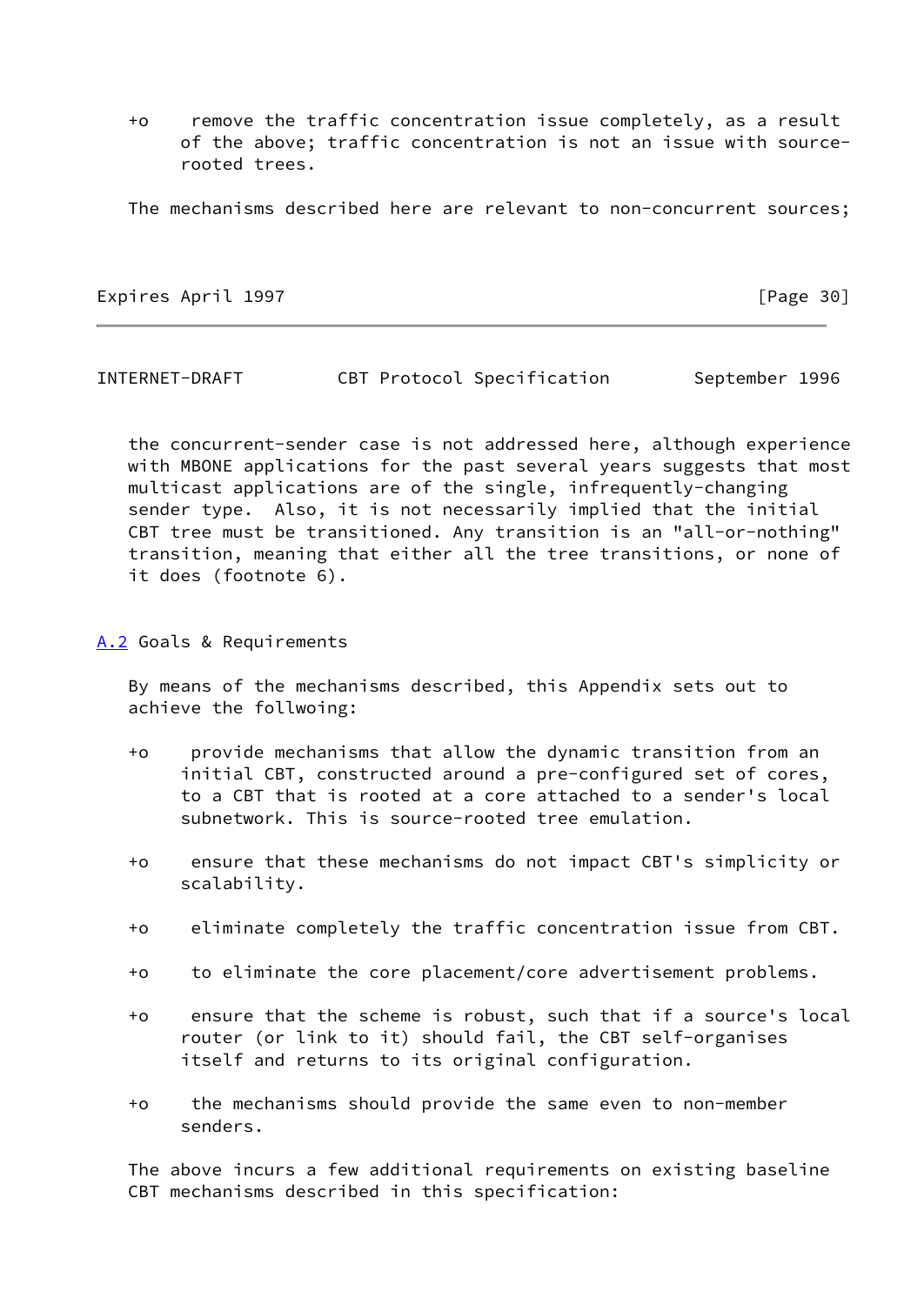- +o a new JOIN-REQUEST subcode, REVERSE-JOIN
- +o a new JOIN-ACK subcode, REVERSE-ACK

 6 This is the expected behaviour of PIM Sparse Mode; on reciept of high-bandwidth traffic, most receivers' local routers will be configured to transition to source trees.

Expires April 1997 **Expires** April 1997

\_\_\_\_\_\_\_\_\_\_\_\_\_\_\_\_\_\_\_\_\_\_\_\_\_

| INTERNET-DRAFT |  |  | CBT Protocol Specification | September 1996 |  |
|----------------|--|--|----------------------------|----------------|--|
|----------------|--|--|----------------------------|----------------|--|

- +o new JOIN-ACK subcode, CORE-MIGRATE
- +o a "first-hop router" field needs to be included in the CBT data packet header.
- +o a new message type:
	- SOURCE-NOTIFICATION
- +o CBT-mode data encapsulation is required until the local CBT router connected to an active source receives a JOIN-REQUEST, whose "target core address" field is one of its own IP addresses.

These new additions are explained in the next section.

<span id="page-33-0"></span>[A.3](#page-33-0) Source-Tree Emulation Criteria

 CBT routers are configured with a lower-bound data-rate threshold that is the expected boundary between low- and high-bandwidth data rate traffic. CBT also monitors the duration each sender sends. If this duration exceeds a pre-configured value (global across CBT), say 3 minutes, AND the data rate threshold is exceeded, the CBT tree transitions such that receivers become joined to the "core" local to the source's subnet, i.e. the CBT tree becomes source-rooted, but nevertheless remains a CBT.

<span id="page-33-1"></span>[A.4](#page-33-1) Source-Migration Mechanisms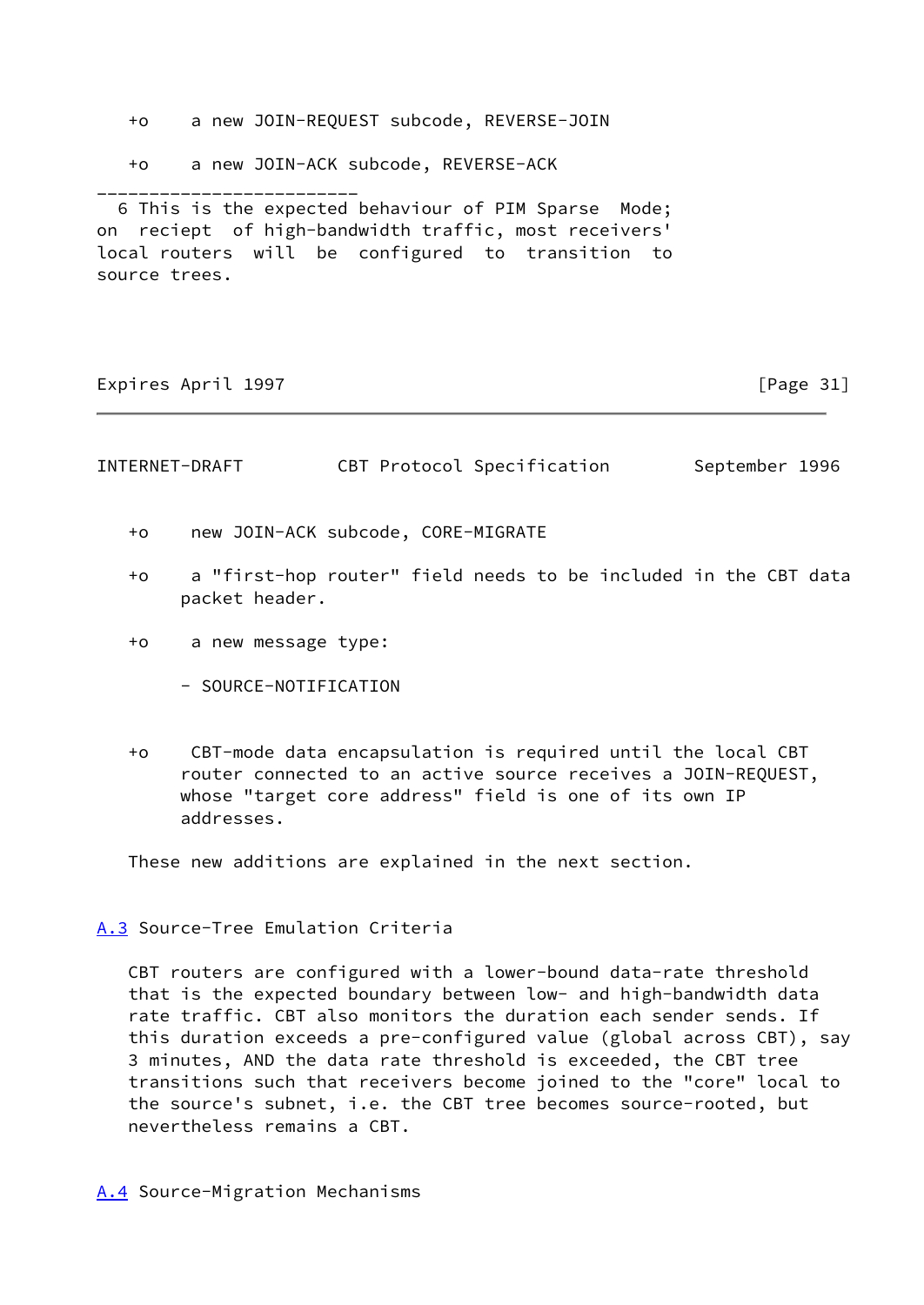# Expires April 1997 **Expires** April 1997

INTERNET-DRAFT CBT Protocol Specification September 1996

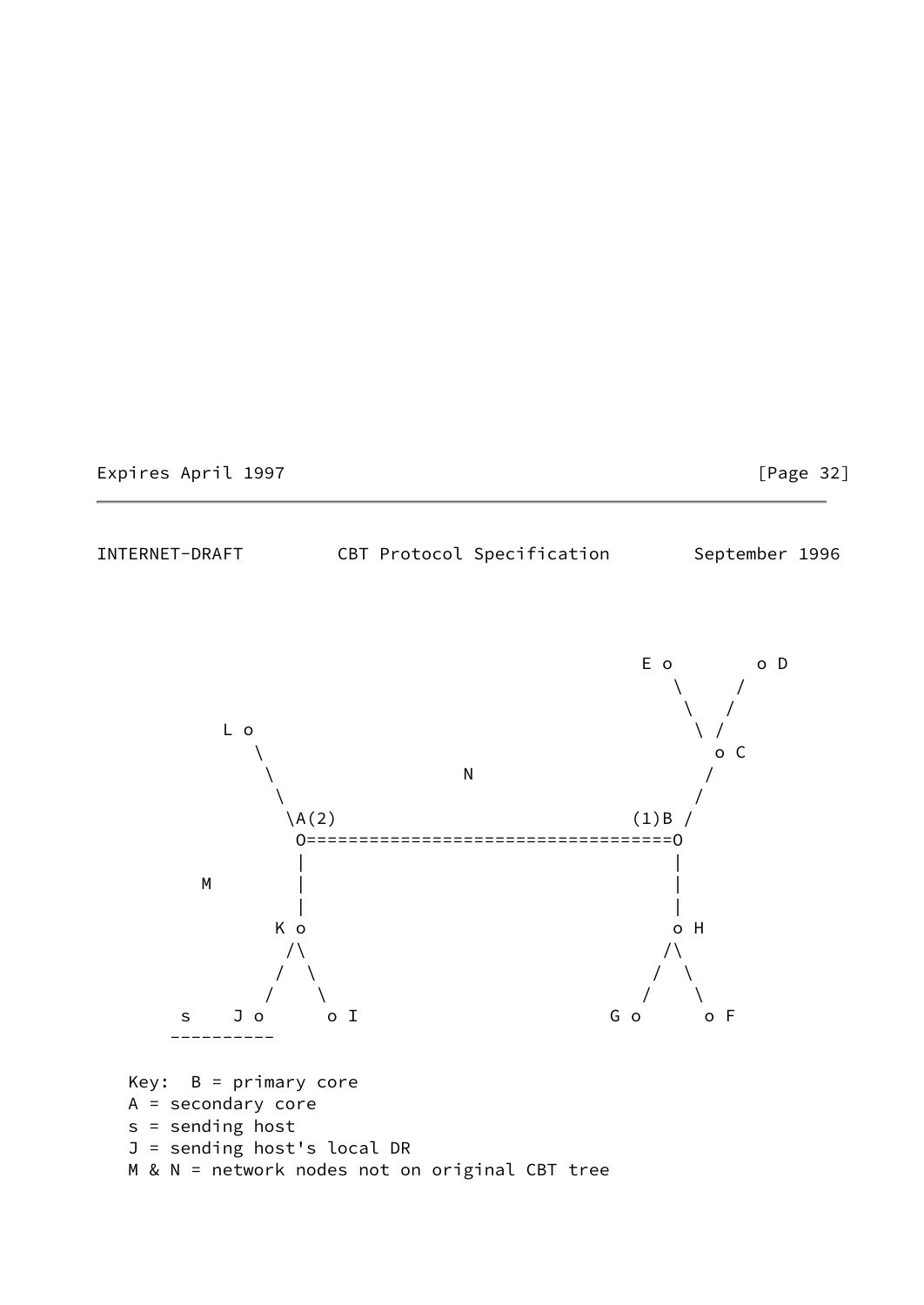# Figure A1: Original CBT Tree

 In figure A1, host s starts sending native mode multicast data. CBT router J encapsulates it as CBT mode, inserting its own IP address in the "first-hop router" field of the CBT mode data packet header. This data packet flows over the CBT tree.

 Note that tree migration can be disabled either by sending all pack ets in native mode, or by inserting NULL value into the "first-hop router" field. Since the first-hop router is the original encapsulat ing router (data packets are always originated from hosts in native mode), the first-hop router knows whether the sender's data rate war rants activating the "first-hop router" field; for the purpose of the ensuing protocol description, we assume this is the case.

 Any router on the tree receiving the CBT mode data packet, inspects the "first-hop router" field of the CBT header, and compiles a join request to send to it. In order to fully specify the join, it must

Expires April 1997 **Expires** April 1997

INTERNET-DRAFT CBT Protocol Specification September 1996

 inspect its underlying unicast routing table(s) to find the best next-hop to the source's first hop router. That next hop will be either on or off the existing CBT tree for the group. If the next hop is off-tree, the join generated is given a subcode of ACTIVE-JOIN (as per CBT spec), and a "target core address" of the source's first hop router. The join is then forwarded and processed according to the CBT specification. The primary core, and the original core list, remain specified in their respective fields of the CBT control packet header.

 Using figure A1 to illustrate an example, node L's routing tables suggest that the best next-hop to J, the source's first hop router, is via node M, not yet on the tree. So, node L generates a join and forwards it to M, which forwards it to J. The join-ack (subcode NOR- MAL) returns to L via M on the reverse-path of the join. When the join-ack reaches L, L sends a QUIT-REQUEST to A, its old parent. The shortest-path branch now exists, L-M-J.

 If the best next hop to the source's first hop router is via an existing on-tree interface, if that interface is the node's parent on the current tree, no further action need be taken, and no join need be sent towards the source, J.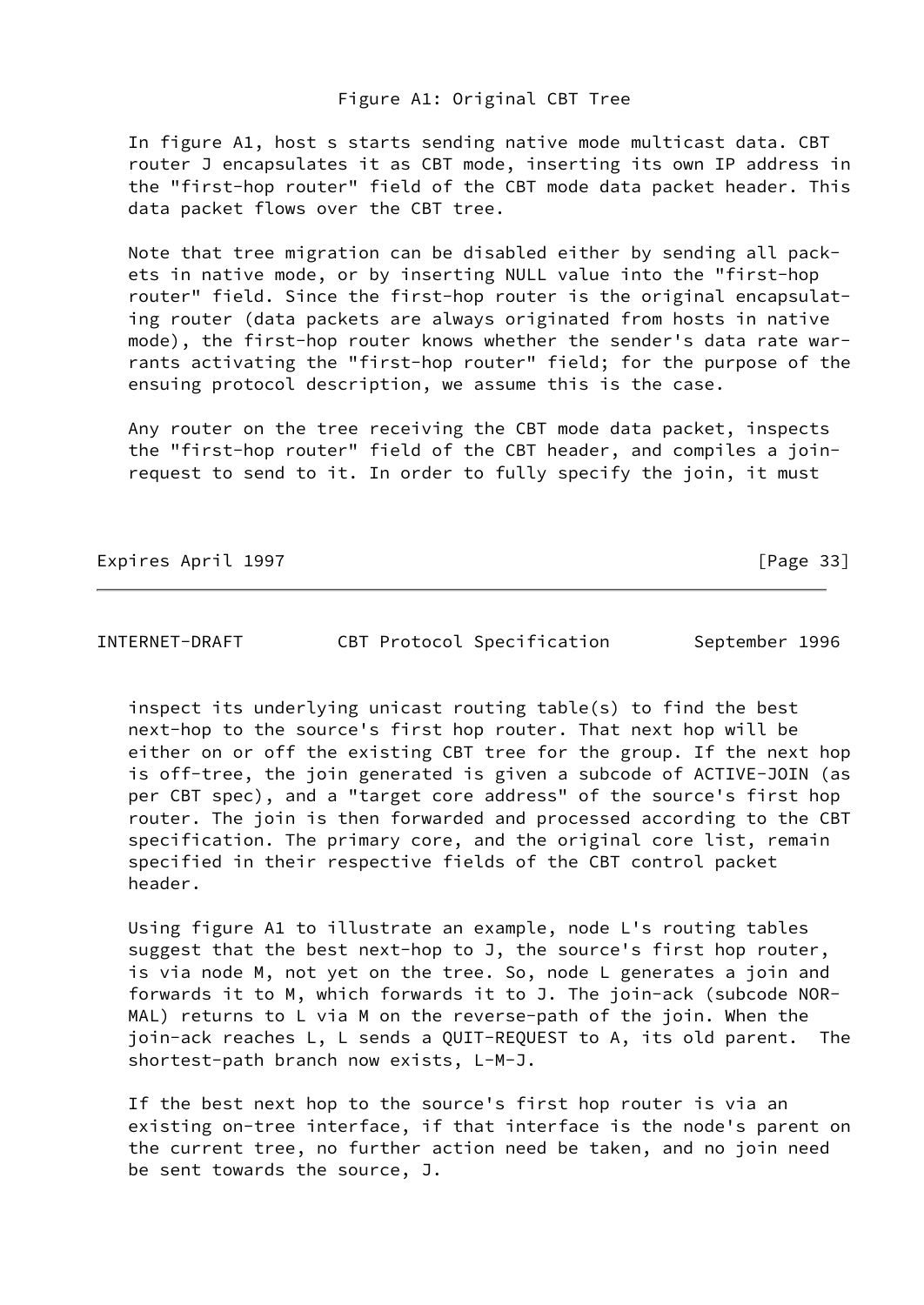However, the join's best next hop may be via an existing child inter face - this is where the new join type, subcode REVERSE-JOIN, comes in. The purpose of this join type is to simply reverse the existing parent-child relationship between two adjacent on-tree routers; each end of the link between the two routers is re-labelled. This join must be acknowledged by means of a JOIN-ACK, subcode REVERSE-ACK. A reverse-join is only ever sent from a child to its parent.

 Immediately subsequent to sending a reverse-join-ACK, the sending node's old parent interface is labelled as "pending child", and a timer is set on that interface. This is a delay timer, set at a default of 5 seconds, during which time a reverse-join is expected over that interface from the node's old parent. Should this timer expire, a REVERSE-ASSERT message is sent to the old parent (new child) to cause it to agree to the change in the parent-child rela tionship. A REVERSE-ASSERT must be ack'd (REVERSE-ASSERT-ACK). If, after (say) three retransmissions (at 5 sec intervals) no reverse assert-ack has been received, a QUIT-REQUEST is sent to the old par ent and the corresponding interface is removed from this node's cur rent forwarding database.

Of course, if a node has already received a reverse-join during the

Expires April 1997 **Expires** April 1997

INTERNET-DRAFT CBT Protocol Specification September 1996

 period one of its other interfaces was changing its parent-child relationship with another of its neighbours, then the pending-child delay timer need not be activated.

 Looking at figure A1 again, here's the process of how the parent child relationships change on the tree when an active source, s, starts sending. Of course, links E-C, I-J, and L-J do not do this because they forge completely new paths towards the source's local router, J.

 K sends a reverse-join to J. J acks this with a join-ack, subcode REVERSE-ACK. At this point, J is K's parent, and I is still K's child. K now sets the pending-child delay timer on its interface to A (K's old parent), and expects a reverse-join from A. If it weren't to arrive after the delay timer expires, plus several retransmissions of a reverse-assert control message, K can send a quit to A (it sends a quit because, as far as A is concerned, it thinks K is still its child) and removes the K-A interface from its CBT forwarding database. However, assuming a reverse-join does arrive at K from A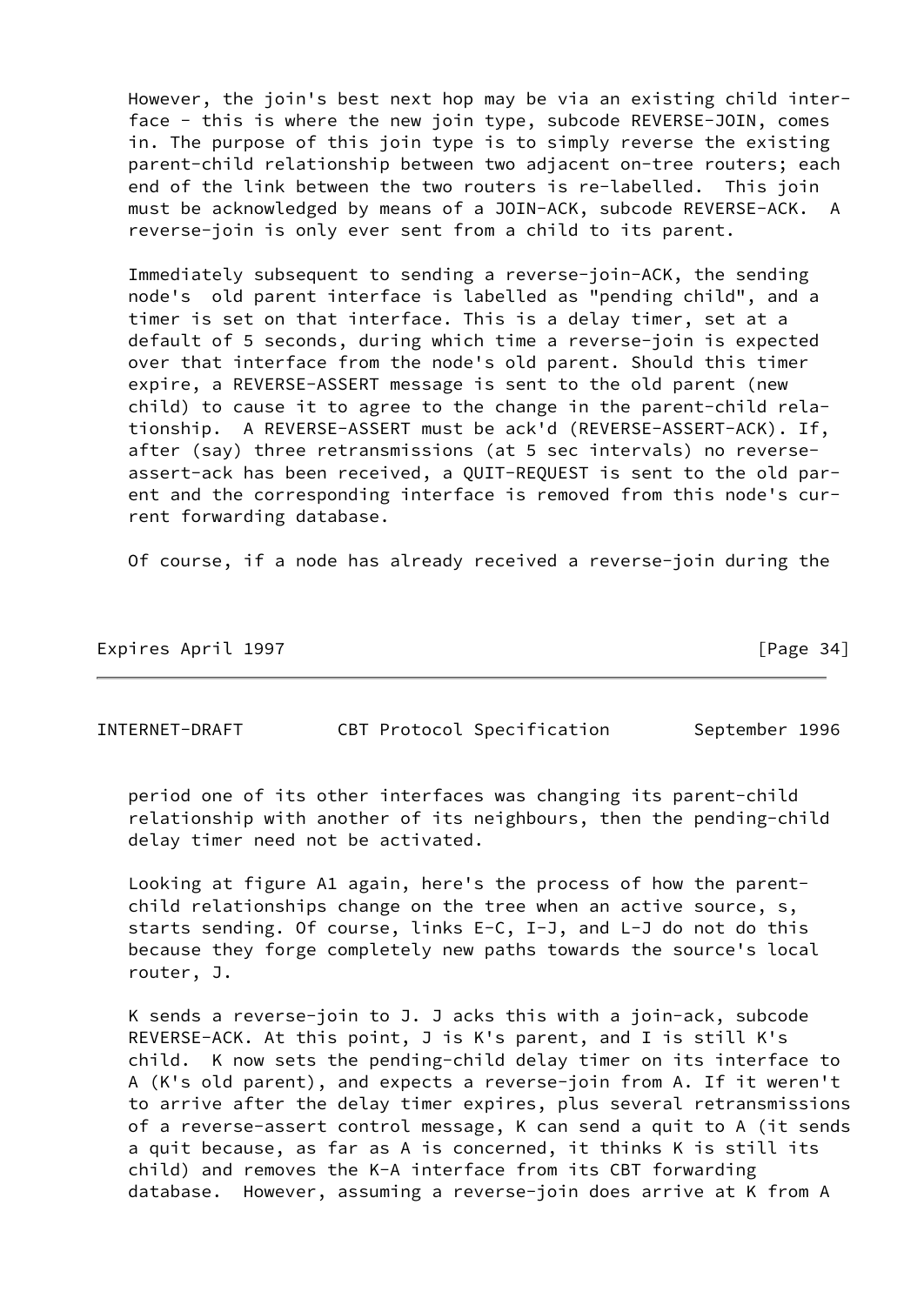before the delay timer expires, K acks the reverse-join and cancels the delay timer on that interface.

 Next, let's consider CBT router (node) I. I's unicast routing table suggest it can reach J directly (next-hop) via a different interface than the I-K interface, so I sends a join-request, subcode active join, to J, which acks it as normal. On receipt of the ack, I sends a quit to K and removes K as its parent from its database.

 Now let's consider node L. Like I, it finds a new path to J, via M, so simply sends a new join to J, via M, and on receipt of the join ack, sends a quit to A, and removes A from its forwarding database. A new, shortest-path, branch now exists, J-M-L.

 Next let's consider A-B, the link between the cores. A is the sec ondary, and B is the primary, so A originally joined towards B. So, B sends a reverse-join to A. A sends a reverse-ack to B, so A is now B's parent, and B has children B-H, and B-C. Note that the role of primary and secondary is not affected - the target of B's join to A is the source's local router, J.

 The existing branches D-C-B, F-H-B, and G-H-B, need not change any of their parent-child relationships, since each of these nodes' unicast routing tables indicate that the best next-hop a join-request, tar getted at source J, would take, is via the corresponding existing parent.

| Expires April 1997 |  |
|--------------------|--|
|                    |  |

 $[Page 35]$ 

INTERNET-DRAFT CBT Protocol Specification September 1996

 For E, it sends a new join via N to J. On receipt of the join-ack, it sends a quit to C. A new branch has been created, E-N-J.

 Each node on the tree now has a shortest-path to J, the source's local CBT router. Hence, J is the root ("core") of a shortest-path multicast tree.

 Note that these new mechanisms augment the CBT protocol, and the baseline CBT protocol engine is not affected in any way by this add on mechanism.

<span id="page-37-0"></span>[A.5](#page-37-0) Robustness Issues

Some immediate questions might be: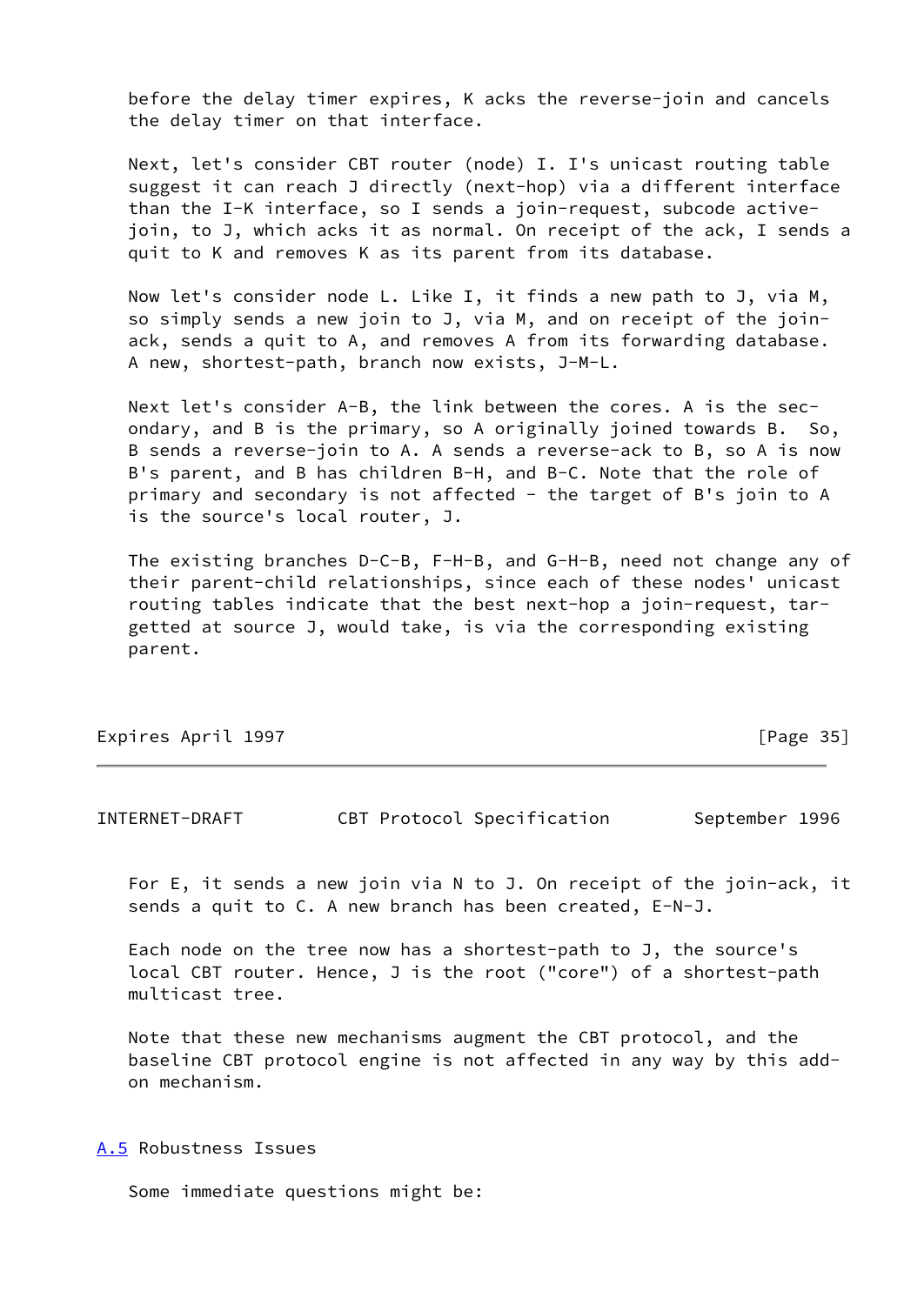- +o what happens to the source-rooted tree if the source's local CBT router fails?
- +o what happens if the source's local CBT router fails whilst the initial tree is transitioning?
- +o what happens if the tree is partitioned, or not yet fully con nected, when a source starts sending?
- +o how do new receivers join an already-transitioned tree?
- All of these questions are now addressed:
- +o What happens to the source-rooted tree if the source's local CBT router fails?

 A source-rooted CBT has a single point of failure - the root of the tree.

 In spite of a source being joined, the corelist (primary & sec ondaries) is carried in CBT control packets, as per the CBT spec. However, the contents of the "target core address" field identifies the IP address of the source's local CBT router. So, in the event of a failure, the CBT routers still have all the information they need to rejoin the original tree, constructed around the corelist. Rejoining then, proceeds according to the rules of the CBT specification.

Expires April 1997 **Expires** April 1997

INTERNET-DRAFT CBT Protocol Specification September 1996

 Of course, rejoining the original tree happens only after sev eral attempts have been made to rejoin the source's "core".

 +o What happens if the source's local CBT router fails whilst the initial tree is transitioning?

 This really is no different to the above case. The parts of the tree that have transitioned will rejoin the original tree according to their corresponding corelist. Those parts of the tree in the process of transitioning may temporarily transition, but eventually those nodes will receive a FLUSH from a CBT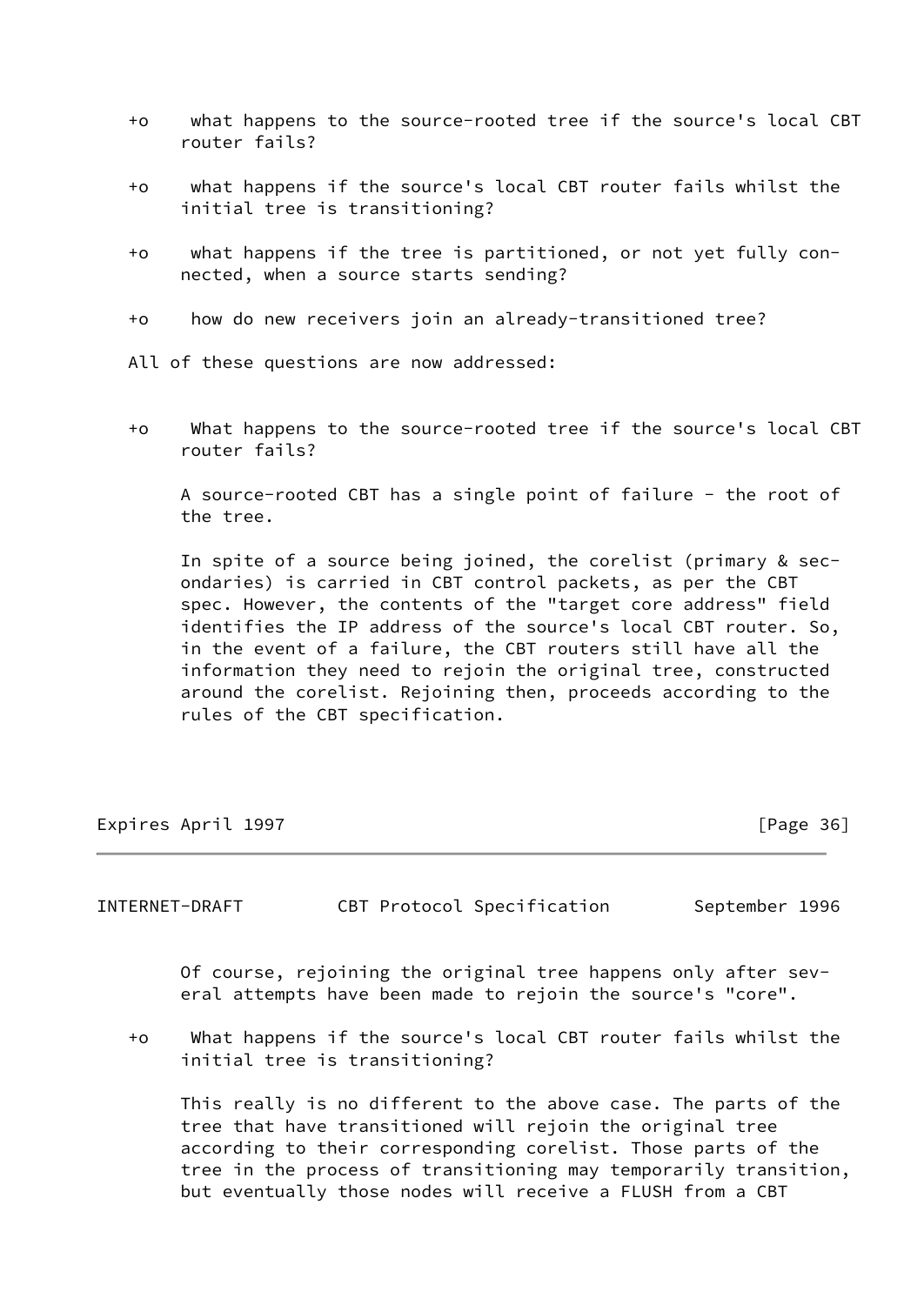router adjacent to the failed source router ("core"). They then rejoin the original tree.

 +o What happens if the tree is partitioned, or not yet fully con nected, when a source starts sending?

 The problem here is that some parts of the network (CBT tree) may not receive CBT encapsulated mode data packets before the source's local DR starts forwarding data in native mode, and so those receivers will not know the IP address of the local DR to join to.

 For example, assume a secondary core with downstream members cannot reach the primary. If the routers adjacent to the secon daries are all functioning correctly, the secondaries themselves may not be aware that a partition has occurred somewhere further upstream. So, what if a source downstream from a secondary, starts sending data after the partition has happened?

 A new control message, the SOURCE-NOTIFICATION, is used to solve this problem. As soon as any core recieves CBT mode encapsulated data, it caches the source "core" IP address, and starts multi casting (to the group) SOURCE-NOTIFICATION messages, one every minute. Source-notifications contain the IP address of the source's local DR. A core continues to multicast source notications at 1 minute intervals until the source has ceased transmitting data for more than 20 seconds.

 Obviously, if a CBT is fully connected, the larger proportion of source-notifications will be redundant. However, this cost jus tifies the robustness the scheme provides.

 If an off-tree source begins sending data, which first hits the tree at a secondary core with no receivers attached, the

Expires April 1997 **Expires** April 1997

INTERNET-DRAFT CBT Protocol Specification September 1996

 secondary does not trigger a join towards the primary, but instead just unicasts the data, in CBT mode, to the primary (as per CBT spec). The primary then forwards the data over any con nected tree branches. Receivers can then begin transitioning. In this way, a transitioned CBT tree extends to the first hop router of a non-member sender.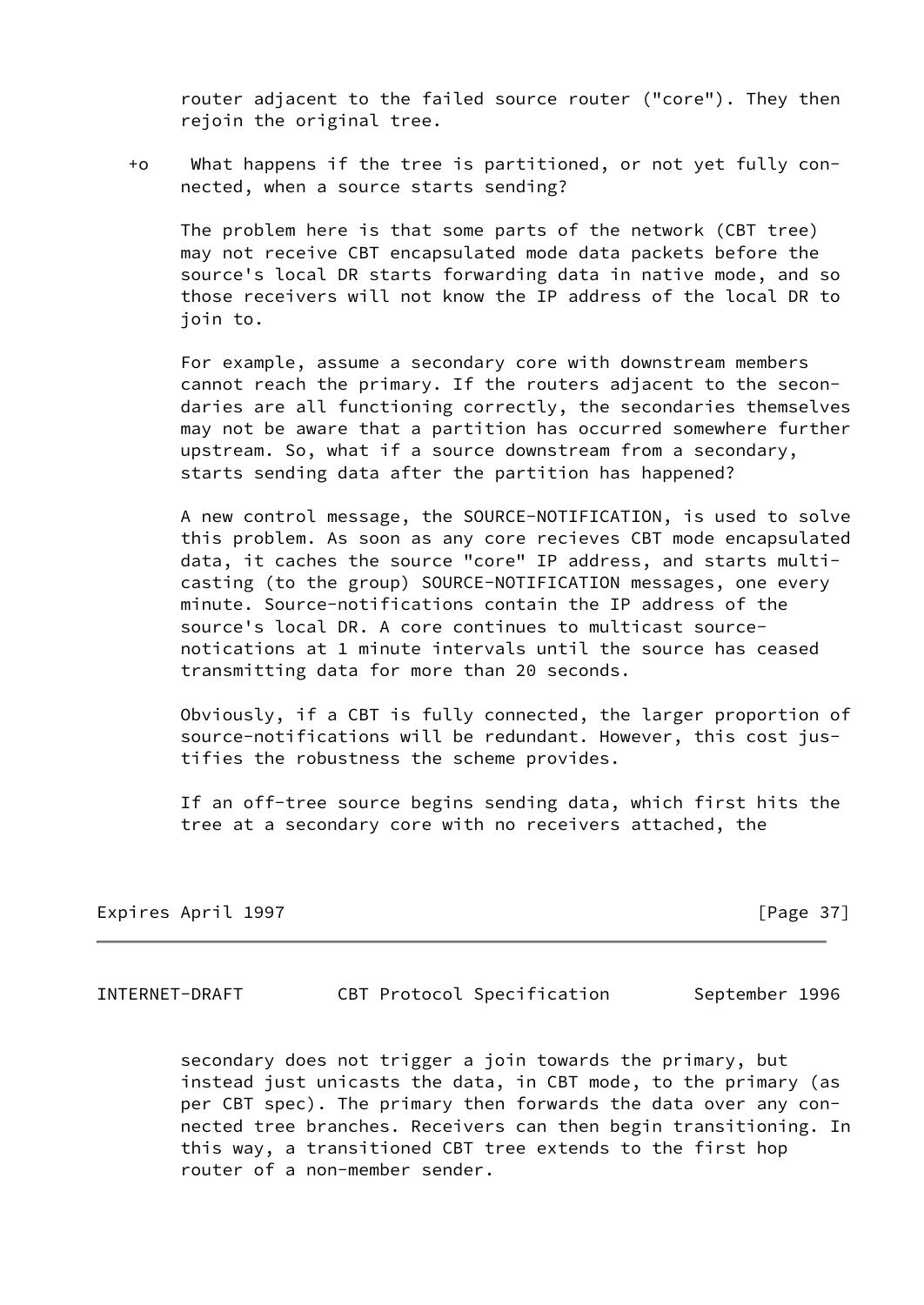Note that cores and on-tree routers only ever react to active sources iff they have an existing CBT forwarding database for the said group. For example, a primary core would not establish a shortest-path branch to a non-member sender unless it has at least one existing child registered for the corresponding group.

# +o How do new receivers join an already-transitioned CBT?

 New receivers will always attempt to join one of the cores in the corelist for a group. Two things can happen here: firstly, a new join, targetted at one of the cores in the corelist eventu ally reaches that target core. Secondly, the new join hits a router already established on-tree, but the router encountered is now joined to the source tree (source "core").

 For the first scenario, all on-tree routers and all core routers maintain the address of which upstream core their CBT branch actually emanates from (as per CBT spec). When a new join arrives at one of the original cores, the core checks whether its own current core affiliation is to a core outside the corelist set. If so, that core is a source "core", so the core responds to the new join with a JOIN-ACK, subcode CORE-MIGRATE. This join-ack contains the address of the active source "core". This join-ack causes a join-request to be issued by one of the routers that receives it - the router whose path to the core (just joined) diverges from that to the source "core"; this can easily be gleaned from unicast routing. The router then simply directs it new join at the source "core", and on receipt of the join-ack, sends a quit to its now "old" parent.

 For the second case, the solution is trivial; any on-tree router receiving a join targetted either at one of the original cores for the group, or the active source "core", simply acks (subcode NORMAL) the join and includes in the ack the source "core" affiliation (as per CBT spec).

<span id="page-40-0"></span>[A.6](#page-40-0) Loops

Expires April 1997 **Expires April 1997** 

INTERNET-DRAFT CBT Protocol Specification September 1996

 It may seem that the potential for a transitioning tree to form loops, especially in the presence of reverse-joins, is greatly increased. This is probably NOT the case; "reversed branches" are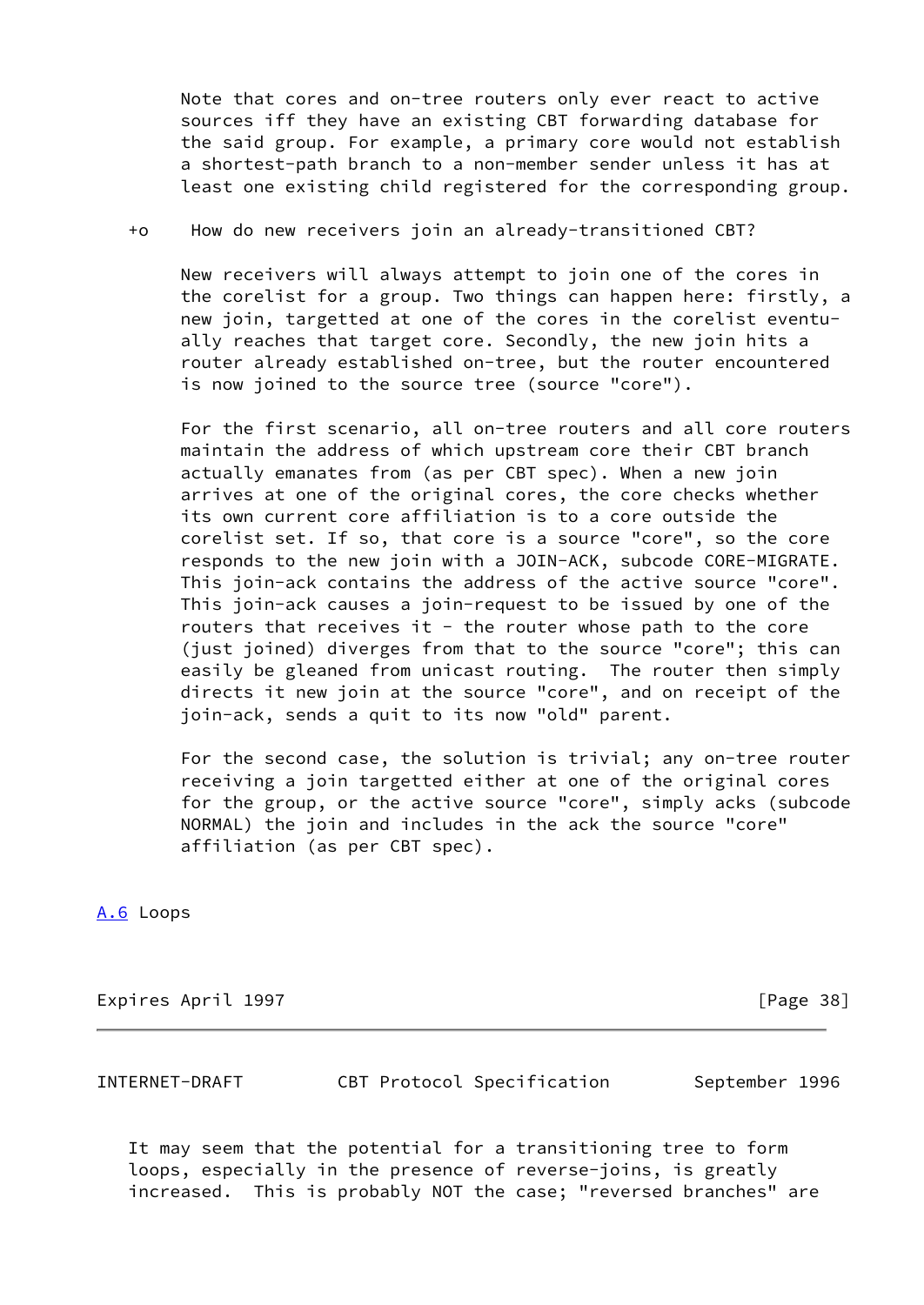those that are already part of a loop-free tree that CBT constructs around the original set of cores. Transitioned tree are just CBTs, whereby the core is simply rooted at the source. Loops are no more likely with these mechanisms then they are with baseline CBT. Note that these are assertions - formal proofs may be more appropriate.

Expires April 1997 **Expires** April 1997

INTERNET-DRAFT CBT Protocol Specification September 1996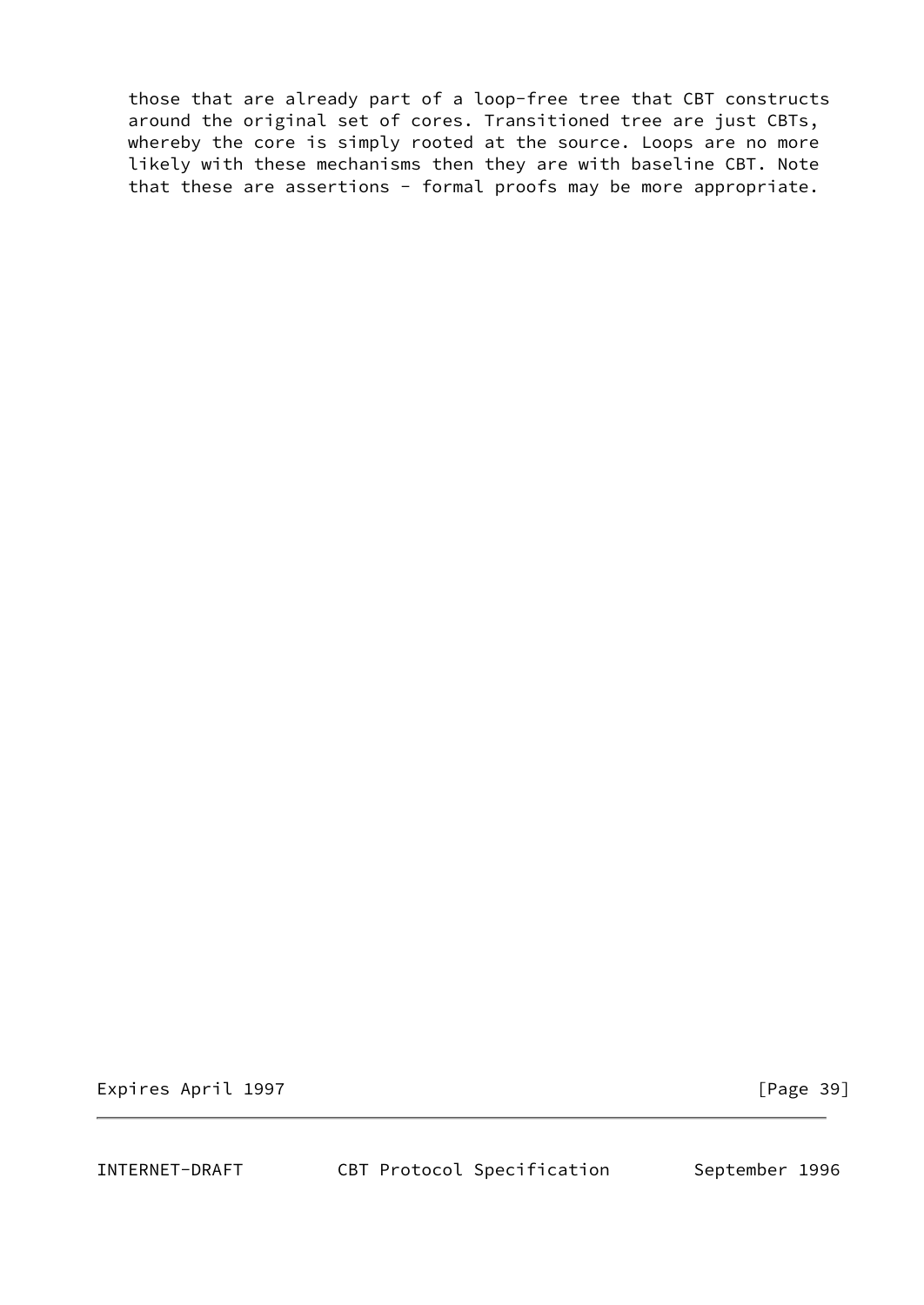# APPENDIX B

# Group State Aggregation

# <span id="page-42-0"></span>[B.1](#page-42-0) Introduction

 Although the scalability of shared tree multicast schemes is attrac tive now, to scale over the longer-term, a combination of hierarchy (support mechanisms that facilitate domain-oriented multicasting), and group aggregation strategies, is required. If IP multicast is to have a long-term future in the Internet as a global transport mecha nism, by far the most serious challenge is to address the issue of group state aggregation.

 Shared trees were developed partly to address scalability with regards to multicast state maintained in the network, which resulted in an improvement in that state by a factor of the number of active sources (a source being a subnetwork aggregate). However, it is per ceived that the number of sources sending to any one group will not grow as fast as the number of groups, indeed the latter will probably grow at several orders of magnitude faster [[12\]](#page-46-3). Therefore, it is essential to contain this potential problem, particularly for the benefit of routers on wide-area links, by designing an effective group state aggregation mechanism, capable of collapsing group state.

 Unlike unicast addresses, multicast addresses cannot be aggregated according to topological locality; multicast addresses are truly location-independent. Thus, it would not seem obvious how the problem can be addressed - clearly, it must be looked at in a different way.

 In order to be effective, flexibility and efficiency must be facets of group aggregation; an aggregation scheme must be able to accommo date groups with wide-ranging characteristics in the least constrain ing way possible. For example, the trend towards small, non-local groups (e.g. 4 or 5 person audio/video conferences between different user groups spread over different countries/continents); it is these types of groups that are likely to result in an explosive growth in state. Also, these groups will, in all likelihood, utilize multicast addresses that are randomly spread across the multicast address space, making aggregation seemingly more difficult. An aggregation scheme must therefore account for this.

<span id="page-42-1"></span>[B.2](#page-42-1) Design Overview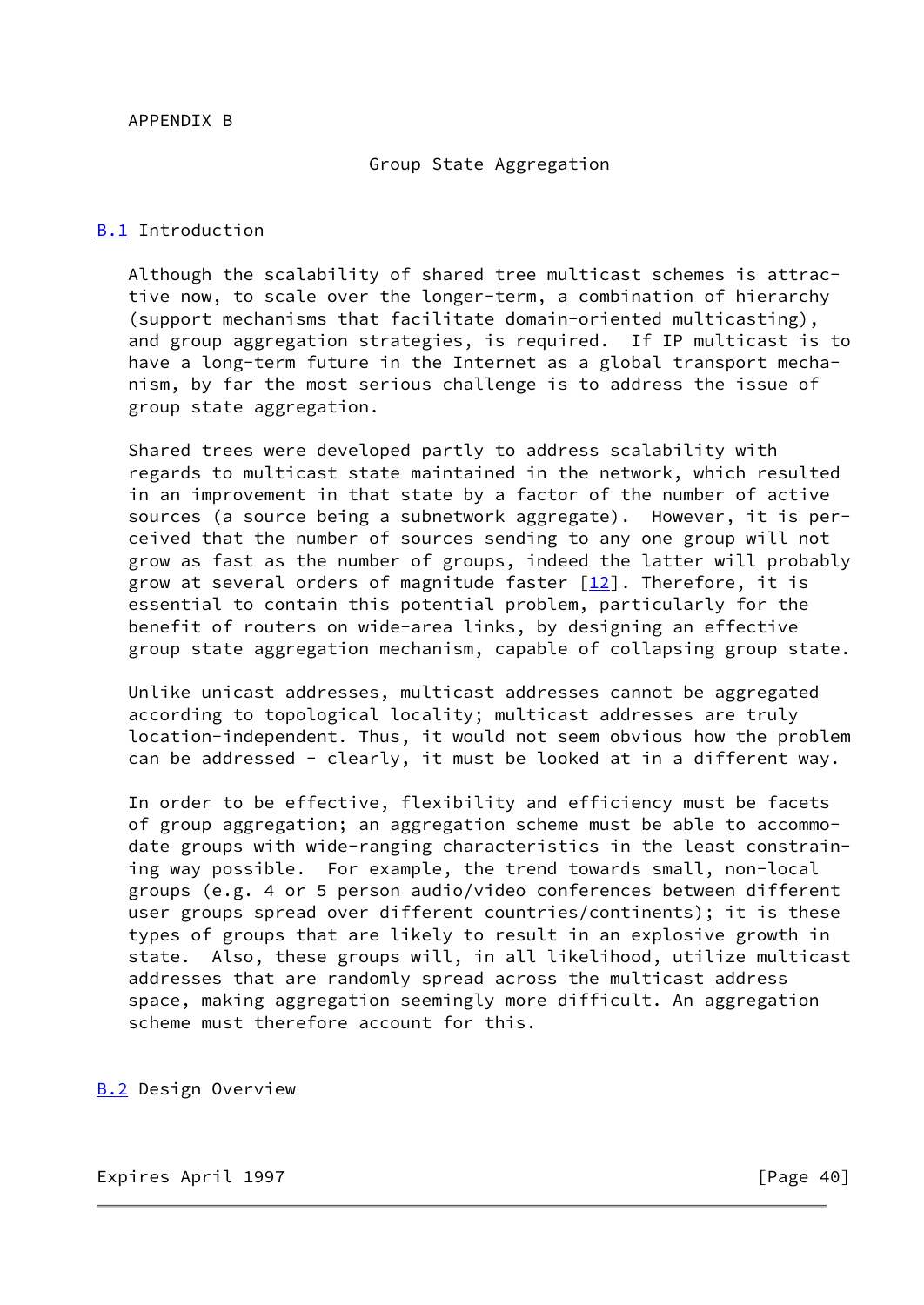This scheme involves replacing a subset of individual tree state pre sent on inter-domain links, and aggregating it over a single shared tree. The scheme does not yet specify how candidate groups for aggre gation are arrived at, but an obvious scheme to would be to aggregate already-overlapping distribution trees. The pivotal idea behind this approach encompasses two inter-dependent strategies:

- +o administratively defining a portion of the multicast address space for aggregate groups. For brevity, an example might be the range 238.0.0.0 - 238.255.255.255.
- +o associated with each aggregate group address is a mask, specify ing the portion of the address that it used to identify the aggregate group itself (the portion covered by the mask); the remaining address space is used as an index to an ordered list of groups with which the aggregate address is associated. The ordered list and its association with a group aggregate address is conveyed by means of a protocol message (TBD). The index is used to de-aggregate at region boundaries (border routers).

 The scheme subscribes to the notion of aggregation-on-demand; a bor der router (BR) is configured with a threshold number of groups on a BRs external interface, above which it begins to solicit aggregations periodically, say once every hour.

 As an example, say BR 123 wishes to aggregate 200 groups. BR 123 ran domly chooses (or by some address allocation algorithm) a group aggregate address. It has been established that the number of groups for which aggregation is desired is 200. The nearest power of 2 value to 200 is 256 (2^8), and so the aggregate mask covers 24 bits, leav ing 8 to specify each individual group's traffic flowing over the aggregate tree.

 So we have: Group aggregate address: 238.10.12.0

Group aggregate mask: 238.10.12/24

 A data packet for the 30th listed group (listed in a protocol message (TBD) as described above) would be addressed to: 238.10.12.30.

 Similarly, a data packet pertaining to the 150th listed group would be addressed to: 238.10.12.150, and so on.

All routers comprising the aggregate tree need only maintain the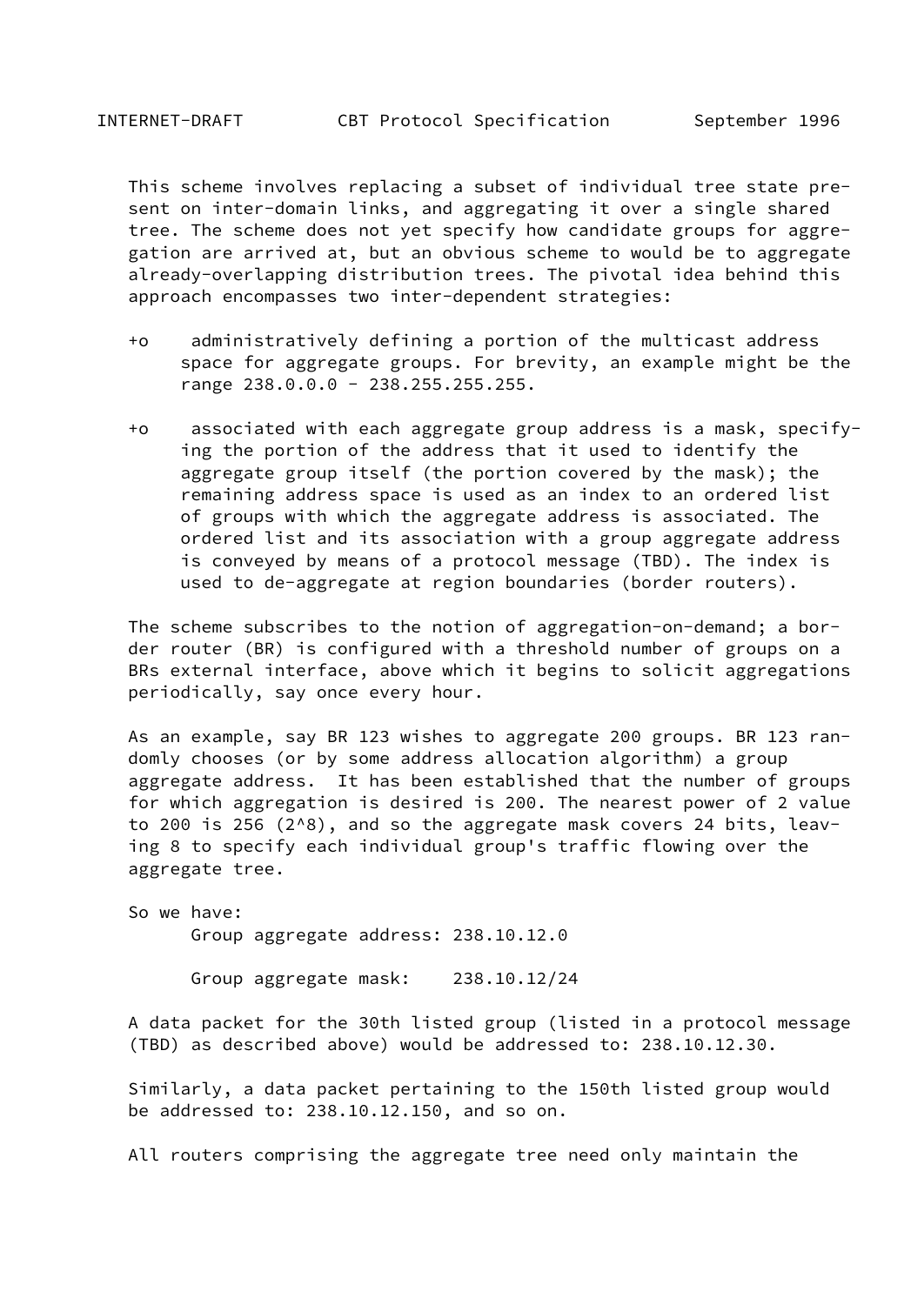# INTERNET-DRAFT CBT Protocol Specification September 1996

 group aggregate address and mask, together with the aggregate tree's associated interfaces. If a number of individual shared trees have been replaced by an aggregate tree, then the core routers (RPs) of each of those shared trees must additionally maintain the complete list of groups associated with an <aggregate address/mask-len> so as to be able to "re-direct" any incoming joins for already aggregated groups. Similarly, border routers (BRs) are incurred the storage cost of maintaining the individual groups associated with an <aggre gate address/mask-len>, so as to be able to aggregate and de aggregate as data packets flow across a (sub)region's border.

# <span id="page-44-0"></span>[B.3](#page-44-0) Scaling Further

 The scheme described can be applied recursively (to border routers) to accommodate a hierarchy containing an arbitrary number of levels.

 The scheme described imposes two general requirements (or assump tions):

- +o a well defined aggregate group address space for each level of hierarchy (or scope levels).
- +o the ability to arbitrarily create boundaries in multicast routers, thereby separating different hierarchical levels.

 The former will require consensus within the IETF and approval from the IANA. The latter capability is already available in multicast routers; boundaries are specified in a multicast routers configura tion file. This capability is currently available in the best known multicast routing protocols: DVMRP, M-OSPF, PIM, and CBT.

 Defining boundaries may require some degree of coordination; whenever a particular scoped level (boundary) is introduced which has multiple entry/exit multicast routers, these must all be configured such that their boundary definitions are identical, i.e. they must each be con figured with the same boundary-address/mask (the range 239.0.0.0 - 239.255.255.255 is the IANA-defined multicast boundary address range).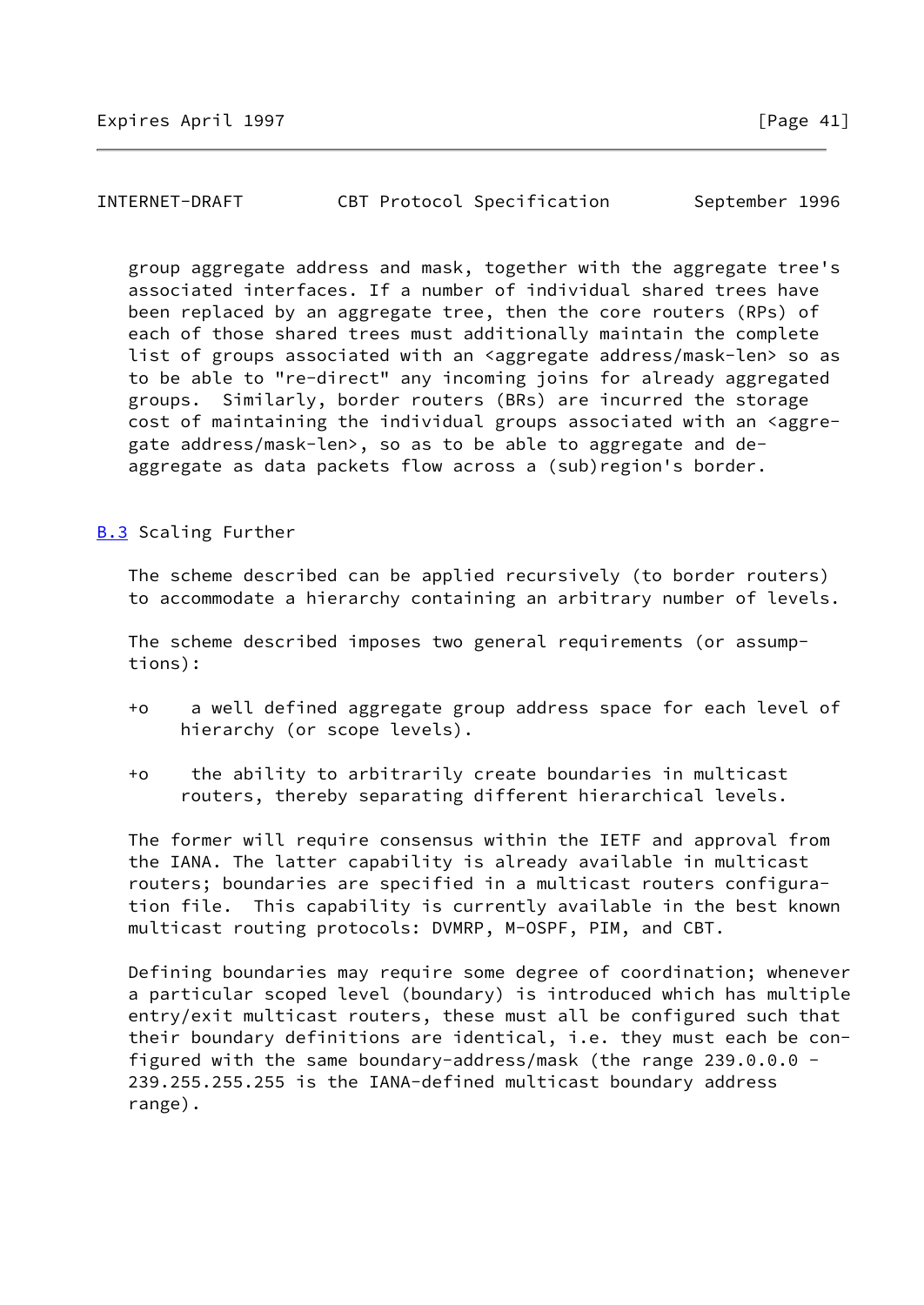INTERNET-DRAFT CBT Protocol Specification September 1996

Author Information:

 Tony Ballardie, Department of Computer Science, University College London, Gower Street, London, WC1E 6BT, ENGLAND, U.K.

 Tel: ++44 (0)71 419 3462 e-mail: A.Ballardie@cs.ucl.ac.uk

 Scott Reeve, Nitin Jain, Bay Networks, Inc. 3, Federal Street, Billerica, MA 01821, USA.

 Tel: ++1 508 670 8888 e-mail: {sreeve, njain}@BayNetworks.com

References

<span id="page-45-0"></span> [1] T. Pusateri. Distance Vector Multicast Routing Protocol. Working draft, June 1996. [\(draft-ietf-idmr-dvmrp-v3-01](https://datatracker.ietf.org/doc/pdf/draft-ietf-idmr-dvmrp-v3-01). {ps,txt}).

<span id="page-45-1"></span> [2] J. Moy. Multicast Routing Extensions to OSPF. Communications of the ACM, 37(8): 61-66, August 1994. Also [RFC 1584](https://datatracker.ietf.org/doc/pdf/rfc1584), March 1994.

<span id="page-45-2"></span> [3] D. Farinacci, S. Deering, D. Estrin, and V. Jacobson. Protocol Independent Multicast (PIM) Dense-Mode Specification. Working draft, July 1996. ([draft-ietf-idmr-pim-dm-spec-02](https://datatracker.ietf.org/doc/pdf/draft-ietf-idmr-pim-dm-spec-02).{ps,txt}).

<span id="page-45-3"></span> [4a] A. Ballardie. Core Based Tree (CBT) Multicast Architecture. Working draft, July 1996. [\(draft-ietf-idmr-cbt-arch-04.txt](https://datatracker.ietf.org/doc/pdf/draft-ietf-idmr-cbt-arch-04.txt))

<span id="page-45-4"></span>[4] A. J. Ballardie. Scalable Multicast Key Distribution; [RFC 1949](https://datatracker.ietf.org/doc/pdf/rfc1949),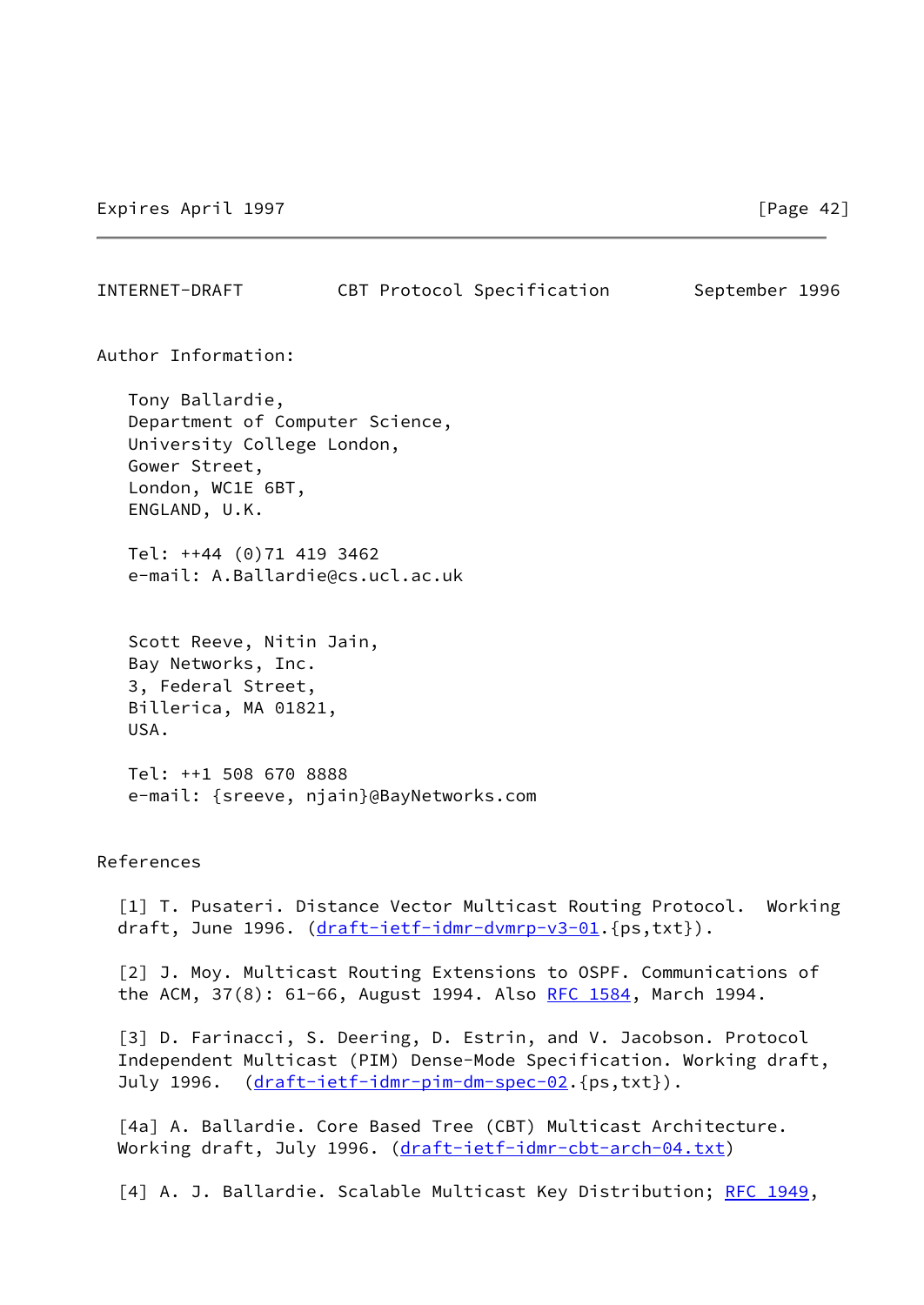SRI Network Information Center, 1996.

<span id="page-46-0"></span> [5] A. J. Ballardie. "A New Approach to Multicast Communication in a Datagram Internetwork", PhD Thesis, 1995. Available via anonymous ftp from: cs.ucl.ac.uk:darpa/IDMR/ballardie-thesis.ps.Z.

Expires April 1997 **Expires** April 1997

INTERNET-DRAFT CBT Protocol Specification September 1996

<span id="page-46-1"></span> [6] W. Fenner. Internet Group Management Protocol, version 2 (IGMPv2). Working draft, May 1996. [\(draft-idmr-igmp-v2-03.txt](https://datatracker.ietf.org/doc/pdf/draft-idmr-igmp-v2-03.txt)).

 [7] B. Cain, S. Deering, A. Thyagarajan. Internet Group Management Protocol Version 3 (IGMPv3) ([draft-cain-igmp-00.txt](https://datatracker.ietf.org/doc/pdf/draft-cain-igmp-00.txt)).

 [8] M. Handley, J. Crowcroft, I. Wakeman. Hierarchical Rendezvous Point proposal, work in progress. [\(http://www.cs.ucl.ac.uk/staff/M.Handley/hpim.ps](http://www.cs.ucl.ac.uk/staff/M.Handley/hpim.ps)) and [\(ftp://cs.ucl.ac.uk/darpa/IDMR/IETF-DEC95/hpim-slides.ps](ftp://cs.ucl.ac.uk/darpa/IDMR/IETF-DEC95/hpim-slides.ps)).

 [9] D. Estrin et al. USC/ISI, Work in progress. [\(http://netweb.usc.edu/pim/](http://netweb.usc.edu/pim/)).

 [10] D. Estrin et al. PIM Sparse Mode Specification. Working draft, July 1996. ([draft-ietf-idmr-pim-sparse-spec-04.](https://datatracker.ietf.org/doc/pdf/draft-ietf-idmr-pim-sparse-spec-04){ps,txt}).

<span id="page-46-2"></span>[11] A. Ballardie. CBT - Dense Mode Interoperability: Border Router Specification; Working draft, July 1996. Also available from: <ftp://cs.ucl.ac.uk/darpa/IDMR/draft-ietf-idmr-cbt-dm-interop-XX.txt>

<span id="page-46-3"></span>[12] S. Deering. Private communication, August 1996.